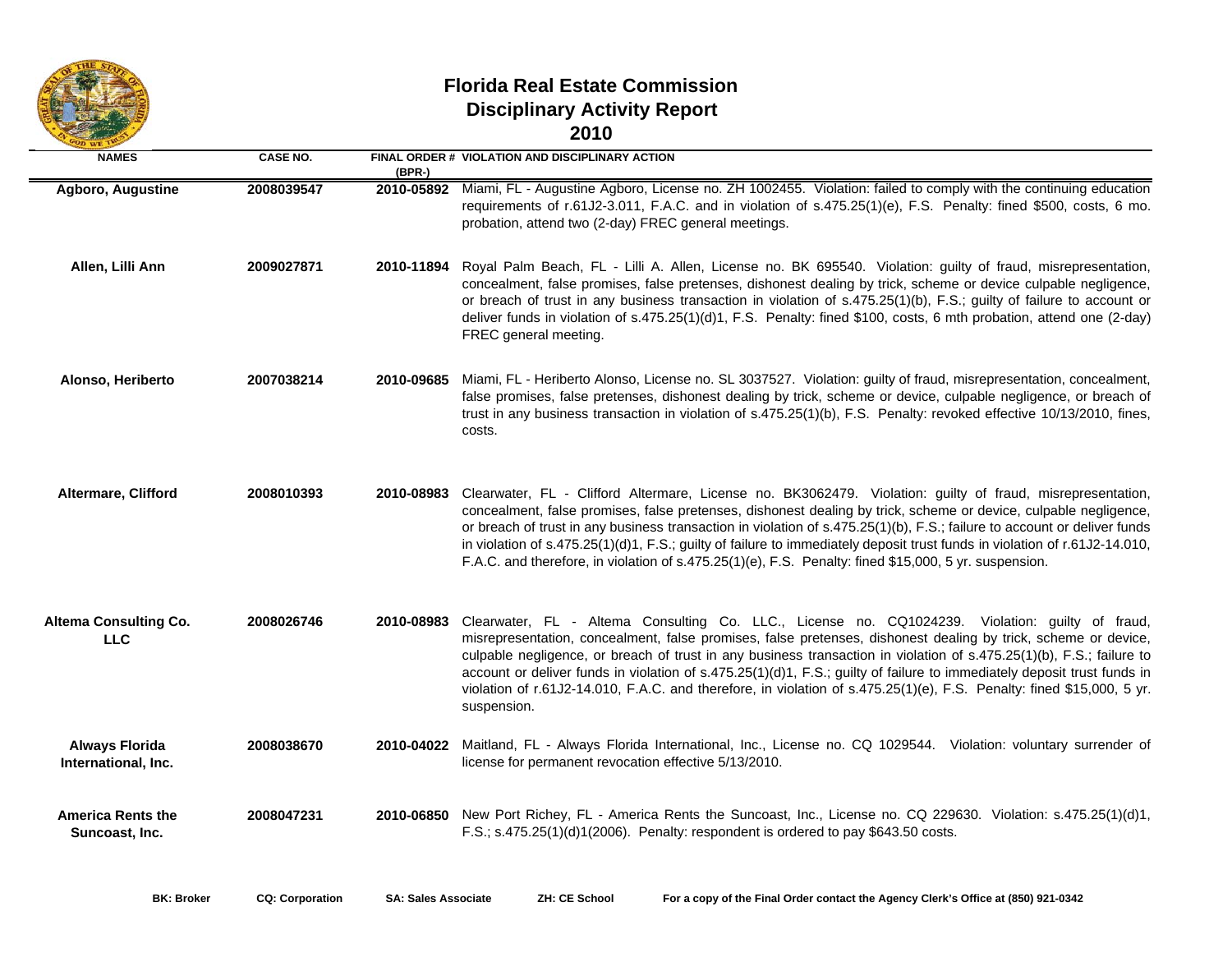| <b>NAMES</b>                | <b>CASE NO.</b>          | $(BPR-)$   | FINAL ORDER # VIOLATION AND DISCIPLINARY ACTION                                                                                                                                                                                                                                                                                                                                                                                                                                                                                                                                                                                                                                                                                                                                                                                                                                                             |
|-----------------------------|--------------------------|------------|-------------------------------------------------------------------------------------------------------------------------------------------------------------------------------------------------------------------------------------------------------------------------------------------------------------------------------------------------------------------------------------------------------------------------------------------------------------------------------------------------------------------------------------------------------------------------------------------------------------------------------------------------------------------------------------------------------------------------------------------------------------------------------------------------------------------------------------------------------------------------------------------------------------|
| Andrade, Madelyn            | 2009009635               |            | 2010-11898 Miami, FL - Madelyn Andrade, License no. SL 3188906. Violation: guilty of having operated as a sales associate<br>without being the holder of a valid and current license as a sales associate in violation of s.475.42(1)(a), F.S. and,<br>therefore, in violation of s.475.25(1)(e), F.S. Penalty: fined \$1000, costs, 3 mth suspension, 6 mth probation,<br>attend one (2-day) FREC general meeting.                                                                                                                                                                                                                                                                                                                                                                                                                                                                                         |
| Angram, Alfonzo S.          | 2009031161               | 2010-05183 | Riviera Beach, FL - Alfonzo S. Angram, License no. SL 3166528. Violation: guilty of failure to account or deliver<br>funds in violation of s.475.25(1)(d)1, F.S.; guilty of failure to maintain trust funds in the real estate brokerage<br>escrow bank account or some other proper depository until disbursement thereof was properly authorized in<br>violation of s.475.25(1)(k), F.S.; guilty of having collected money in connection with any real estate brokerage<br>transaction except in the name of the employer and with the express consent of the employer in violation of<br>s.475.25(1)(e), F. S.; guilty of fraud, misrepresentation, concealment, false promises, false pretenses, dishonest<br>dealing by trick, scheme or device, culpable negligence or breach of trust in any business transaction in violation<br>of s.475.25(1)(b), F.S. Penalty: revoked effective 6/10/10, costs. |
| Arias, Gustavo M.           | 2008030398               | 2010-01589 | Orlando, FL - Gustavo M. Arias, License no. BK 599401, BK 3095299, BK 3010081. Violation: guilty of failure to<br>maintain trust funds in the real estate brokerage escrow bank account or some other proper depository until<br>disbursement thereof was properly authorized in violation of s. 475.25(1)(k), F.S., guilty of failure to immediately<br>deposit trust funds in violation of r.61J2-14.010, F.A.C. and, therefore, in violation of s. 475.25(1)(e), F.S. Penalty:<br>fined \$1500, costs, no suspension, attend two (2-day) FREC general meetings.                                                                                                                                                                                                                                                                                                                                          |
| Bagnasco, Valeria           | 2007068036               | 2010-01931 | Miami Beach, FL - Valeria Bagnasco, License no. SL 3092986. Violation: guilty of fraud, misrepresentation,<br>concealment, false promises, false pretenses, dishonest dealing by trick, scheme or device, culpable negligence,<br>or breach of trust in any business transaction in violation of s. 475.25(1)(b), F.S. Penalty: \$594 costs, 60 day<br>suspension, 1 yr. probation, attend two (2-day) FREC general meetings.                                                                                                                                                                                                                                                                                                                                                                                                                                                                               |
| Baixeras, Juan C.           | 2009047152               | 2010-08990 | Deerfield Beach, FL - Juan C. Baixeras, License no. SL 3076487. Violation: two counts of failing to make written<br>request to the title company to provide written verification of the receipt of the deposit in violation of r.61J2-<br>14.008(2)(b), F.A.C. and, therefore, in violation of s.475.25(1)(e), F. S. Penalty: fined \$1000, costs, attend one (2-<br>day) FREC general meeting.                                                                                                                                                                                                                                                                                                                                                                                                                                                                                                             |
| Barry, Susan                | 2007038536<br>2007038557 | 2010-00690 | Jacksonville, FL - Susan W. Barry, License no. SL 633520. Violation: guilty of failure to immediately place with<br>the registered employer any money, fund, deposit, check or draft entrusted to her as agent of the registered<br>employer in violation of r.61J2-14.009, F.A.C. and s.475.25(1)(k), F.S. and, therefore, in violation of<br>s.475.25(1)(e), F.S. Penalty: revoked effective 1/29/10, costs.                                                                                                                                                                                                                                                                                                                                                                                                                                                                                              |
| <b>Barulic, Christopher</b> | 2009045270               | 2010-06877 | Deerfield Beach, FL - Christopher Barulic, License no. SL 3143630. Violation: guilty of having had a registration<br>suspended, revoked, or otherwise acted against in any jurisdiction in violation of s.475.25(1)(s), F.S. Penalty:<br>costs, 3 yrs suspension, 6 mths probation, attend one (2-day) FREC general meeting.                                                                                                                                                                                                                                                                                                                                                                                                                                                                                                                                                                                |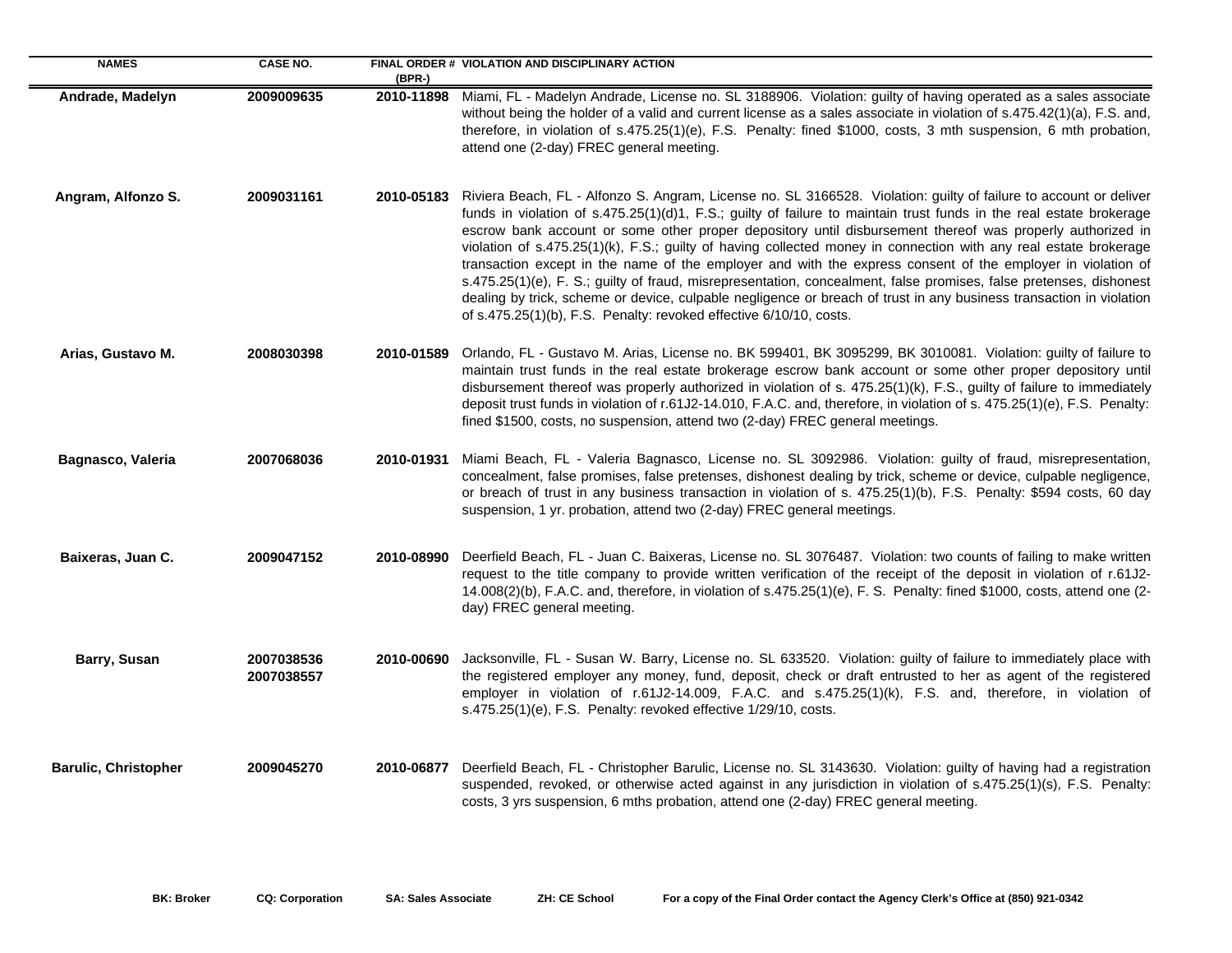| <b>NAMES</b>                  | <b>CASE NO.</b> | (BPR-)     | FINAL ORDER # VIOLATION AND DISCIPLINARY ACTION                                                                                                                                                                                                                                                                                                                                                                                                                                                                                                                                                                                                                                                                                                                                                                                                                                                                        |
|-------------------------------|-----------------|------------|------------------------------------------------------------------------------------------------------------------------------------------------------------------------------------------------------------------------------------------------------------------------------------------------------------------------------------------------------------------------------------------------------------------------------------------------------------------------------------------------------------------------------------------------------------------------------------------------------------------------------------------------------------------------------------------------------------------------------------------------------------------------------------------------------------------------------------------------------------------------------------------------------------------------|
| Bennett, Keith                | 2008010162      | 2010-00131 | Miami, FL - Keith Bennett, License no. BK 538792. Violation: guilty of having failed to account and deliver funds<br>in violation of s.475.25(1)(d)1, F.S.; guilty of fraud, misrepresentation, concealment, false promises, false<br>pretenses, dishonest dealing by trick, scheme or devise, culpable negligence, or breach of trust in any business<br>transaction in violation of s.475.25(1)(b), F.S.; guilty of having obstructed or hindered in any manner the<br>enforcement of c.475, F.S. in violation of s.475.42(1)(i), F.S., and, therefore, in violation of s.475.25(1)(e), F.S.;<br>guilty of failure to preserve and make available all books, records, and supporting documents, and failed to keep<br>accurate account of all trust funds transactions in violation of r.61J2-14.012(1), F.A.C. and s.475.5015, F.S., and<br>therefore in violation of s.475.25(1)(e), F.S. Penalty: revoked, costs. |
| <b>Betten, Scott Lewis</b>    | 2009042874      |            | 2010-08988 Miami Beach, FL - Scott Lewis Betten, License no. BK 427362. Violation: guilty of having employed any person<br>as a sales associate who is not the holder of a valid and current license as sales associate in violation of<br>s.475.42(1)(c), F.S. and s.475.25(1)(e), F.S. Penalty: fined \$1000, costs, 6 mth probation, attend two (2-day)<br>FREC general meetings.                                                                                                                                                                                                                                                                                                                                                                                                                                                                                                                                   |
| <b>Black, Ruth Battiste</b>   | 2008006727      |            | 2010-04045 North Lauderdale, FL - Ruth Battiste Black, License no. SL 701037. Violation: guilty of fraud, misrepresentation,<br>concealment, false promises, false pretenses, dishonest dealing by trick, scheme or device, culpable negligence,<br>or breach of trust in any business transaction of s.475.25(1)(b), F.S.; guilty of having operated as a broker while I<br>licensed as a sales associate in violation of s.475.42(1)(b), F.S. and s.475.25(1)(e), F.S. Penalty: revoked, costs.                                                                                                                                                                                                                                                                                                                                                                                                                      |
| Blackman, Kathleen            | 2008022774      |            | 2010-10143 Port Orange, FL - Kathleen Blackman, License no. SL 3082553. Violation: s.475.25(1)(e), F.S.; s.475.25(1)(c),<br>F.S.; s.475.25(1)(e), F.S.; s.475.25(1)(g), F.S. Penalty: revoked effective 10/29/2010, costs.                                                                                                                                                                                                                                                                                                                                                                                                                                                                                                                                                                                                                                                                                             |
| <b>Bolinski, Janet Elaine</b> | 2009036096      |            | 2010-10430 Naples, FL - Janet Elaine Bolinski, License no. ZH1001185. Violation: failed to comply with the requirements of<br>r.61J2-3.011, F.A.C. in violation of s.475.25(1)(e), F.S. Penalty: fined \$500, costs 1 yr. probation, attend one (2-<br>day) FREC general meeting.                                                                                                                                                                                                                                                                                                                                                                                                                                                                                                                                                                                                                                      |
| Boose, William R.             | 2007052742      |            | 2010-05190 Riviera Beach, FL - William R. Boose III, License no. BK8145. Violation: guilty of having been convicted or found<br>guilty of, or entered a plea of nolo contendere to, regardless of adjudication, a crime which directly relates to the<br>activities of a licensed real estate broker or that involves moral turpitude or fraudulent or dishonest dealing in<br>violation of s.475.25(1)(f), F.S.; guilty of being confined in a federal prison thereby being in violation of<br>s.475.25(1)(n), F.S. Penalty: fined \$1000, costs, suspension until 6/30/2010, 6 mo. probation, attend one (2-day)<br>FREC general meeting.                                                                                                                                                                                                                                                                            |
| <b>Borelly, Vicente</b>       | 2008017286      | 2010-05923 | Weston, FL - Vicente Borelly, License no. SL 3032868. Violation: guilty of having hindered in any manner the<br>enforcement of Chapter 475, F.S. or the performance of any lawful duty by any person acting under the authority<br>of Chapter 475, F.S. and, therefore in violation of s. 475.25(1)(e), F.S. Penalty: fined \$1,000, costs, 6 mth<br>probation, attend one day FREC general meeting.                                                                                                                                                                                                                                                                                                                                                                                                                                                                                                                   |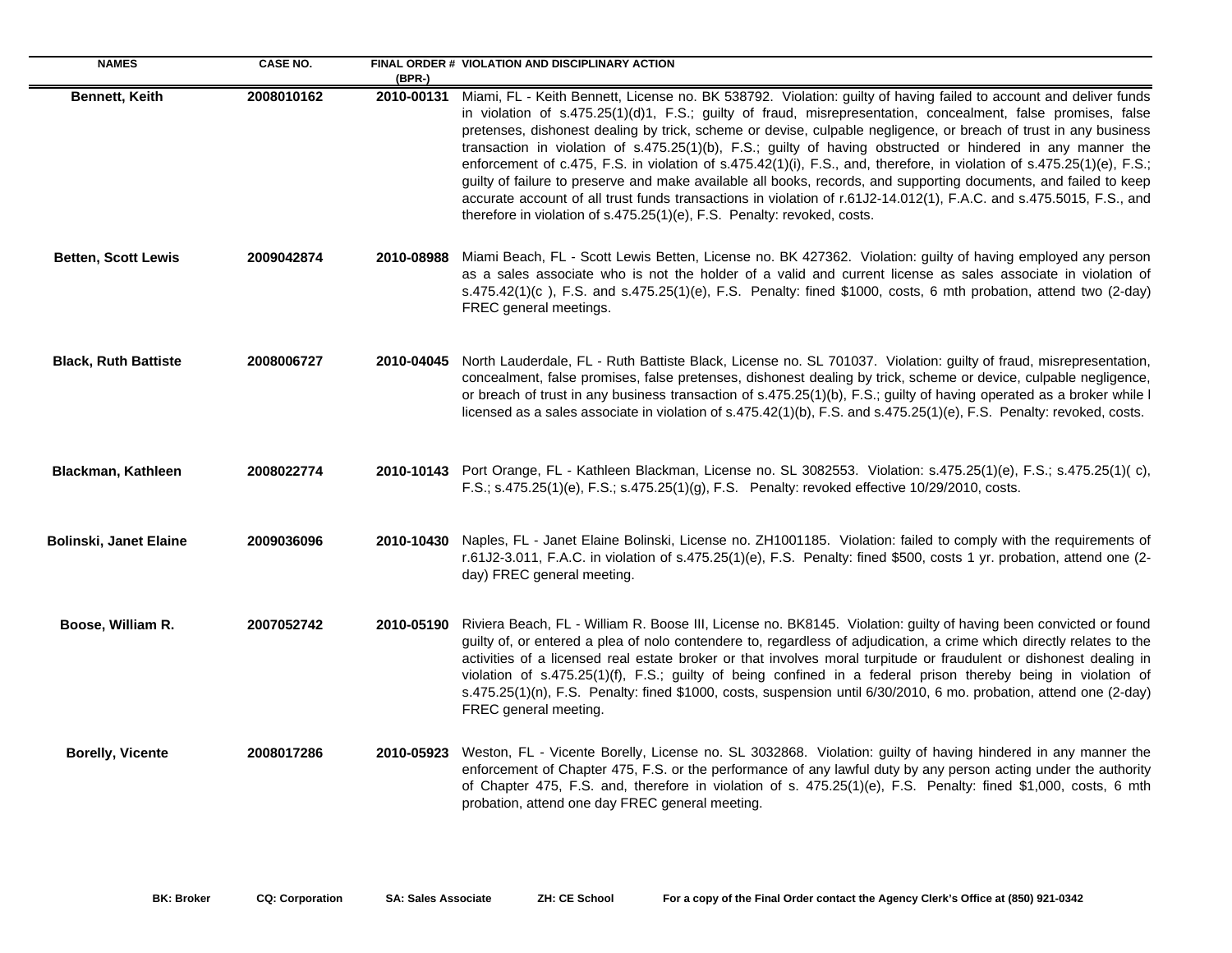| <b>NAMES</b>                 | <b>CASE NO.</b> | $(BPR-)$   | FINAL ORDER # VIOLATION AND DISCIPLINARY ACTION                                                                                                                                                                                                                                                                                                                                                                                                                                                                                               |
|------------------------------|-----------------|------------|-----------------------------------------------------------------------------------------------------------------------------------------------------------------------------------------------------------------------------------------------------------------------------------------------------------------------------------------------------------------------------------------------------------------------------------------------------------------------------------------------------------------------------------------------|
| <b>Bourgeois, Jean Louis</b> | 2009050417      | 2010-04043 | West Palm Beach, FL - Jean Louis Bourgeois, License no. BK 672197. Violation: guilty of having had a<br>registration suspended, revoked, or otherwise acted against in any jurisdiction in violation of s.475.25(1)(e), F.S.<br>Penalty: fined \$500, costs, 6 mo. probation, attend one (2-day) FREC general meeting.                                                                                                                                                                                                                        |
| Brew, Thomas P.              | 2008008960      | 2010-06878 | Oldsmar, FL - Thomas P. Brew, License no. SL 0683003. Violation: guilty of having operated as a broker while<br>licensed as a sales associate in violation of s.475.42(1)(b), F.S. and, therefore in violation of s.475.25(1)(e), F.S.;<br>guilty of having collected any money in connection with any real estate brokerage transaction except in the<br>employer and with the express consent of the employer in violation of s.475.42(1)(d), F.S. and, therefore, in<br>violation of s.475.25(1)(e), F.S. Penalty: Revoked 7/28/10, costs. |
| Brough, William              | 2008041627      |            | 2010-08986 Coral Gables, FL - William Brough, License no. BK 620176. Violation: guilty of violating s.475.25(1)(e), F.S.<br>(2007); violated r.61J2-10.023(3), F.A.C. Penalty: fined \$500, costs, 18 mth probation.                                                                                                                                                                                                                                                                                                                          |
| Brown, Gary Lee              | 2009065965      |            | 2010-10157 Osprey, FL - Gary L. Brown, License no. SL 3195215. Violation: voluntary surrender of license for permanent<br>revocation effective 10/29/2010.                                                                                                                                                                                                                                                                                                                                                                                    |
| <b>Burattini, Carlos</b>     | 2009053158      |            | 2010-10155 Boca Raton, FL - Carlos Burattini, License no. SL 3053609. Violation: s.475.25(1)(s), F.S. Penalty: revoked<br>effective 10/29/2010, costs.                                                                                                                                                                                                                                                                                                                                                                                        |
| Capilli, Giuseppe            | 2007064042      |            | 2010-04044 Ft. Myers, FL - Giuseppe Capilli, License no. SL 3110494. Violation: guilty of fraud, misrepresentation,<br>concealment, false promises, false pretenses, dishonest dealing by trick, scheme or device, culpable negligence,<br>or breach of trust in any business transaction in violation of s.475.25(1)(b), F.S. Penalty: revoked effective<br>5/13/2010, costs.                                                                                                                                                                |
| Capiro, Orlando              | 2009028522      |            | 2010-11164 Tampa, FL - Orlando Capiro, License no. BK 162278. Violation: s.475.25, F.S.; 475.25(1)(f), F.S.; s.475.25, F.S.;<br>475.25(1)(p), F.S. Penalty: revoked effective 11/29/10, fined \$250, costs.                                                                                                                                                                                                                                                                                                                                   |
| Capiro, Orlando              | 2009028522      |            | 2010-11166 Tampa, FL - Orlando Capiro, License no. BK 162278. Violation: s.475.25(1)(b), F.S.; 275.25(1)(e), F.S.;<br>s.475.42(1)(d), F.S. (2006). Penalty: revoked effective 11/29/2010, costs.                                                                                                                                                                                                                                                                                                                                              |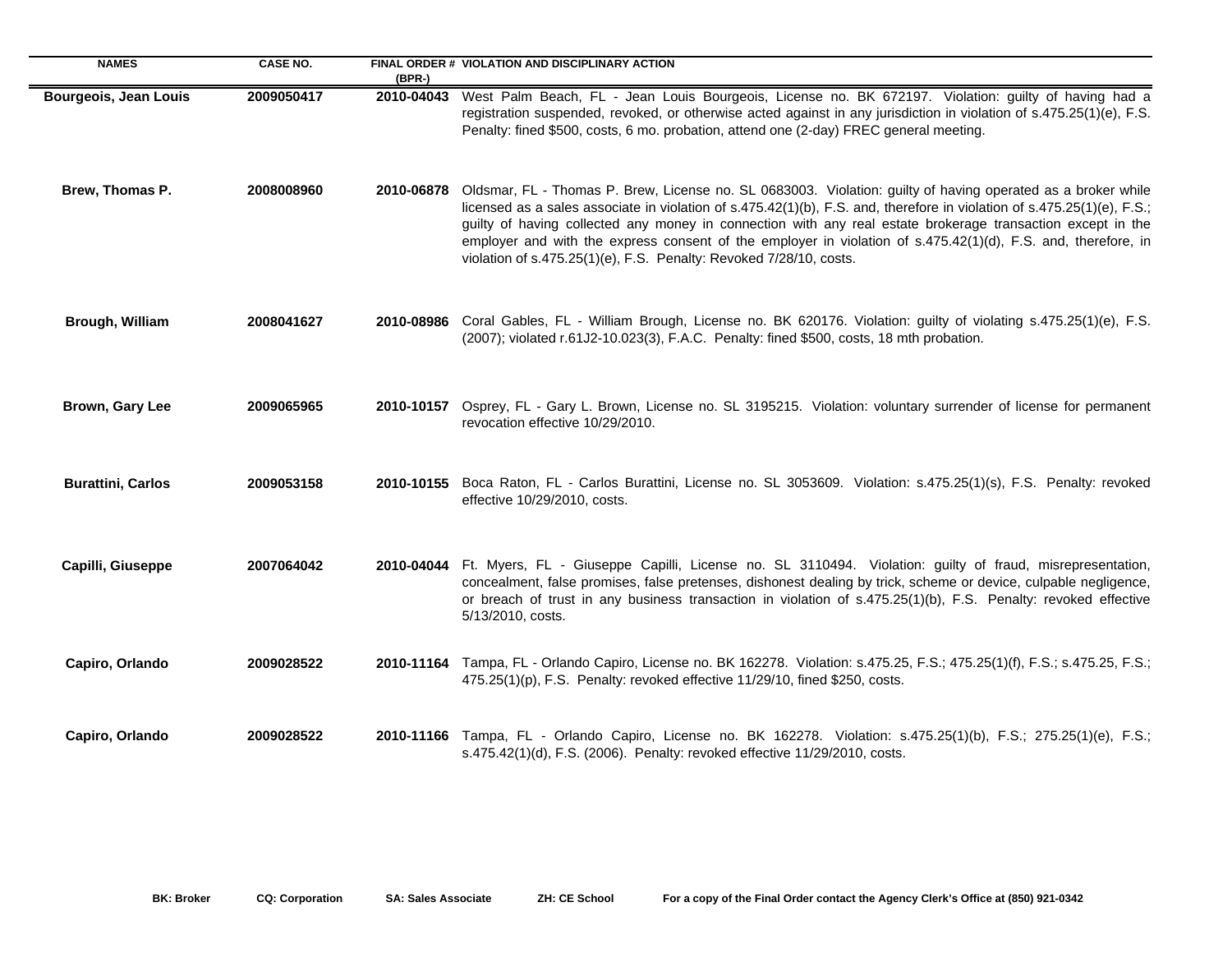| <b>NAMES</b>                                                  | <b>CASE NO.</b>          | $(BPR-)$   | FINAL ORDER # VIOLATION AND DISCIPLINARY ACTION                                                                                                                                                                                                                                                                                                                                                                                                                                                                                                                                                                                                                                                                                                                                                                                                                                                                                                                                                                 |
|---------------------------------------------------------------|--------------------------|------------|-----------------------------------------------------------------------------------------------------------------------------------------------------------------------------------------------------------------------------------------------------------------------------------------------------------------------------------------------------------------------------------------------------------------------------------------------------------------------------------------------------------------------------------------------------------------------------------------------------------------------------------------------------------------------------------------------------------------------------------------------------------------------------------------------------------------------------------------------------------------------------------------------------------------------------------------------------------------------------------------------------------------|
| Carr, Carl Lee                                                | 2009020923               | 2010-11895 | Miramar Beach, FL - Carl Lee Carr, License No. BK 541391. Violation: guilty of not having informed the Florida<br>Real Estate Commission in writing within thirty (30) days of having pled guilty or having been convicted of a felony<br>and, therefore, is in violation of s.475.25(1)(p), F.S.; guilty of having been convicted or found guilty of, or entered<br>a plea of nolo contendere to, regardless of adjudication, a crime which directly relates to the activities of a<br>licensed real estate sales associate or that involves moral turpitude or fraudulent, or dishonest dealing in violation<br>of s.475.25(1)(f), F.S. Penalty: fined \$2000, costs, 7 yr suspension, 12 month probation, attendance to two (2-<br>day) FREC general meetings.                                                                                                                                                                                                                                               |
| Carter, Letriona Shuanta                                      | 2009018739<br>2009035866 | 2011-00473 | Championsgate, FL - Letriona Shuanta Carter, License no. SL 3130318. Violation: guilty of having operated as a<br>broker while licensed as a sales associate in violation of s.475.42(1)(b), F.S.; guilty of having collected any money<br>in connection with any real estate brokerage transaction except in the name of the employer and with the express<br>consent of the employer and is guilty of commencing or maintaining any action for a commission or compensation<br>against any person except his registered employer in violation of s.475.42(1)(d), F.S.; guilty of aiding, assisting,<br>procuring, employing, or advising, any unlicensed person or entity to practice a profession contrary to c.455, 475<br>or the rules of the Petitioner in violation of s.455(1)(j), F.S. Penalty: revoked effective 1/18/11, costs.                                                                                                                                                                      |
| <b>Century 21 Wilson Minger</b><br>Agency                     | 2009034917               | 2010-07539 | Niceville, FL - Century 21 Wilson Minger Agency, License no. CQ 220933. Violation: guilty of failure to maintain<br>trust funds in the real estate brokerage escrow bank account or some other proper depository until disbursement<br>thereof was properly authorized in violation of s.475.25(1)(k), F.S.; guilty of failure to immediately deposit trust<br>funds in violation of r.61J2-14.010, F.A.C. and, therefore, in violation of s.475.25(1)(e), F.S. Penalty: reprimand                                                                                                                                                                                                                                                                                                                                                                                                                                                                                                                              |
| <b>Charles Stallions Real</b><br><b>Estate Services, Inc.</b> | 2008003290               |            | 2010-04022 Pensacola, FL - Charles Stallions Real Estate Services, Inc., License no. CQ 1016736. Violation: guilty of failure<br>to prepare the required written monthly escrow statement-reconciliation in violation of r.61J2-14.012(2) and (3),<br>F.A.C. and is, therefore in violation of s.475.25(1)(e), F.S.; guilty of failure to preserve and make available to the<br>Petitioner, all books, records, and supporting documents and failed to keep an accurate account of all trust fund<br>transactions in violation of r.61J2-14.012(1), F.A.C. and, therefore, in violation of s.475.25(1)(e), F.S. Penalty:<br>reprimanded.                                                                                                                                                                                                                                                                                                                                                                        |
| <b>Christlieb, Gustavo</b>                                    | 2008023918               | 2010-06853 | Miami Beach, FL - Gustavo Christlieb, License no. SL 622043. Violation: guilty of fraud, misrepresentation,<br>concealment, false promises, false pretenses, dishonest dealing by trick, scheme or device, culpable negligence,<br>or breach of trust in any business transaction in violation of s. 475.25(1)(b), F.S.; guilty of having collected any<br>money in connection with any real estate brokerage transaction except in the name of the employer and with the<br>express consent of the employer and is guilty of commencing or maintaining any action for a commission or<br>compensation against any person except his registered employer in violation of s. 475.42(1)(d), F.S. and,<br>therefore, in violation of s. 475.25(1)(e), F.S.; guilty of failure to maintain trust funds in the real estate brokerage<br>escrow bank account or some other proper depository until disbursement thereof was properly authorized in<br>violation of s. 475.25(1)(k), F.S. Penalty: fined \$500, costs. |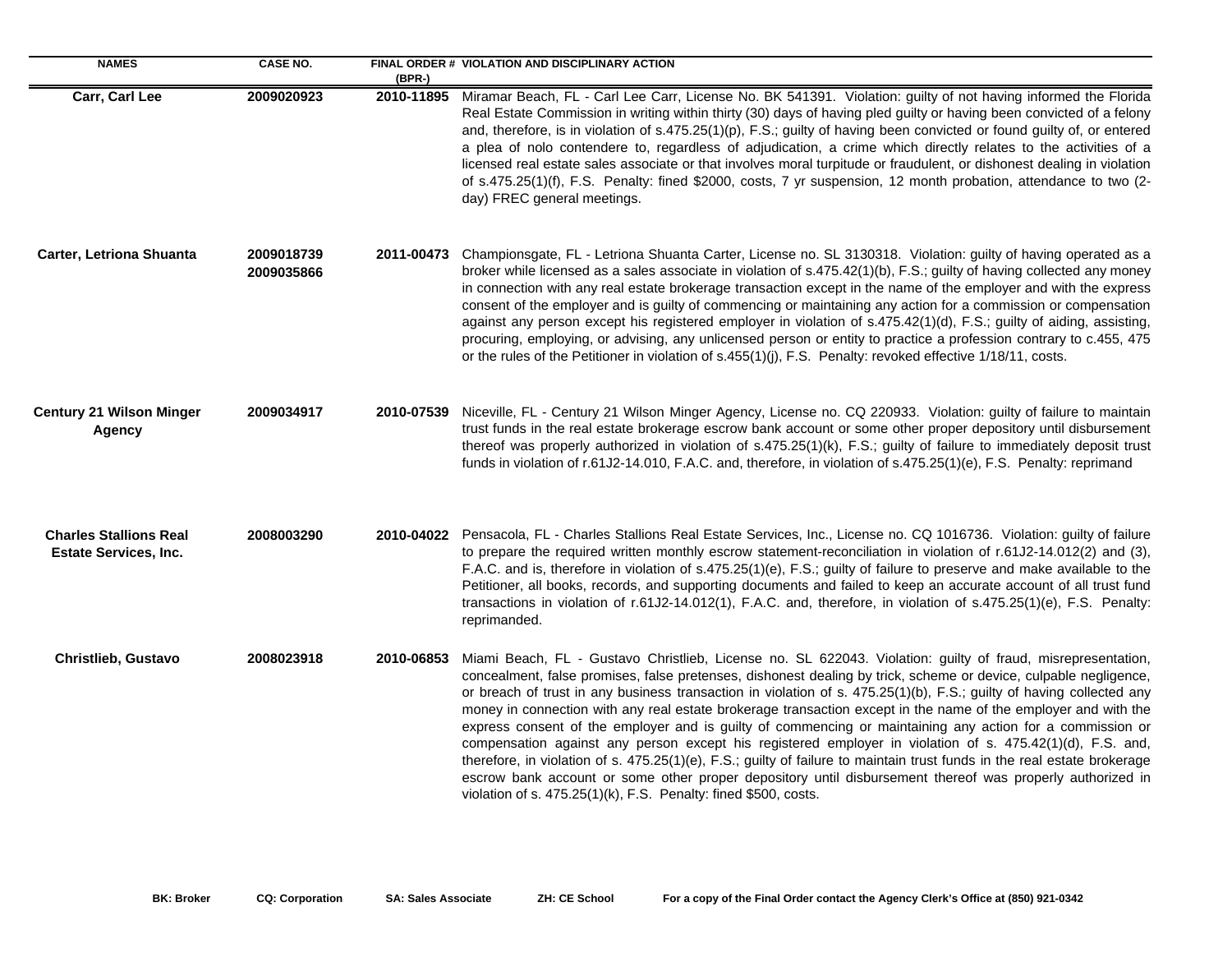| <b>NAMES</b>                   | <b>CASE NO.</b> | (BPR-)     | FINAL ORDER # VIOLATION AND DISCIPLINARY ACTION                                                                                                                                                                                                                                                                                                                                                                                     |
|--------------------------------|-----------------|------------|-------------------------------------------------------------------------------------------------------------------------------------------------------------------------------------------------------------------------------------------------------------------------------------------------------------------------------------------------------------------------------------------------------------------------------------|
| Clincy, Marie V.               | 2008007499      | 2010-02434 | San Antonio, FL - Marie V. Clincy, License no. SL 3129622. Violation: guilty of failure to deposit money in an<br>escrow account when the licensee is the purchaser of real estate under a contract where the contract requires the<br>purchaser to place deposit money in an escrow account to be applied to the purchase price if the sale is<br>consumed in violation of s.475.25(1)(d)2, F.S. Penalty: costs, 6 mo. suspension. |
| Cochran, Kelly                 | 2009063035      |            | 2010-10156 Cape Coral, FL - Kelly Cochran, License no. SL 3036140. Violation: s.475.25(1)(p), F.S. Penalty: fined \$500,<br>costs, 60 day suspension, 12 mth probation, attend two (2-day) FREC general meetings.                                                                                                                                                                                                                   |
| <b>Connery, Charles Thomas</b> | 2010023068      |            | 2010-10158 Grant, FL - Charles T. Connery, License nos. BK 16638, BK 3008724 and ZH1000207. Violation: voluntary<br>surrender of licenses for permanent revocation effective 10/29/2010.                                                                                                                                                                                                                                            |
| Cresswell, Neil John           | 2007055828      |            | 2010-05894 Ft. Myers, FL - Neil John Cresswell, License no. BK 3139686, BK 305768, BK 3171655, BK 3007747, BK<br>3106904, BK 3202377, BK 3186467. Violation: guilty of failure to direct, control or manage a sales associate<br>employed by him, in violation of s. 475.25(1)(u), F.S. Penalty: fined \$1,000, costs, attend one (2-day) FREC<br>general meeting.                                                                  |
| Dale, Lisa Lynn                | 2008029849      | 2010-02844 | Tallahassee, FL - Lisa Lynn Dale, License no. BK 423700. Violation: guilty of failure to account or deliver funds<br>in violation of s.475.25(1)(d)1, F.S. Penalty: reprimand, costs.                                                                                                                                                                                                                                               |
| Danesi, James                  | 2009018818      |            | 2010-11902 Palm City, FL - James Danesi, License no. BK 3110846. Violation: respondent violated s.475.25(1)(f), F.S.;<br>respondent violated s.455.227(1)(t), F.S. Penalty: fined \$1000, costs, 5 yr suspension.                                                                                                                                                                                                                   |
| Deviney, Judith                | 2009048845      |            | 2010-11163 Deltona, FL - Judith Deviney, License no. SL 3140150. Violation: s.475.25(1)(e), F.S.; 455.227(1), F.S. (2008);<br>s.455.227(1)(j), F.S. (2008); 475.25(1)(e), F.S.; s. 475.42(1)(p), F.S.; 475.42(1)(b), F.S. Penalty: fined \$1000,<br>costs, 12 mth probation, 30 hrs of real estate courses, attend one (2-day) FREC general meeting.                                                                                |
| DiStefano, Vanity J.           | 2010005875      |            | 2010-11158 Naples, FL - Vanity J. DiStefano, License no. BK 523919. Violation: s.455.227(1)(t), F.S.; 455.227(1)(t), F.S.;<br>s.475.25(1)(f), F.S.; s.475.25(1)(n), F.S.; s.475.25(1)(p), F.S.; s.475.25(1)(p), F.S. Penalty: revoked effective<br>11/29/2010, costs.                                                                                                                                                               |
| <b>Divico, Dennis Michael</b>  | 2009042883      |            | 2010-05184 Hallandale, FL - Dennis Michael Divico, License no. SL 3125023. Violation: guilty of having operated as a sales<br>associate without being the holder of a valid and current license as a sales associate in violation of<br>s.475.42(1)(a), F.S. and s.475.25(1)(e), F.S. Penalty: costs, complete a 28 hr reactivation course.                                                                                         |
| Dixon, Courtney                | 2008030120      |            | 2010-11159 Ft. Lauderdale, FL - Courtney G. Dixon, License no. BK 681828. Violation: s.475.25(1)(e), F.S.; s.475.25(1)(b),<br>F.S.; s.475.25(1)(e), F.S.; r.61J2-14.008(2)(b), F.A.C. Penalty: costs, 6 mth probation, 4 hr escrow course, attend<br>one (2-day) FREC general meeting.                                                                                                                                              |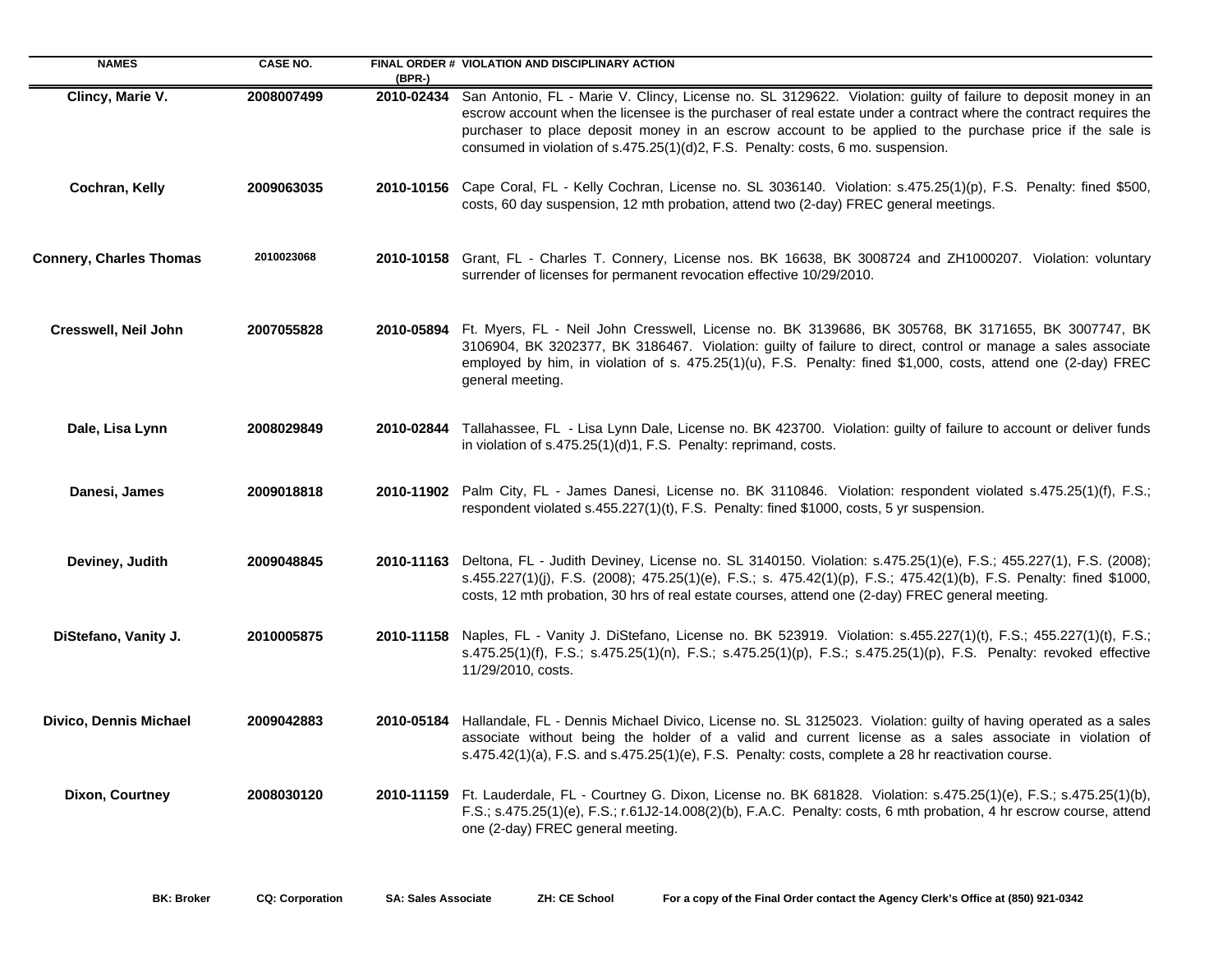| <b>NAMES</b>                                 | <b>CASE NO.</b> | $(BPR-)$   | FINAL ORDER # VIOLATION AND DISCIPLINARY ACTION                                                                                                                                                                                                                                                                                                                                                    |
|----------------------------------------------|-----------------|------------|----------------------------------------------------------------------------------------------------------------------------------------------------------------------------------------------------------------------------------------------------------------------------------------------------------------------------------------------------------------------------------------------------|
| EAG Realty, Inc.                             | 2007063147      | 2010-04037 | Miami, FL - EAG Realty, Inc., License no. CQ 1015933. Violation: guilty of failure to direct, control or manage an<br>associate employed by him in violation of s.475.25(1)(u), F. S. Penalty: fined \$1000, costs.                                                                                                                                                                                |
| <b>Etheridge, Michael</b>                    | 2009003142      | 2010-07550 | Dade City, FL - Michael Etheridge, License no. BK 696454. Violation: s.475.25(1)(f), F.S.; s.475.25(1)(p), F.S.;<br>s.475.25(1)(f), F.S.; s.475.25(1)(p), F.S. Penalty: revoked effective 8/16/2010, costs.                                                                                                                                                                                        |
| Ferdilus, Marie Y. Myrtil                    | 2008059197      | 2010-02436 | Miami, FL - Marie Y. Myrtil Ferdilus, License no. SL 3192614. Violation: voluntary surrender of license for<br>permanent revocation effective 4/5/2010.                                                                                                                                                                                                                                            |
| Ferrell, Herbert L.                          | 2008013423      |            | 2010-05196 Littleton - Herbert L. Ferrell, License no. BK 484603. Violation: voluntary surrender of license for permanent<br>revocation effective 6/10/10.                                                                                                                                                                                                                                         |
| <b>Fleak, Kimberly Ann</b>                   | 2008044439      |            | 2010-11907 Ft. Lauderdale, FL - Kimberly A. Fleak, License no. SL 691841. Violation: guilty of having violated a lawful order<br>of the Florida Real Estate Commission in violation of s.475.42(1)(e), F.S. and, therefore, in violation of<br>s.475.25(1)(e), F.S. Penalty: fined \$250, costs, 6 mth probation, attend one (2-day) FREC general meeting.                                         |
| <b>Florida Realty of Miami,</b><br>Corp.     | 2009047153      | 2010-08990 | Miami, FL - Florida Realty of Miami, Corp., License no. CQ 1017676. Violation: guilty of failing to make written<br>request to the title company to provide written verification of the receipt of the deposit in violation of r.61J2-<br>14.008(2)(b), F.A.C. and, therefore, in violation of s.475.25(1)(e), F.S. Penalty: respondent is reprimanded,<br>respondent shall pay costs of \$264.00. |
| Foglino, Susanna                             | 2008038285      | 2010-04038 | Ft. Myers, FL - Susanna Foglino, License no. SL 3026661. Violation: guilty of fraud, misrepresentation,<br>concealment, false promises, false pretenses, dishonest dealing by trick, scheme or device, culpable negligence,<br>or breach of trust in any business transaction in violation of s.475.25(1)(b), F.S. Penalty: revoked effective<br>5/13/2010, costs.                                 |
| Forbes, Yvonne E.                            | 2009050370      |            | 2010-10139 Orlando, FL - Yvonne Forbes, License no. SL 3159096. Violation: s.475.25(1)(k), F.S. s.475.25(1)(b), F.S.,<br>s.475.25(1)(n), F.S. and s.475.25(1)(f), F. S. Penalty: revoked effective 10/29/2010, costs.                                                                                                                                                                              |
| <b>Fortune International</b><br>Realty, Inc. | 2008066556      | 2010-04073 | Miami, FL - Fortune International Realty, License no. CQ 213971. Violation: guilty of failure to preserve and make<br>available to the Petitioner, all books, records, and supporting documents in violation of r.61J2-14.012(1), F.A.C.<br>and s.475.5015, F.S., and, therefore, in violation of s.475.25(1)(e), F.S. Penalty: fined \$1000, costs.                                               |
| <b>Foster, Rene Elizabeth</b>                | 2009041943      | 2010-00995 | Ocala, FL - Rene Elizabeth Foster, License no. BK 564668. Violation: voluntary surrender of license for<br>permanent revocation effective 2/17/2010.                                                                                                                                                                                                                                               |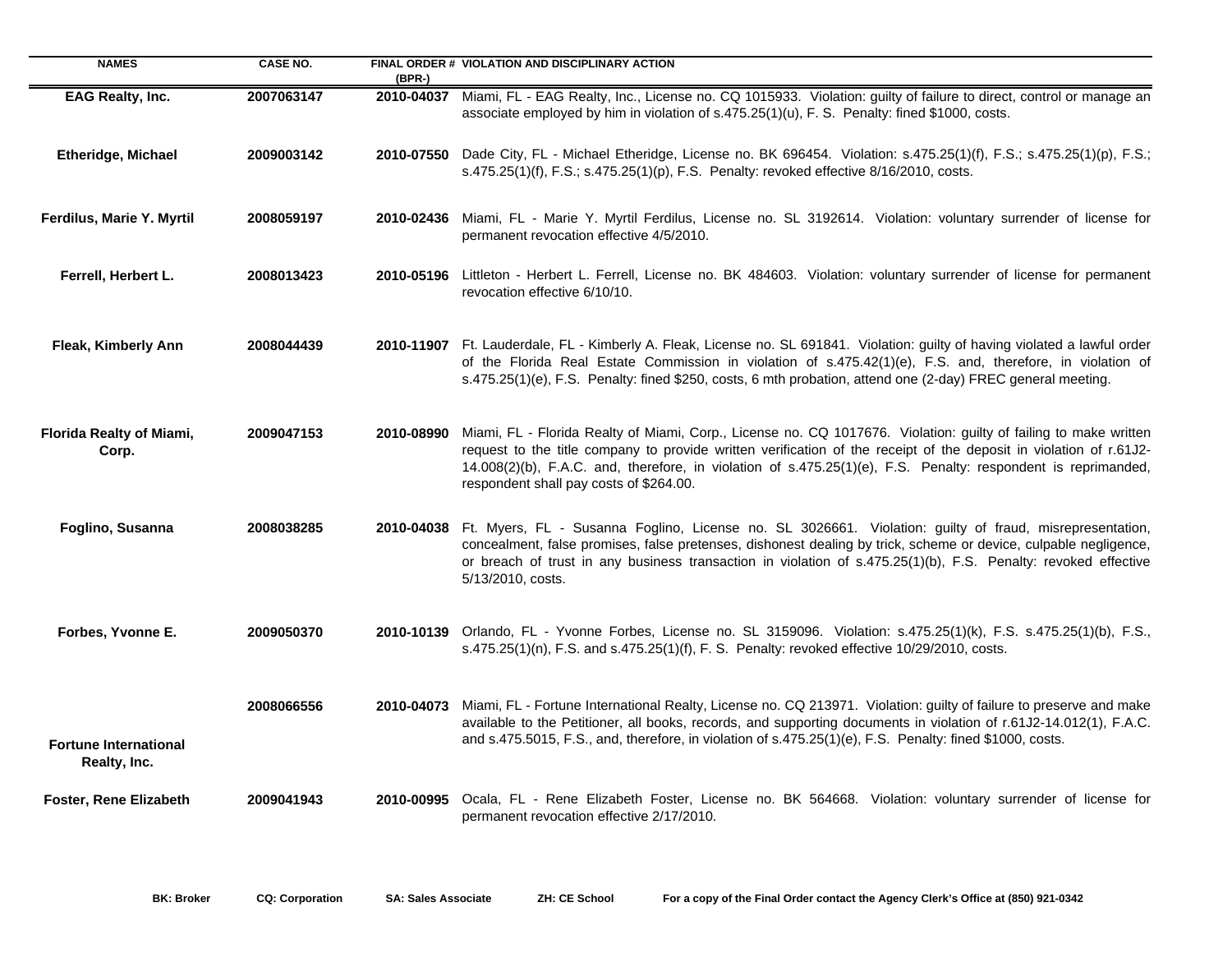| <b>NAMES</b>                             | <b>CASE NO.</b> | $(BPR-)$   | FINAL ORDER # VIOLATION AND DISCIPLINARY ACTION                                                                                                                                                                                                                                                                                                                                                                                                                                                                                                                                                                                                                                                                                                                                                                                                                                                                       |
|------------------------------------------|-----------------|------------|-----------------------------------------------------------------------------------------------------------------------------------------------------------------------------------------------------------------------------------------------------------------------------------------------------------------------------------------------------------------------------------------------------------------------------------------------------------------------------------------------------------------------------------------------------------------------------------------------------------------------------------------------------------------------------------------------------------------------------------------------------------------------------------------------------------------------------------------------------------------------------------------------------------------------|
| Fountain, Eric S.                        | 2009007225      | 2010-10153 | Tallahassee, FL - Eric Fountain, License no. SL 3045527. Violation: guilty of failure to account or deliver funds in<br>violation of s.475.25(1)(d)1, F.S.; guilty of fraud, misrepresentation, concealment, false promises, false pretenses,<br>dishonest dealing by trick, scheme or device, culpable negligence, or breach of trust in any business transaction<br>in violation of s.475.25(1)(b), F.S. Penalty: revoked effective 10/29/2010, fined \$500, costs.                                                                                                                                                                                                                                                                                                                                                                                                                                                 |
| <b>Fountain Management</b><br><b>LLC</b> | 2009028149      | 2010-10153 | Tallahassee, FL - Fountain Management LLC, License no. CQ 1027741. Violation: guilty of failure to preserve<br>and make available to the Petitioner, all books, records, and supporting documents and failed to keep an accurate<br>account of all trust fund transactions in violation of r.61J2-14.012(1), F.A.C. and s.475.5015, F.S., and, therefore,<br>in violation of s.475.25(1)(e), F.S.; failure to account or deliver funds in violation of s.475.25(1)(d)1, F.S.; guilty of<br>failure to direct, control or manage a broker associate employed by him in violation of s.475.25(1)(u), F.S.; guilty<br>of fraud, misrepresentation, concealment, false promises, false pretenses, dishonest dealing by trick, scheme or<br>device, culpable negligence, or breach of trust in any business transaction in violation of s.475.25(1)(b), F.S.<br>Penalty: revoked effective 10/29/2010, fined \$500, costs. |
| Franco, Michael J.                       | 2009051087      |            | 2010-10702 Winter Springs, FL - Michael J. Franco, License no. BK 306383. Violation: violated s. 475.25(1)(f), F.S., when<br>convicted or found guilty of, or entered a plea of nolo contendere to, regardless of adjudication, to a crime in any<br>jurisdiction which directly relates to the activities of a licensed broker, or involves moral turpitude. Penalty:<br>revoked effective 11/12/2010, costs.                                                                                                                                                                                                                                                                                                                                                                                                                                                                                                        |
| Freeman, Terence Lacey                   | 2008069254      | 2011-00857 | Terence Lacey Freeman, License no. BK 696478. Violation: guilty of fraud, misrepresentation, concealment,<br>false promises, false pretenses, dishonest dealing by trick, scheme of device, culpable negligence, or breach of<br>trust in any business transaction in violation of s.475.25(1)(b), F.S.; guilty of having obstructed or hindered in any<br>manner the enforcement of c.475, F.S. or the performance of any lawful duty by any person acting under the<br>authority of c.475, F.S. in violation of s.475.25(1)(i), F.S. and, therefore, in violation of s.475.25(1)(e), F.S.; guilty<br>of failing to maintain the required office in violation of r.61J2-10.022, F.A.C. and, therefore, in violation of<br>s.475.25(1)(e), F.S. Penalty: revoked effective 2/4/2011, costs.                                                                                                                           |
| Fry, David William                       | 2009051077      | 2011-00469 | Boca Raton, FL - David William Fry, License no. BK3220451. Violation: failure to account or deliver to any<br>person, including a licensee under this Chapter, at the time which has been agreed upon or is required by law or,<br>in the absence entitled to such accounting and delivery, any personal property such as money, fund, deposit,<br>check, draft, abstract of title, mortgage, conveyance, lease or other document or thing of value in violation of<br>s.475.25(1)(d)1, F.S. Penalty: revoked effective 1/18/11, costs.                                                                                                                                                                                                                                                                                                                                                                               |
| Furer, Brian                             | 2009020448      | 2010-10140 | Denver, CO - Brian Furer, License no. SL 3119395. Violation: s.455.227(1)(t), F.S.; s.485.25(1)(s), F.S. Penalty:<br>fined \$500, costs.                                                                                                                                                                                                                                                                                                                                                                                                                                                                                                                                                                                                                                                                                                                                                                              |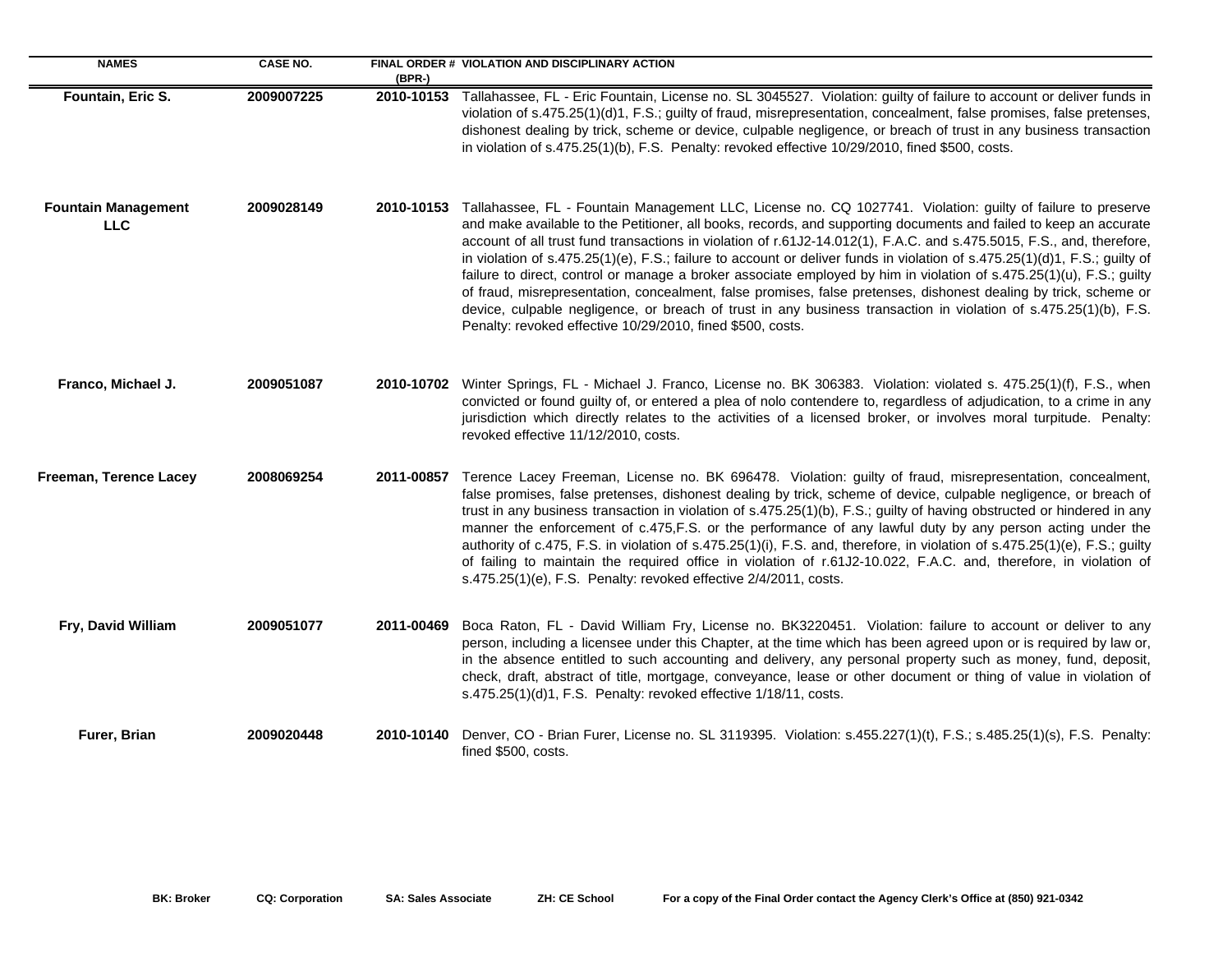| <b>NAMES</b>            | <b>CASE NO.</b> | (BPR-)     | FINAL ORDER # VIOLATION AND DISCIPLINARY ACTION                                                                                                                                                                                                                                                                                                                                                                                                                                                                                                                                                                                                                                                                                                                                                                                                                                                                                                                                                                                                                                                                                                                                                                                                                                                                                                                      |
|-------------------------|-----------------|------------|----------------------------------------------------------------------------------------------------------------------------------------------------------------------------------------------------------------------------------------------------------------------------------------------------------------------------------------------------------------------------------------------------------------------------------------------------------------------------------------------------------------------------------------------------------------------------------------------------------------------------------------------------------------------------------------------------------------------------------------------------------------------------------------------------------------------------------------------------------------------------------------------------------------------------------------------------------------------------------------------------------------------------------------------------------------------------------------------------------------------------------------------------------------------------------------------------------------------------------------------------------------------------------------------------------------------------------------------------------------------|
| Garcia, Yamila          | 2004035596      | 2010-07534 | Hialeah, FL - Yamila Garcia, License no. SL 686612. Violation: It is alleged that Respondent operated as a<br>broker when licensed as a sales associate in violation of s.475.42(1)(b), F.S., and therefore, in violation of<br>s.475.25(1)(e), F.S. Penalty: as a result of a settlement stipulation, fined \$1000 and costs; and Respondent must<br>attend one (1) FREC general meeting.                                                                                                                                                                                                                                                                                                                                                                                                                                                                                                                                                                                                                                                                                                                                                                                                                                                                                                                                                                           |
| Garcia, Yamila          | 2004003607      | 2010-07535 | Hialeah, FL - Yamila Garcia, License no. SL 6866125. Violation: It is alleged that Respondent failed to give the<br>principal a legible, signed, true and correct copy of a listing agreement within 24 hours of obtaining the written<br>listing agreement in violation of s.475.25(1)(r), F.S., and therefore in violation of s.475.25(1)(e), F.S. Penalty: As<br>a result of a settlement stipulation, fined \$250 and costs; and Respondent must attend one (1) FREC general<br>meeting.                                                                                                                                                                                                                                                                                                                                                                                                                                                                                                                                                                                                                                                                                                                                                                                                                                                                         |
| Garofalo, Rafael        | 2008067236      | 2010-11897 | Miami, FL - Rafael Garofalo, License no. SL 3041688. Violation: guilty of having violated a lawful order of the<br>Florida Real Estate Commission in violation of s.475.42(1)(e), F.S. and, therefore, in violation of s.475.25(1)(e), F.<br>S. Penalty: revoked effective 12/22/2010, costs.                                                                                                                                                                                                                                                                                                                                                                                                                                                                                                                                                                                                                                                                                                                                                                                                                                                                                                                                                                                                                                                                        |
| Gavagni, Joseph Anthony | 2008038786      | 2010-08978 | Miami, FL - Joseph Anthony Gavagni, License nos. BK 693045 & ZH 1002143. Violation: obtained a license by<br>means of fraud, misrepresentation, or concealment in violation of s.475.25(1)(m), F.S.; failed to comply with the<br>continuing education requirements of r.61J2-3.011, F.A.C. and 475.25(1)(e), F.S.; failed to maintain the required<br>office in violation of r.61J2-10.022, F.A.C. and s.475.25(1)(e), F.S.; failed to maintain a sign on or about the<br>entrance of his principal office in violation of r.61J2-10.024, F.A.C. and s.475.25(1)(e), F.S.; failed to notify the<br>Petitioner, in writing, of the current mailing address and any change in the current mailing address, within ten days<br>after the change, in violation of r.61J2-10.038, F.A.C. and s.475.25(1)(e), F.S. Penalty: revoked effective<br>9/27/2010, costs.                                                                                                                                                                                                                                                                                                                                                                                                                                                                                                        |
| Gihl, Shawn Michael     | 2008066640      | 2010-02439 | Miami, FL - Shawn Michael Gihl, License no. BK 673848. Violation: guilty of having obstructed or hindered in any<br>manner the enforcement of this chapter or the performance of any lawful duty by any person acting under the<br>authority of c.475, F.S. in violation of s.475.42(1)(i), F.S.; guilty of having failed to account or deliver to any<br>person, including a licensee under this chapter, at the time which has been agreed upon or is required by law or,<br>in the absence of a fixed time, upon demand of the person entitled to such accounting and delivery, any personal<br>property such as money, fund, deposit, check, draft, abstract of title, mortgage, conveyance, lease, or other<br>document or thing of value, including a share of a real estate commission if a civil judgment relating to the<br>practice of the licensee's profession has been obtained against the licensee and said judgment has not been<br>satisfied in accordance with the terms of the judgment within a reasonable time, or any secret or illegal profit, or<br>any divisible share or portion thereof, which has come into the licensee's hands and which is not the licensee's<br>property or which the licensee is not in law or equity entitled to retain<br>under the circumstances, in violation of s.475.25(1)(d)1, F.S. Penalty: revoked, costs. |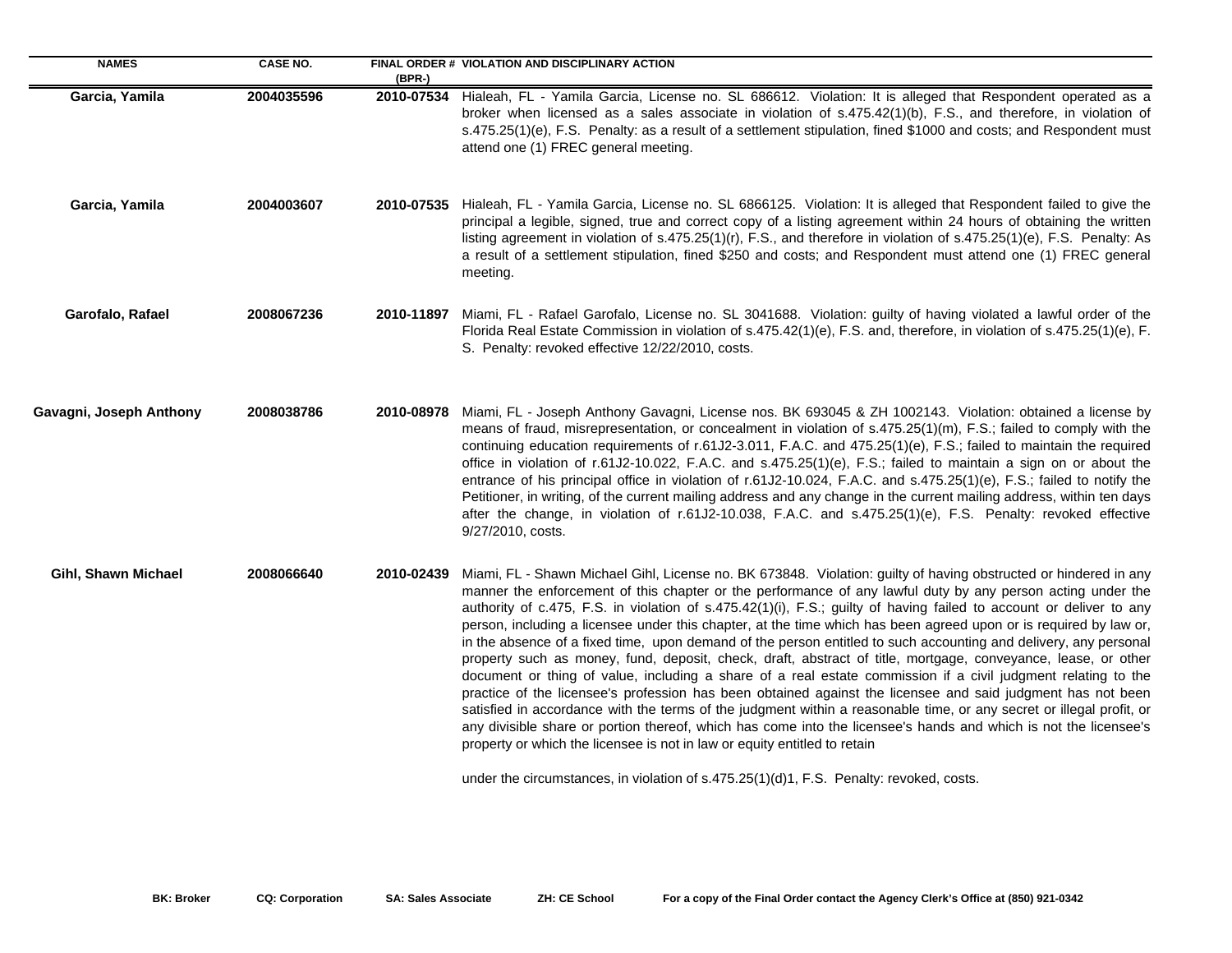| <b>NAMES</b>        | <b>CASE NO.</b> | $(BPR-)$   | FINAL ORDER # VIOLATION AND DISCIPLINARY ACTION                                                                                                                                                                                                                                                                                                                                                                                                                                                                                                                                                                                                                                                                                                                                                                                                                                                                                                                                                                                                                                                                                                                                                                                                                                                                                                                                                                                                                                                                                                                                                                                                                                         |
|---------------------|-----------------|------------|-----------------------------------------------------------------------------------------------------------------------------------------------------------------------------------------------------------------------------------------------------------------------------------------------------------------------------------------------------------------------------------------------------------------------------------------------------------------------------------------------------------------------------------------------------------------------------------------------------------------------------------------------------------------------------------------------------------------------------------------------------------------------------------------------------------------------------------------------------------------------------------------------------------------------------------------------------------------------------------------------------------------------------------------------------------------------------------------------------------------------------------------------------------------------------------------------------------------------------------------------------------------------------------------------------------------------------------------------------------------------------------------------------------------------------------------------------------------------------------------------------------------------------------------------------------------------------------------------------------------------------------------------------------------------------------------|
| Gihl, Shawn Michael | 2008069093      |            | 2010-02438 Fleming Island, FL - Shawn Michael Gihl, License no. BK 673848. Violation: guilty of having hindered in any<br>manner the enforcement of this chapter or the performance of any lawful duty by any person acting under the<br>authority of c.475, F.S. in violation of s.475.42(1)(i), F.S., and therefore in violation of s.475.25(1)(e), F.S.<br>Penalty: revoked, costs.                                                                                                                                                                                                                                                                                                                                                                                                                                                                                                                                                                                                                                                                                                                                                                                                                                                                                                                                                                                                                                                                                                                                                                                                                                                                                                  |
| Gihl, Shawn Michael | 2009017194      | 2010-02440 | Fleming Island, FL - Shawn Michael Gihl, License no. BK 673848. Violation: guilty of having hindered in any<br>manner the enforcement of this chapter or the performance of any lawful duty by any person acting under the<br>authority of c.475, F.S. in violation of s.475.42(1)(i), F.S., and therefore in violation of s. 475.25(1)(e), F.S.; guilty<br>of failure to account and deliver to any person, including a licensee under c.475, at the time which has been<br>agreed upon or is required by law or, in the absence of a fixed time, upon demand of the person entitled to such<br>accounting and delivery, any personal property such as money, fund, deposit, check, draft, abstract of title,<br>mortgage, conveyance, lease or other document or thing of value, including a share of a real estate commission if<br>a civil judgment relating to the practice of the licensee's profession has been obtained against the licensee and<br>said judgment has not been satisfied in accordance with the terms of the judgment within a reasonable time, or<br>any secret or illegal profit, or any divisible share or portion thereof, which has come into the licensee's hands and<br>which is not the licensee's property or which the licensee is not in law or equity<br>entitled to retain under the circumstances, in violation of $s.475.25(1)(d)1$ , F.S.; guilty of failure to notify the<br>Department, in writing, of the current mailing address and any change in the current mailing address, within ten<br>days after the change, in violation of r.61J2-10.038, F.A.C. and, therefore, in violation of s.475.25(1)(e), F.S.<br>Penalty: revoked, costs. |
| Gilliams, Damien    | 2009054071      | 2011-00467 | Sebastian, FL - Damien Gilliams, License no. BK 3010688, Violation: guilty of having been convicted or found<br>guilty of, or entered a plea of nolo contendere to, regardless of adjudication, a crime in any jurisdiction which<br>directly relates to the activities of a licensed broker or sales associate, or involves moral turpitude or fraudulent or<br>dishonest dealing. The record of a conviction certified or authenticated in such form as to be admissible in<br>evidence under the laws of the state shall be admissible as prima facie evidence of such guilt. Penalty: fined<br>\$1000, costs, 1 yr probation, attend two (2-day) FREC general meetings.                                                                                                                                                                                                                                                                                                                                                                                                                                                                                                                                                                                                                                                                                                                                                                                                                                                                                                                                                                                                             |
| Gordon, Daniele S.  | 2008038356      | 2010-07537 | Miramar, FL - Daniele S. Gordon, License no. BK 3097295. Violation: guilty of having had a broker or sales<br>associate license revoked, suspended, or otherwise acted against in violation of s.475.25(1)(g), F.S., and<br>therefore, in violation of s.475.25(1)(e), F.S. Penalty: fined \$250, costs, attend one (2-day) FREC general<br>meeting.                                                                                                                                                                                                                                                                                                                                                                                                                                                                                                                                                                                                                                                                                                                                                                                                                                                                                                                                                                                                                                                                                                                                                                                                                                                                                                                                    |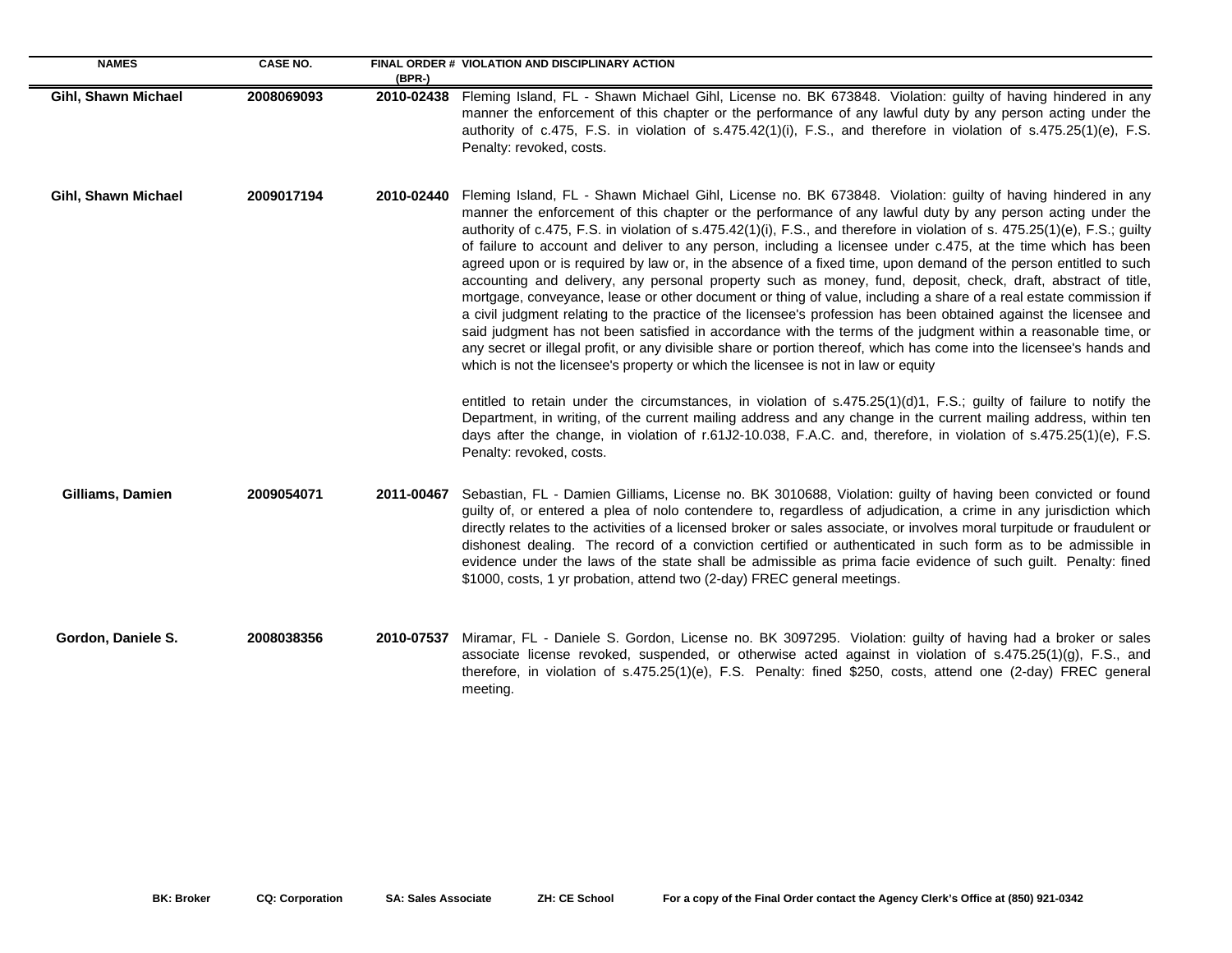| <b>NAMES</b>                 | <b>CASE NO.</b>                        | $(BPR-)$   | FINAL ORDER # VIOLATION AND DISCIPLINARY ACTION                                                                                                                                                                                                                                                                                                                                                                                                                                                                                                                                                                                                                                                                                                                                                                                                                                                                                                                                                                                                                                                                                                                                                            |
|------------------------------|----------------------------------------|------------|------------------------------------------------------------------------------------------------------------------------------------------------------------------------------------------------------------------------------------------------------------------------------------------------------------------------------------------------------------------------------------------------------------------------------------------------------------------------------------------------------------------------------------------------------------------------------------------------------------------------------------------------------------------------------------------------------------------------------------------------------------------------------------------------------------------------------------------------------------------------------------------------------------------------------------------------------------------------------------------------------------------------------------------------------------------------------------------------------------------------------------------------------------------------------------------------------------|
| <b>Grego, David Nicholas</b> | 2007062431                             | 2010-00686 | Marathon, FL - David Nicholas Grego, License no. BK 3107004. Violation: charged with fraud, misrepresentation,<br>concealment, false pretenses, false promises, dishonest dealing by trick, scheme or device, culpable negligence,<br>or breach of trust in any business transaction in violation of s. 475.25(1)(b), FS, charged with having operated as<br>a broker while licensed as a sales associate in violation of s. 475.42(1)(b), FS and, therefore, in violation of s.<br>475.25(1)(e), FS, charged with failure to account and deliver funds in violation of s. 475.25(1)(d)1, FS, charged<br>with sharing a commission with, or paid a fee or other compensation to, a person not properly licensed as a<br>broker, broker-salesperson, or salesperson under the laws of this state, for the referral of the real estate business,<br>clients, projects, or customers, or for any one or more of the services set forth in s. 475.01(1)(a), FS and,<br>therefore, in violation of s. 475.25(1)(h), FS, charged with having collected any money in connection with any real<br>estate brokerage transaction except in the name of the employer and with the express consent of the employer and |
|                              |                                        |            | maintaining any action for a commission or compensation against any person except his registered employer in<br>violation of s. 475.42(1)(d), FS and, therefore, in violation of s. 475.25(1)(e), FS, charged with aiding, assisting,<br>procuring employing, or advising any unlicensed person or entity to practice a profession contrary to Chapter 455,<br>475 or the rules of the Petitioner in violation of s. 455.227(1)(j), FS Penalty: fined \$2000, costs, 24 mth probation,<br>attend three (2-day) FREC general meetings. Respondent neither admits nor denies the aforementioned<br>violations.                                                                                                                                                                                                                                                                                                                                                                                                                                                                                                                                                                                               |
| Griffin, Ben H.              | 2009049924                             |            | 2010-10152 Minneola, FL - Ben H. Griffin, License no. SL682668. Violation: s.475.25(1)(f), F.S.; s. 475.25(1)(p), F.S.<br>Penalty: fined \$500, costs, 60 day suspension, 6 mth probation, attend two (2-day) FREC general meetings.                                                                                                                                                                                                                                                                                                                                                                                                                                                                                                                                                                                                                                                                                                                                                                                                                                                                                                                                                                       |
| Guerra, Linette M.           | 2007068038                             | 2010-01930 | Miami Beach, FL - Linette M. Guerra, License no. BK 3122503 & BK 513822. Violation: guilty of culpable<br>negligence, in any business transaction in violation of s. 475.25(1)(b), F.S. Penalty: \$643.50 costs, 1 yr probation,<br>attend three (2-day) FREC general meetings.                                                                                                                                                                                                                                                                                                                                                                                                                                                                                                                                                                                                                                                                                                                                                                                                                                                                                                                            |
| Halda, Bryan T               | 2009029588                             | 2010-10145 | Miami Beach, FL - Bryan T. Halda, License no. SL 3097334. Violation: guilty of having been convicted or found<br>guilty of, or entered a plea of nolo contendere to, regardless of adjudication, a crime which directly relates to the<br>activities of a licensed real estate associate or that involves moral turpitude or fraudulent or dishonest dealings, in<br>violation of s.475.25(1)(e), F. S. Penalty: fined \$5000, costs, attend two (2-day) FREC general meetings.                                                                                                                                                                                                                                                                                                                                                                                                                                                                                                                                                                                                                                                                                                                            |
| Handler, Louis D.            | 2010002320<br>2010002764<br>2010009933 | 2011-00856 | St. Augustine, FL - Louis D. Handler, License no. BK 691284. Violation: voluntary surrender of license for<br>permanent revocation effective 2/4/2011.                                                                                                                                                                                                                                                                                                                                                                                                                                                                                                                                                                                                                                                                                                                                                                                                                                                                                                                                                                                                                                                     |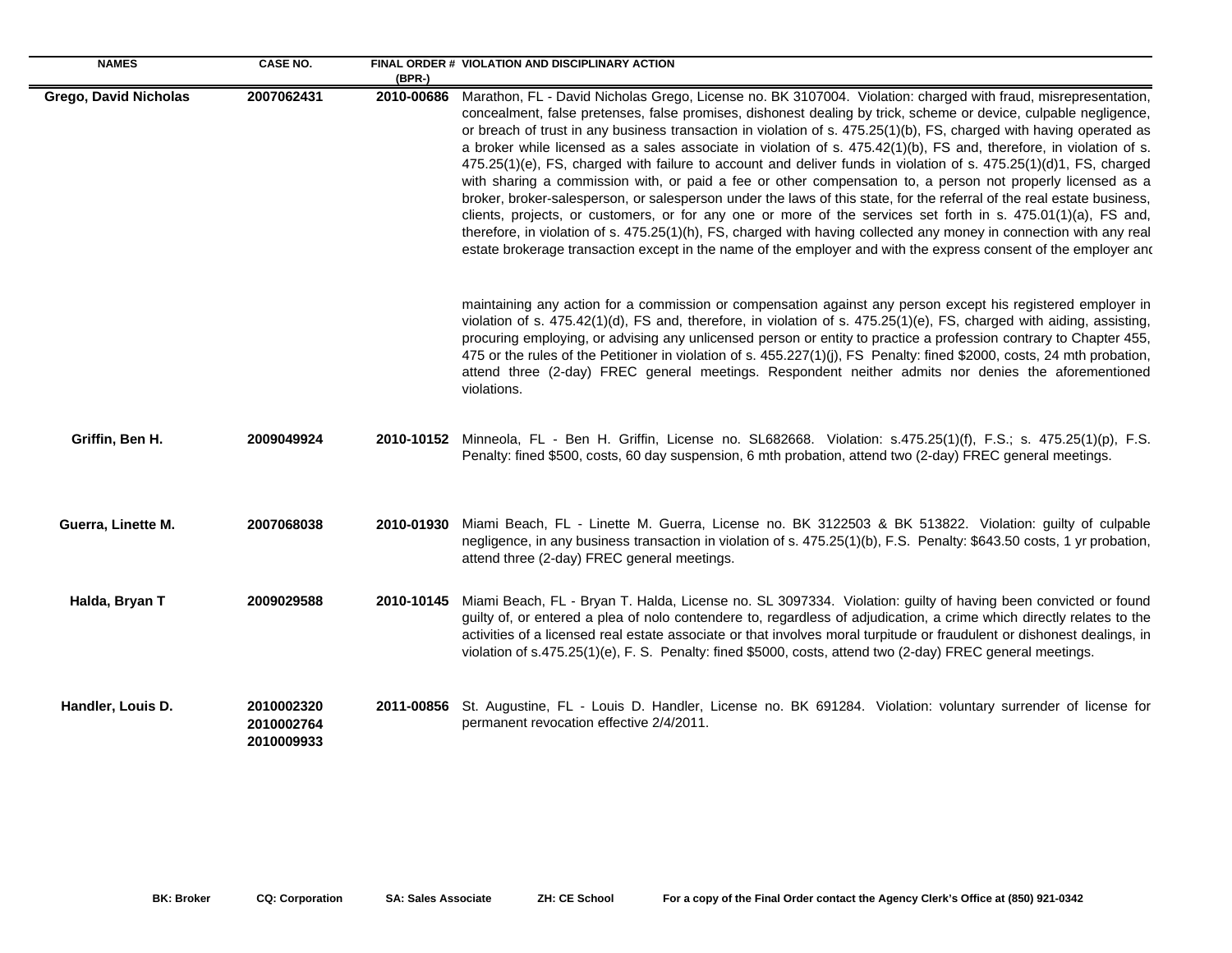| <b>NAMES</b>                      | <b>CASE NO.</b> | $(BPR-)$   | FINAL ORDER # VIOLATION AND DISCIPLINARY ACTION                                                                                                                                                                                                                                                                                                                                                                                                                                                                                                                                                                                                                                                                                                                                                                                                                                                                                              |
|-----------------------------------|-----------------|------------|----------------------------------------------------------------------------------------------------------------------------------------------------------------------------------------------------------------------------------------------------------------------------------------------------------------------------------------------------------------------------------------------------------------------------------------------------------------------------------------------------------------------------------------------------------------------------------------------------------------------------------------------------------------------------------------------------------------------------------------------------------------------------------------------------------------------------------------------------------------------------------------------------------------------------------------------|
| Hatfield, Glinda                  | 2008029263      | 2010-01586 | Palm Bay, FL - Glinda Hatfield, License no. BK 676140. Violation: guilty of aiding, assisting, procuring,<br>employing, or advising any unlicensed person or entity to practice a profession contrary to Chapter 455, 475 or<br>the rules of the Petitioner in violation of s. $455.227(1)(j)$ , F. S.; guilty of failure to have current registration with the<br>Petitioner in violation of r. 61J2-5.019, F.A.C. and, therefore, in violation of s. 475.25(1)(e), F.S.; guilty of sharing<br>a commission with, or paid a fee or other compensation to, a person not properly licensed as a broker, broker-<br>salesperson, or salesperson under the laws of this state, for the referral of real estate business, clients,<br>prospects, or customers, or for any one or more of the services set forth in s. 475.01(1)(a), F.S. and, therefore, in<br>violation of s. 475.25(1)(h), F.S. Penalty: fined \$250, costs, 1 yr. suspension. |
| Haynes, Vernica                   | 2010007452      |            | 2010-11899 Gainesville, FL - Vernica Haynes, License no. SL 3173666. Violation: Respondent violated s. 475.25(1)(e), F.S.,<br>by violating s.475.42(1)(e), F.S. Penalty: costs, 12 mth probation, attend one (2-day) FREC general meeting.                                                                                                                                                                                                                                                                                                                                                                                                                                                                                                                                                                                                                                                                                                   |
| Helmerich, Frank W.               | 2008031995      |            | 2010-00685 Ft. Myers, FL - Frank W. Helmerich, License no. BK 130691. Violation: guilty of failure to ensure a corporation<br>was properly registered with the Petitioner in violation of r. 61J2-5.019, F.A.C. and, therefore, in violation of s.<br>475.25(1)(e), F.S. Penalty: fined \$1000, costs, attend one (2-day) FREC general meeting.                                                                                                                                                                                                                                                                                                                                                                                                                                                                                                                                                                                              |
| Hemminger, Brett Alan             | 2009000879      |            | 2010-08249 West Palm Beach, FL - Brett Alan Hemminger, License no. SL 3081686. Violation: failed to comply with a lawful<br>order issued by FREC in violation of s.475.42(1)(e), F.S. and s.475.25(1)(e), F.S. Penalty: fined \$200, costs, 12<br>mth probation, attend one (2-day) FREC general meeting.                                                                                                                                                                                                                                                                                                                                                                                                                                                                                                                                                                                                                                    |
| Henson, Troy S.                   | 20100021189     |            | 2010-11896 Key West, FL - Troy Henson, License no. BK 3059419. Violation Respondent violated s.475.25(1)(f), F.S.;<br>Respondent violated s.475.25(1)(n), F.S.; Respondent violated s.475.25(1)(p), F.S. Penalty: revoked effective<br>12/22/10, costs.                                                                                                                                                                                                                                                                                                                                                                                                                                                                                                                                                                                                                                                                                      |
| Heron, Herbert H.                 | 2009023361      | 2010-08985 | Palm Coast, FL - Herbert H. Heron, License no. BK3006198. Violation: guilty of having been convicted or found<br>guilty of, or entered a plea of nolo contendere to, regardless of adjudication, a crime which directly relates to the<br>activities of a licensed real estate sales associate or that involves moral turpitude or fraudulent or dishonest<br>dealing in violation of s.475.25(1)(f), F. S.; guilty of being confined in a state or federal prison thereby being in<br>violation of s.475.25(1)(n), F.S.; guilty of not having informed the Florida Real Estate Commission in writing within<br>thirty (30) days of having pled guilty or having been convicted of a felony and, therefore, is in violation of<br>s.475.25(1)(p), F.S. Penalty: revoked effective 9/27/2010, costs.                                                                                                                                          |
| H G Properties of Amelia,<br>Inc. | 2008009640      | 2010-00684 | Jacksonville, FL - H G Properties of Jacksonville, Inc., License no. CQ 1015042. Violation: guilty of failing to keep<br>an accurate account of all trust fund transactions in violation of r.61J2-14.012(1), F.A.C. and, therefore, in<br>violation of s.475.25(1)(e), F.S. guilty of failing to properly prepare the required written monthly escrow statement-<br>reconciliations in violation of r.61J2-14.012 (2) and (3), F.A.C. and is therefore, in violation of s.475.25(1)(e), F. S.<br>Penalty: fined \$356.40 in costs.                                                                                                                                                                                                                                                                                                                                                                                                          |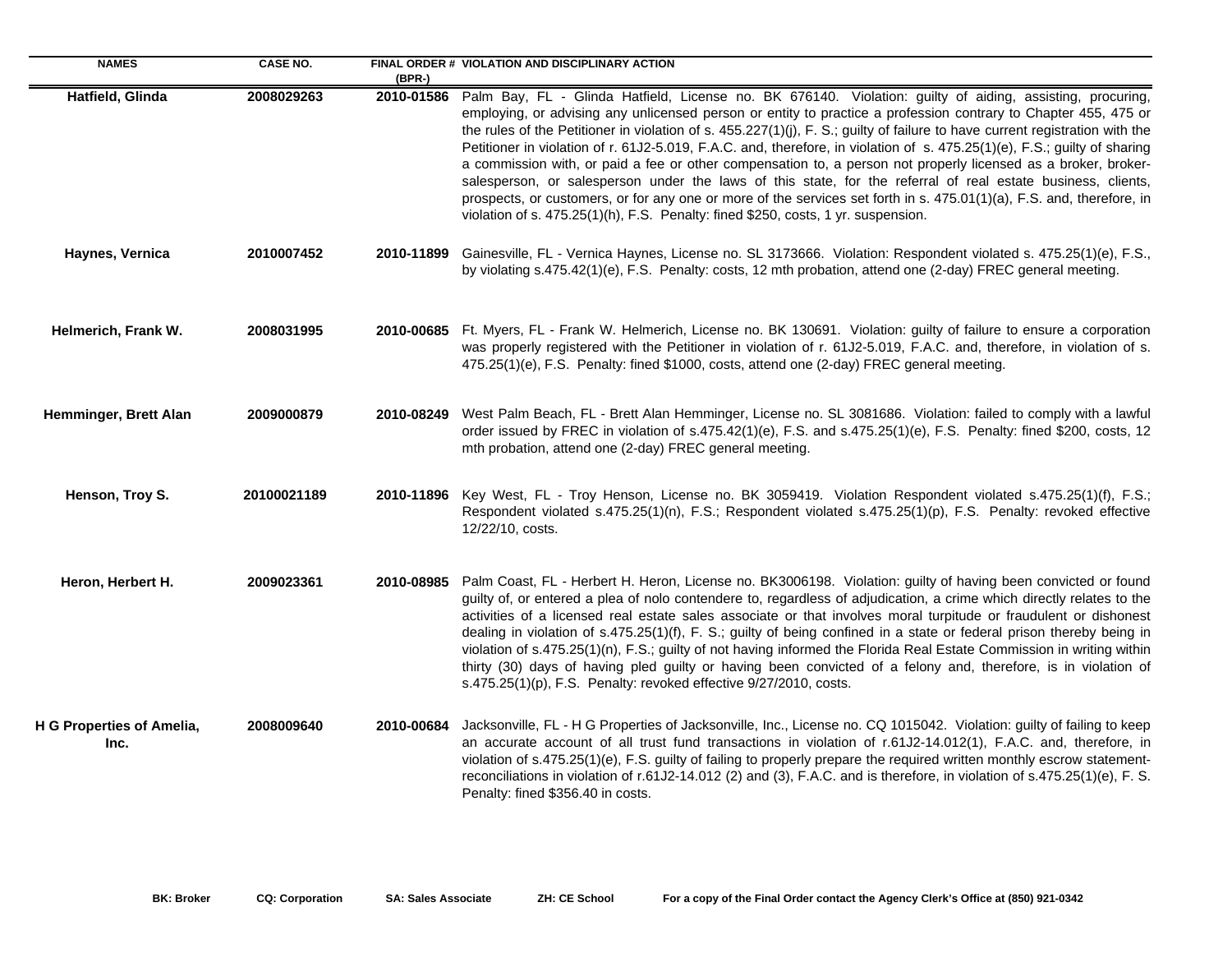| <b>NAMES</b>                                   | <b>CASE NO.</b> | $(BPR-)$   | FINAL ORDER # VIOLATION AND DISCIPLINARY ACTION                                                                                                                                                                                                                                                                                                                                                                                                                                                                                                                                                                                                                                                                                                                                                                                                                                                                                                                                                                                                                                                                                                                                                                                                                               |
|------------------------------------------------|-----------------|------------|-------------------------------------------------------------------------------------------------------------------------------------------------------------------------------------------------------------------------------------------------------------------------------------------------------------------------------------------------------------------------------------------------------------------------------------------------------------------------------------------------------------------------------------------------------------------------------------------------------------------------------------------------------------------------------------------------------------------------------------------------------------------------------------------------------------------------------------------------------------------------------------------------------------------------------------------------------------------------------------------------------------------------------------------------------------------------------------------------------------------------------------------------------------------------------------------------------------------------------------------------------------------------------|
| <b>H G Properties of</b><br>Jacksonville, Inc. | 2008009625      | 2010-00684 | Jacksonville, FL - H G Properties of Jacksonville, Inc., License no. CQ 1015042. Violation: guilty of failing to keep<br>an accurate account of all trust fund transactions in violation of r.61J2-14.012(1), F.A.C. and, therefore, in<br>violation of s.475.25(1)(e), F.S. guilty of failing to properly prepare the required written monthly escrow statement-<br>reconciliations in violation of r.61J2-14.012 (2) and (3), F.A.C. and is therefore, in violation of s.475.25(1)(e), F. S.<br>Penalty: fined \$389.40 in costs.                                                                                                                                                                                                                                                                                                                                                                                                                                                                                                                                                                                                                                                                                                                                           |
| H G Properties Tampa,<br>Inc.                  | 2008009656      | 2010-00684 | Jacksonville, FL - H G Properties Tampa, Inc., License no. CQ 1024324. Violation: guilty of failing to keep an<br>accurate account of all trust fund transactions in violation of r.61J2-14.012(1), F.A.C. and, therefore, in violation of<br>s.475.25(1)(e), F.S. guilty of failing to properly prepare the required written monthly escrow statement-<br>reconciliations in violation of r.61J2-14.012 (2) and (3), F.A.C., guilty of breach of trust in any business transaction<br>in violation of s.475.25(1)(b), F.S. Penalty: fined \$356.40 in costs.                                                                                                                                                                                                                                                                                                                                                                                                                                                                                                                                                                                                                                                                                                                 |
| Home First Realty Group,<br>Inc.               | 2008051982      | 2010-06880 | Orlando, FL - Home First Realty Group, Inc., License no. CQ 1016872. Violation: guilty of having committed<br>culpable negligence in violation of s.475.25(1)(b), F.S.; guilty of having failed to account or deliver to any person,<br>including a licensee under this chapter, at the time which has been agreed upon or is required by law or, in the<br>absence of a fixed time, upon demand of the person entitled to such accounting and delivery, any personal<br>property such as money, fund, deposit, check, draft, abstract of title, mortgage, conveyance, lease, or other<br>document or thing of value, including a share of a real estate commission if a civil judgment relating to the<br>practice of the licensee's profession has been obtained against the licensee and said judgment has not been<br>satisfied in accordance with the terms of the judgment within a reasonable time, or any secret or illegal profit, or<br>any divisible share or portion thereof, which has come into the licensee's hands and which is not the licensee's<br>property or which the licensee is not in law or equity entitled to retain under the circumstances in violation of<br>s.475.25(1)(d)1, F.S.; guilty of having failed to immediately place, upon receipt, |
|                                                |                 |            | any money, fund, deposit, check, or draft entrusted to her or him by any person dealing with her or him as a<br>broker in escrow with a title company, banking institution, credit union, or savings and loan association located<br>and doing business in this state, or to deposit such funds in a trust or escrow account maintained by her or him<br>with some bank, credit union, or savings and loan association located and doing business in this state, wherein<br>the funds shall be kept until disbursement thereof is properly authorized in violation of s.475.25(1)(k), F.S.<br>Penalty: revoked effective 7/28/2010, fined \$5000, costs.                                                                                                                                                                                                                                                                                                                                                                                                                                                                                                                                                                                                                      |
| <b>Hughes, Denny</b>                           | 2009019370      | 2010-05186 | Ft. Lauderdale, FL - Danny Hughes, License no. BK 3036209. Violation: guilty of three counts of fraud,<br>misrepresentation, concealment, false promises, false pretenses, dishonest dealing by trick, scheme or device,<br>culpable negligence, or breach of trust in any business transaction in violation of s.475.25(1)(b), F.S.; guilty of<br>three counts of failure to account or deliver funds in violation of s.475.25(1)(d)1, F.S.; guilty of failure to present all<br>offers and counteroffers in a timely manner in violation of s.475.278(2)(a)5, F.S., and, therefore, is in violation of<br>s.475.25(1)(e), F.S. Penalty: revoked effective 6/10/10, costs.                                                                                                                                                                                                                                                                                                                                                                                                                                                                                                                                                                                                   |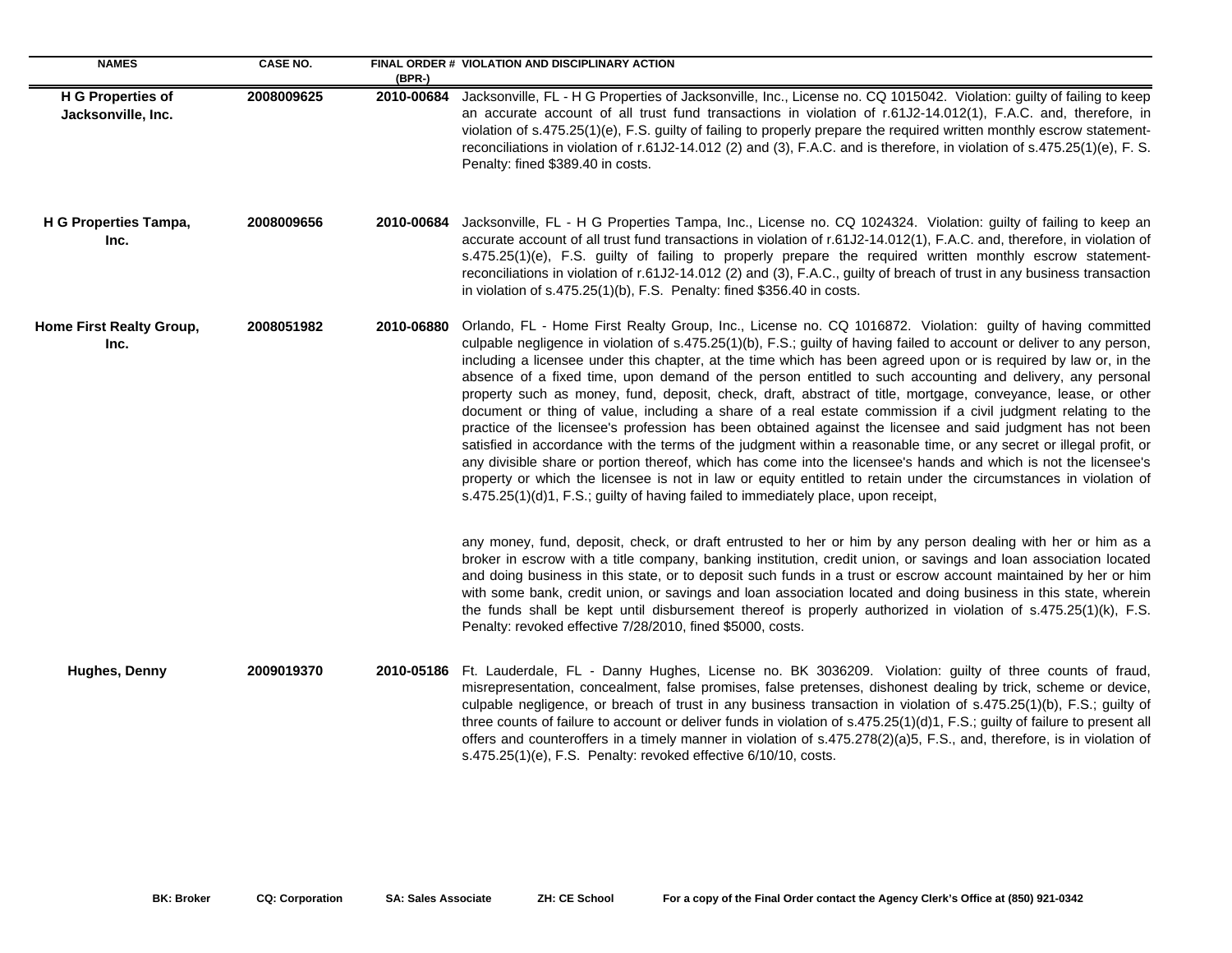| <b>NAMES</b>      | <b>CASE NO.</b>                        | (BPR-)     | FINAL ORDER # VIOLATION AND DISCIPLINARY ACTION                                                                                                                                                                                                                                                                                                                                                                                                                                                                                                                                                                                                                                                                                                                                                                                                                                                                                                               |
|-------------------|----------------------------------------|------------|---------------------------------------------------------------------------------------------------------------------------------------------------------------------------------------------------------------------------------------------------------------------------------------------------------------------------------------------------------------------------------------------------------------------------------------------------------------------------------------------------------------------------------------------------------------------------------------------------------------------------------------------------------------------------------------------------------------------------------------------------------------------------------------------------------------------------------------------------------------------------------------------------------------------------------------------------------------|
| Inigo, Joaquin    | 2008031518                             |            | 2010-05197 Miami, FL - Joaquin Inigo, License no. SL 691286. Violation: guilty of fraud, misrepresentation, concealment,<br>false promises, false pretenses, dishonest dealing by trick, scheme or device, culpable negligence, or breach of<br>trust in any business transaction in this state or any other state, nation, or territory; guilty of violating a duty<br>imposed upon her or him by law or by the terms of a listing contract, written, oral, express, or implied, in a real<br>estate transaction; guilty of aiding, assisting or conspiring with any other person engaged in any such misconduct<br>and in furtherance thereof, or has formed an intent, design or scheme to engage in any such misconduct and<br>committed an overt act in furtherance of such intent, design, or scheme in violation of s.475.25(1)(b), F.S.<br>Penalty: fined \$1000, costs, 90 day suspension, 6 mo. probation, attend one (2-day) FREC general meeting. |
| Iverson, Linda J. | 2009025916                             |            | 2010-11893 Ft. Lauderdale, FL - Linda J. Iverson, License no. BK 3184122. Violation: guilty of failure to account or deliver<br>funds in violation of s.475.25(1)(d)1, F.S.; guilty of failure to preserve and make available to the Petitioner, all<br>books, records, and supporting documents and failed to keep an accurate account of all trust fund transactions in<br>violation of r.61J2-14.012(1), F.A.C. and s.475.5015, F.S., and therefore, in violation of s.475.25(1)(e), F.S.<br>Penalty: fined \$2000, 5 yr suspension.                                                                                                                                                                                                                                                                                                                                                                                                                       |
| Jamieson, Amy Sue | 2008007350                             | 2010-11904 | Shalimar, FL - Amy S. Jamieson, License no. BK 593520. Violation: guilty of not having informed the Florida Real<br>Estate Commission in writing within thirty (30) days of having pled guilty or having been convicted of a felony and,<br>therefore is in violation of s.475.25(1)(p), F.S.; guilty of having been convicted or found guilty of or entered a plea<br>of nolo contendere to, regardless of adjudication, a crime which directly relates to the activities of a licensed real<br>estate sales associate or that involves moral turpitude or fraudulent or dishonest dealing in violation of<br>s.475.25(1)(f), F.S. Penalty: fined \$1000, costs, 30 day suspension, 6 mth probation, attend ethics course or<br>courses totaling at least 6 hrs.                                                                                                                                                                                             |
| Johnson, Terri    | 2007040969                             |            | 2011-00470 Ocala, FL - Terri Johnson, License no. SL 706026. Violation: guilty of failure to immediately place with the<br>registered employer any money, fund, deposit, check or draft entrusted to her as agent of the registered employer<br>in violation of r.61J2-14.009, F.A.C. and ss.475.25(1)(k) and 475.25(1)(e), F.S.; guilty of dishonest dealing by<br>trick, scheme or device, culpable negligence, or breach of trust in any business transaction in violation of<br>s.475.25(1)(b), F.S.; guilty of having collected any money in connection with any real estate brokerage transaction<br>except in the name of the employer and with the express consent of the employer in violation of ss.475.42(1)(d)<br>and 475.25(1)(e), F.S. Penalty: revoked effective 1/18/11.                                                                                                                                                                      |
| Jones, Jean Tan   | 2008000929<br>2008030431<br>2010009547 | 2010-05905 | Jacksonville, FL - Jean Tan Jones, License no. BK 0694382. Violation: voluntary surrender of license for<br>permanent revocation effective 6/29/10.                                                                                                                                                                                                                                                                                                                                                                                                                                                                                                                                                                                                                                                                                                                                                                                                           |
| Joy, Mary A.      | 2009007467                             | 2010-01590 | Riverview, FL - Mary A. Joy, License no. SL 3169984. Violation: Respondent failed to comply with the<br>requirements of r. 61J2-2.027(2), F.A.C. by failing to disclose a no contest plea to a misdemeanor offense in 1985<br>and, therefore, is in violation of s. 475.25(1)(e), F.S. Penalty: fined \$500, costs, attend one (2-day) FREC general<br>meeting.                                                                                                                                                                                                                                                                                                                                                                                                                                                                                                                                                                                               |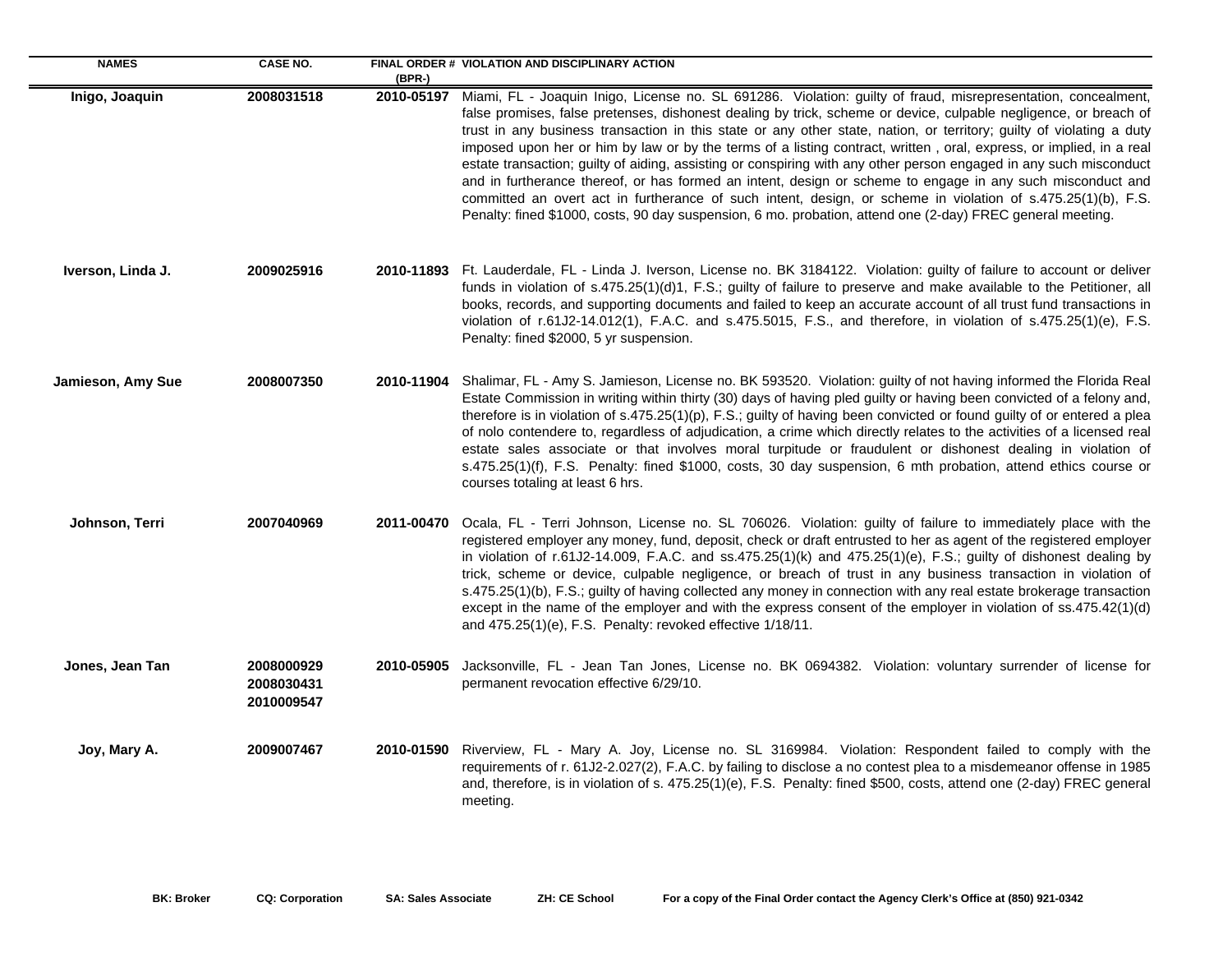| <b>NAMES</b>            | <b>CASE NO.</b> | (BPR-)     | FINAL ORDER # VIOLATION AND DISCIPLINARY ACTION                                                                                                                                                                                                                                                                                                                                                                                                                                                                                                                                                                                                                                                                                                                                                                                                                                                                                                                                          |
|-------------------------|-----------------|------------|------------------------------------------------------------------------------------------------------------------------------------------------------------------------------------------------------------------------------------------------------------------------------------------------------------------------------------------------------------------------------------------------------------------------------------------------------------------------------------------------------------------------------------------------------------------------------------------------------------------------------------------------------------------------------------------------------------------------------------------------------------------------------------------------------------------------------------------------------------------------------------------------------------------------------------------------------------------------------------------|
| Keys, George Randolph   | 2005058793      | 2010-05188 | Naples, FL - George R. Keys, License no. SL 3139659. Violation: guilty of obtaining a license by means of fraud,<br>misrepresentation, or concealment in violation of s.475.25(1)(m), F.S.; guilty of failing to comply with the<br>requirements of r.61J2-2.027(2), F.A.C. and, therefore, is in violation of s.475.25(1)(e), F.S. Penalty: fined \$1000,<br>costs, 6 mo. suspension, 12 month probation, attend two (2-day) FREC general meetings.                                                                                                                                                                                                                                                                                                                                                                                                                                                                                                                                     |
| Kinsey-Boza, Angela     | 2009005552      |            | 2011-00472 Miami, FL - Angela Kinsey-Boza, License no. SL 655685. Violation: filed a report or record which the licensee<br>knows to be false in violation of s.475.25(1)(I), F.S. Penalty: fined \$1000, costs, 6 mth probation, attend two (2-<br>day) FREC general meetings.                                                                                                                                                                                                                                                                                                                                                                                                                                                                                                                                                                                                                                                                                                          |
| Kohler, Paul E.         | 2008029597      | 2010-05903 | Miami Beach, FL - Paul E. Kohler, License no. SL 3193252. Violation: guilty of failure to maintain trust funds in<br>the real estate brokerage escrow bank account or some other proper depository until disbursement thereof was<br>properly authorized in violation of s.475.25(1)(k), F.S.; guilty of failure to preserve and make available to the<br>Petitioner, all books, records, and supporting documents and failed to keep an accurate account of all trust fund<br>transactions in violation of r.61J2-14.012(1), F.A.C. and s.475.5015, F.S., and therefore, in violation of<br>s.475.25(1)(e), F.S.; guilty of failure to immediately deposit trust funds in a bank, savings and loan association,<br>trust company, credit union or title company having trust powers, in an insured escrow or trust account in violation<br>of r.61J2-14.010, F.A.C. and, therefore, in violation of s.475.25(1)(e), F.S. Penalty: Revoked effective 6/29/2010,<br>fined \$1,000, costs. |
| Krause, Hugo            | 2008032358      |            | 2010-11160 Miami, FL - Hugo Krause, License no. SL 3080294. Violation: s.475.42(1)(b), F.S.; s.475.25(1)(e), F.S.;<br>s.475.25(1)(e), F.S.; s.475.42(1)(d), F.S. Penalty: revoked effective 11/29/2010, costs.                                                                                                                                                                                                                                                                                                                                                                                                                                                                                                                                                                                                                                                                                                                                                                           |
| Lafuze, Richard Allen   | 2008047753      | 2010-05897 | Navarre, FL - Richard Allen Lafuze, License no. BK 657676. Violation: guilty of having obstructed or hindered in<br>any manner the enforcement of Chapter 475, F.S. or the performance of any lawful duty by any person acting<br>under the authority of Chapter 475, F. S. in violation of s.475.42(1)(i), F.S.; guilty of failure to preserve and make<br>available to the Petitioner, all books, records, and supporting documents and failed to keep an accurate account<br>of all trust fund transactions in violation of r.61J2-14.012(1), F.A.C. and s.475.5015, F.S. and in violation of<br>s.475.25(1)(e), F.S. Penalty: revoked effective 6/29/10, costs.                                                                                                                                                                                                                                                                                                                      |
| Latronica, Josephine S. | 2009044456      | 2010-08981 | Royal Palm Beach, FL - Josephine Latronica, License no. SL 0664786. Violation: guilty of violating<br>s.475.25(1)(a), F.S. Penalty: fined \$500, costs, 18 mth probation, attend one (2-day) FREC general meeting.                                                                                                                                                                                                                                                                                                                                                                                                                                                                                                                                                                                                                                                                                                                                                                       |
| Lee, Anthony            | 2008033180      |            | 2011-00855 Tallahassee, FL - Anthony Lee, License no. BK 3179698. Violation: respondent violated s.475.25(1)(e), by<br>violating s.475.42(1)(d), F.S. Penalty: fined \$250, costs, 1 yr probation, 28 hr reactivation course, attend one (2-<br>day) FREC general meeting.                                                                                                                                                                                                                                                                                                                                                                                                                                                                                                                                                                                                                                                                                                               |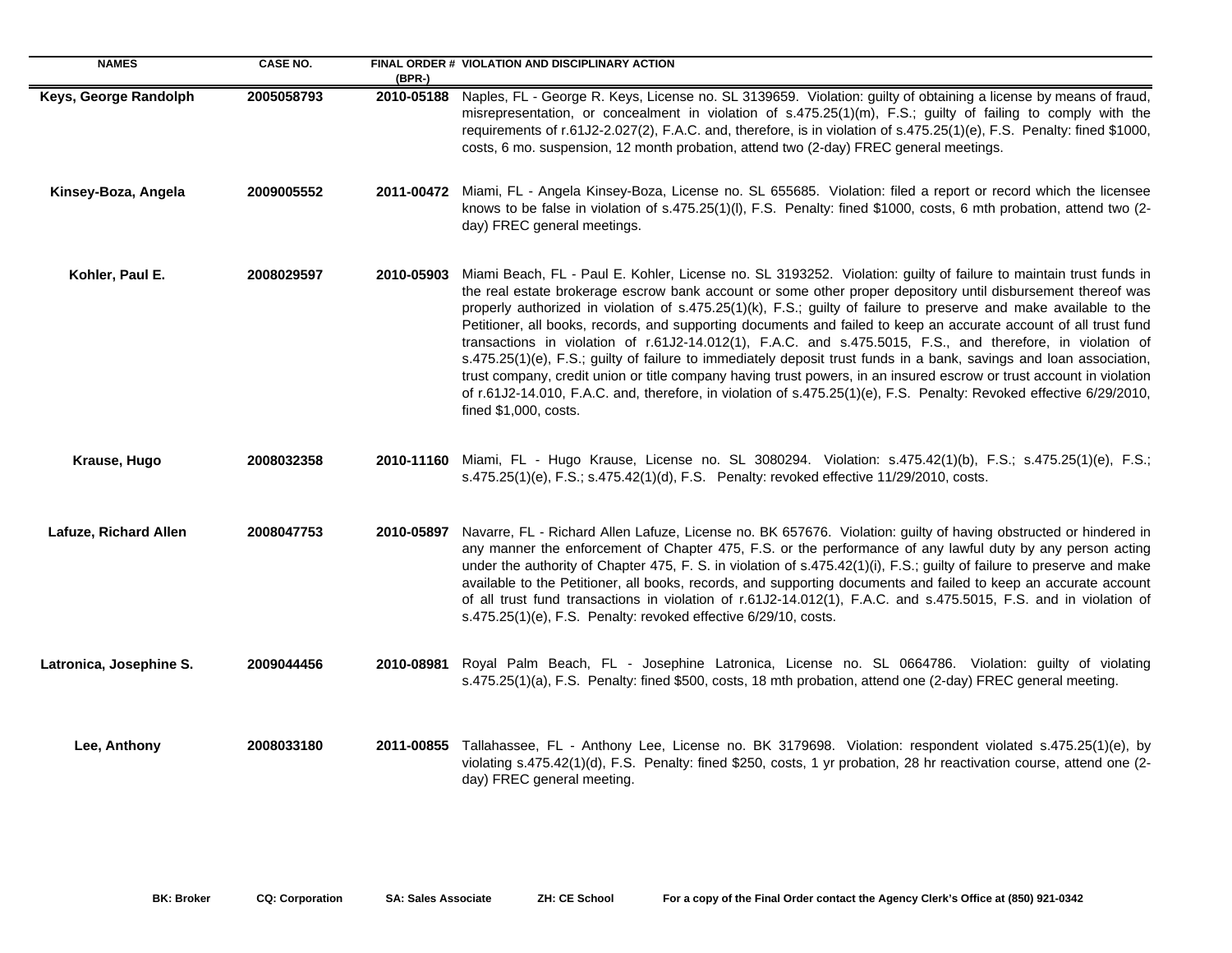| <b>NAMES</b>               | <b>CASE NO.</b>          | $(BPR-)$ | FINAL ORDER # VIOLATION AND DISCIPLINARY ACTION                                                                                                                                                                                                                                                                                                                                                                                                                                                                                                                                                                                                                                                                                                                                                                                                                                                                                                                                                                                                                                                                                                                                                                                                                                                             |
|----------------------------|--------------------------|----------|-------------------------------------------------------------------------------------------------------------------------------------------------------------------------------------------------------------------------------------------------------------------------------------------------------------------------------------------------------------------------------------------------------------------------------------------------------------------------------------------------------------------------------------------------------------------------------------------------------------------------------------------------------------------------------------------------------------------------------------------------------------------------------------------------------------------------------------------------------------------------------------------------------------------------------------------------------------------------------------------------------------------------------------------------------------------------------------------------------------------------------------------------------------------------------------------------------------------------------------------------------------------------------------------------------------|
| Little, Andre              | 2009022175<br>2009022150 |          | 2010-07540 Orlando, FL - Andre Little, License no. BK 3226992. Violation: guilty of failure to account or deliver funds in<br>violation of s. 475.25(1)(d)1, F.S.; guilty of failure to account or deliver funds in violation of s. 475.25(1)(d)1, F.S.;<br>guilty of aiding, assisting, procuring, employing, or advising any unlicensed person or entity to practice a<br>profession contrary to Chapter 455, 475 or the rules of the Petitioner in violation of s. 455.227(1)(j), F.S. Penalty:<br>revoked effective 8/16/2010, costs.                                                                                                                                                                                                                                                                                                                                                                                                                                                                                                                                                                                                                                                                                                                                                                   |
| Lopez, Jacqueline          | 2008041150               |          | 2010-08982 Miramar, FL - Jacqueline C. Lopez, License no. SL 659261. Violation: guilty of having violated a lawful order of<br>the Florida Real Estate Commission in violation of s.475.42(1)(e), F.S. and, therefore, is in violation of<br>s.475.25(1)(e), F. S. Penalty: revoked effective 9/27/2010, costs.                                                                                                                                                                                                                                                                                                                                                                                                                                                                                                                                                                                                                                                                                                                                                                                                                                                                                                                                                                                             |
| Lumb, Kevin                | 2007057143               |          | 2010-06893 Davenport, FL - Kevin Lumb, License no. BK 686345. Violation: guilty of failure to account or deliver funds in<br>violation of s. 45.25(1)(d)1, F.S. Penalty: revoked effective 7/28/10, costs.                                                                                                                                                                                                                                                                                                                                                                                                                                                                                                                                                                                                                                                                                                                                                                                                                                                                                                                                                                                                                                                                                                  |
| Luz, Vicente               | 2008011417               |          | 2010-05182 Miami, FL - Vicente Luz, License no. BK 3083600. Violation: guilty of having had a registration suspended,<br>revoked, or otherwise acted against in any jurisdiction in violation of s.475.25(1)(e), F.S. Penalty: revoked<br>effective 6/10/10, costs.                                                                                                                                                                                                                                                                                                                                                                                                                                                                                                                                                                                                                                                                                                                                                                                                                                                                                                                                                                                                                                         |
| <b>Lyons, Mathew David</b> | 2009064637               |          | 2010-11161 Orlando, FL - Mathew D. Lyons, License no. BK 3055790. Violation: s.475.25, F.S.; 475.25(1)(f), F.S.; s.475.25,<br>F.S.; s.475.25(1)(p), F.S. Penalty: fined \$2500, costs, 6 mth suspension, 12 mth probation, attend two (2-day)<br>FREC general meeting.                                                                                                                                                                                                                                                                                                                                                                                                                                                                                                                                                                                                                                                                                                                                                                                                                                                                                                                                                                                                                                      |
| <b>Mann Pellicer Inc.</b>  | 2008058649               |          | 2010-10135 Jacksonville, FL - Mann Pellicer, Inc., License no. CQ 133905. Violation: guilty of failure to account or deliver<br>funds in violation of s.475.25(1)(d)1, F.S.; guilty of failure to provide written notification to the Commission within<br>fifteen business days of the last party's demand and failure to institute one of the settlement procedures as set<br>forth in s. $475.25(1)(d)1$ , F.S., within thirty business days after the last demand in violation of r.61J2-10.032(1)(a),<br>F.A.C and therefore, in violation of s.475.25(1)(e), F.S.; guilty of failure to provide written notification to the<br>Commission within fifteen business days of the good faith doubt of the procedure instituted to resolve the escrow<br>fund dispute and must institute one of the settlement procedures as set forth in s.475.25(1)(d)1, F.S., within thirty<br>days after having such doubt, all in violation of r.61J2-10.032(1)(b), F.A.C. and, therefore, in violation of<br>s.475.25(1)(e), F.S.; guilty of failure to preserve and make available to the Petitioner, all books, records, and<br>supporting documents and failed to keep an accurate account of all trust fund transactions in violation of r.61J2-14.<br>s.475.25(1)(e), F. S. Penalty: respondent is reprimanded. |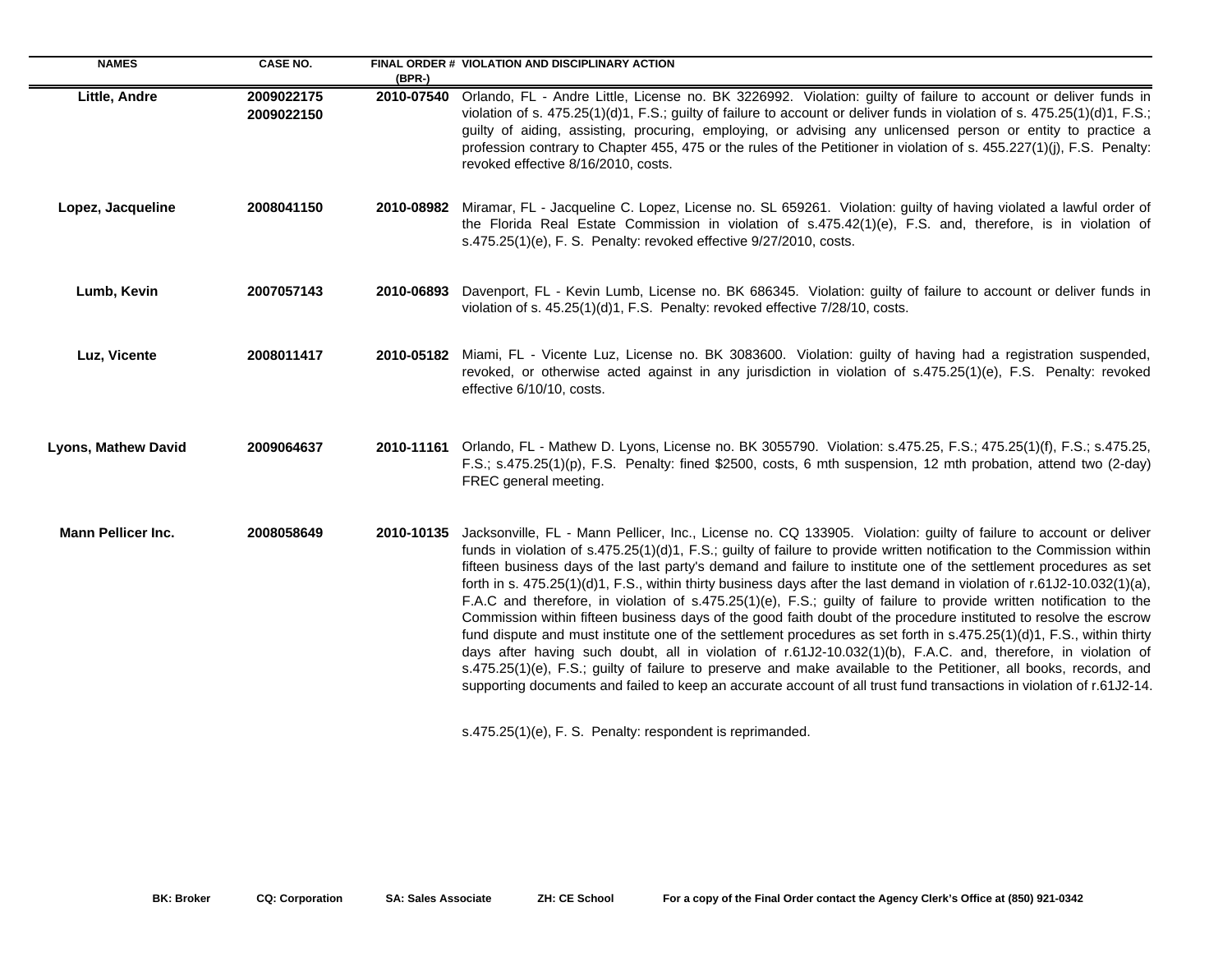| <b>NAMES</b>                   | <b>CASE NO.</b>                                                                                                                                               | $(BPR-)$   | FINAL ORDER # VIOLATION AND DISCIPLINARY ACTION                                                                                                                                                                                                                                                                                                                                                                                                                                                                                                                                                                                                                                                                                                                               |
|--------------------------------|---------------------------------------------------------------------------------------------------------------------------------------------------------------|------------|-------------------------------------------------------------------------------------------------------------------------------------------------------------------------------------------------------------------------------------------------------------------------------------------------------------------------------------------------------------------------------------------------------------------------------------------------------------------------------------------------------------------------------------------------------------------------------------------------------------------------------------------------------------------------------------------------------------------------------------------------------------------------------|
| <b>Manning, Renee Dawn</b>     | 2009064392<br>2010005037<br>2009060570<br>2010008644<br>2010002246<br>2010000454<br>2010005887<br>2009064553<br>2010002911<br>2009063596<br><b>A PACAMONG</b> |            | 2010-06892 Odessa, FL - Renee Dawn Mannin, License no. SL 0687734. Violation: voluntary surrender of license for<br>permanent revocation effective 7/28/2010.                                                                                                                                                                                                                                                                                                                                                                                                                                                                                                                                                                                                                 |
| Marin, David                   | 2009017467                                                                                                                                                    | 2010-00689 | Miami, FL - David Marin, License no. SL3201974. Violation: guilty of having operated as a broker without being<br>the holder of a valid and current license as a broker in violation of s. 475.42(1)(a), F.S. and, therefore, in violation<br>of s. 475.25(1)(e), F.S.; respondent is guilty of having operated as a broker while licensed as a sales associate in<br>violation of s. 475.42(1)(b), F.S. and, therefore, in violation of s. 475.25(1)(e), F.S.; respondent is guilty of fraud,<br>misrepresentation, concealment false promises, false pretenses, dishonest dealing by trick, scheme or device,<br>culpable negligence, or breach of trust in any business transaction in violation of s. 475.25(1)(b), F. S. Penalty:<br>revoked effective 1/29/2010, costs. |
| Martin, Steffany               | 2009043036                                                                                                                                                    | 2010-07539 | Destin, FL - Steffany Martin, License no. SL 3207402. Violation: guilty of failure to immediately place with the<br>registered employer any money, fund, deposit, check or draft entrusted to her as agent of the registered employer<br>in violation of r.61J2-14.009, F.A.C. and s.475.25(1)(k), F.S. and, therefore, in violation of s.475.25(1)(e), F.S.<br>Penalty: fined \$250.00, costs, 6 mos. suspension, attend one (2-day) FREC general meeting.                                                                                                                                                                                                                                                                                                                   |
| <b>Martinez, Jason Anthony</b> | 2009064384                                                                                                                                                    | 2010-04029 | Tampa, FL - Jason Anthony Martinez, License no. SL3078758. Violation: voluntary surrender of license for<br>permanent revocation effective 5/13/2010.                                                                                                                                                                                                                                                                                                                                                                                                                                                                                                                                                                                                                         |
| McLaughlin, Melisa M.          | 2008024817                                                                                                                                                    | 2010-06846 | Fernandina, FL - Melissa M. McLaughlin, License no. BK 633766. Violation: guilty of dishonest dealing by trick,<br>scheme or device, culpable negligence, or breach of trust in any business transaction in violation of<br>S.<br>475.25(1)(b), F.S. Penalty: fined \$500, costs, 12 mth probation, attend two (2-day) FREC general meetings.                                                                                                                                                                                                                                                                                                                                                                                                                                 |
| McMenamy, John J.              | 2008009638<br>2008009622<br>2008009667<br>2008009651                                                                                                          | 2010-00684 | Jacksonville, FL - John J. McMenamy, License nos. BK3158125, BK3028678, BK3079305, BK136629,<br>BK3053746, BK3208000, BK3210299, BK3079305, and BK 3185048. Violation: guilty failing to keep an accurate<br>account of all trust fund transactions in violation of r.61J2-14.012(1), F.A.C. and, therefore, in violation of<br>s.475.25(1)(e), F.S., guilty of failing to properly prepare the required written monthly escrow statement-<br>reconciliations in violation of r.61J2-14.012(2) and (3), F.A.C. and is, therefore, in violation of s.475.25(1)(e), F.S.<br>Penalty: fined \$500, costs, 6 mth probation, attend two (2-day) FREC general meetings.                                                                                                             |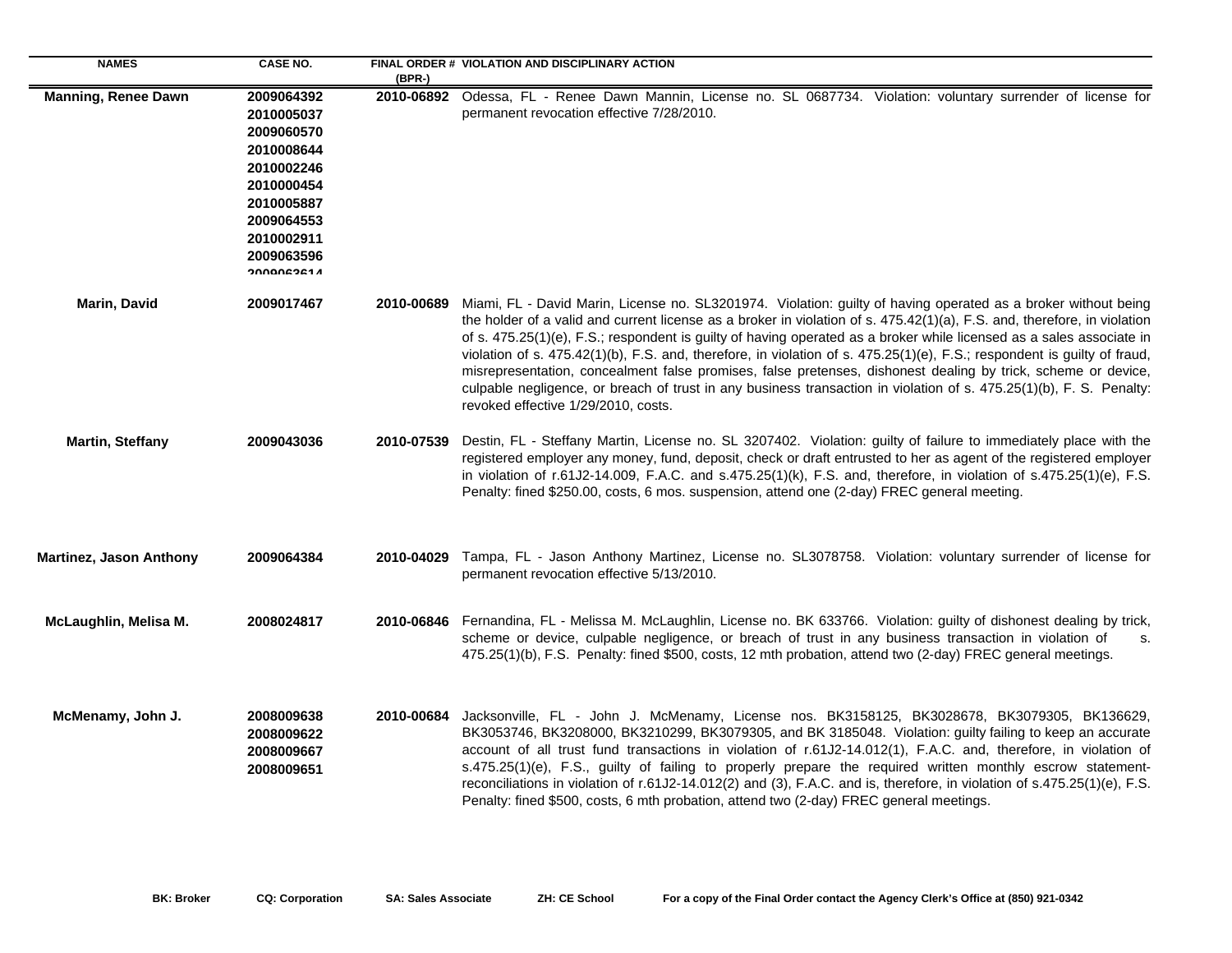| <b>NAMES</b>                  | <b>CASE NO.</b>          | (BPR-)     | FINAL ORDER # VIOLATION AND DISCIPLINARY ACTION                                                                                                                                                                                                                                                                                                                                                                                                                                                                                                                                                                                                                                                                                                                                                                                                                                                                                                                                                                                                                             |
|-------------------------------|--------------------------|------------|-----------------------------------------------------------------------------------------------------------------------------------------------------------------------------------------------------------------------------------------------------------------------------------------------------------------------------------------------------------------------------------------------------------------------------------------------------------------------------------------------------------------------------------------------------------------------------------------------------------------------------------------------------------------------------------------------------------------------------------------------------------------------------------------------------------------------------------------------------------------------------------------------------------------------------------------------------------------------------------------------------------------------------------------------------------------------------|
| <b>McMenamy Realty, Inc.</b>  | 2008009671               | 2010-00684 | Jacksonville, FL - McMenamy Realty, Inc., License no. CQ 1012185. Violation: guilty of failing to keep an<br>accurate account of all trust fund transactions in violation of r.61J2-14.012(1), F.A.C. and, therefore, in violation of<br>s.475.25(1)(e), F.S. guilty of failing to properly prepare the required written monthly escrow statement-<br>reconciliations in violation of r.61J2-14.012 (2) and (3), F.A.C. and is therefore, in violation of s.475.25(1)(e), F. S.<br>Penalty: fined \$346.50 in costs.                                                                                                                                                                                                                                                                                                                                                                                                                                                                                                                                                        |
| <b>Meadows, Claire Amy</b>    | 2009031551               | 2010-08993 | Miami, FL - Claire A. Meadows, License no. SL3149645. Violation: guilty of having operated as a broker while<br>licensed as a sales associate in violation of s.475.42(1)(b), F.S. and, therefore, in violation of s.475.25(1)(e), F.S.<br>Penalty: fined \$1000, costs, attend one (2-day) FREC general meeting.                                                                                                                                                                                                                                                                                                                                                                                                                                                                                                                                                                                                                                                                                                                                                           |
| Mees, Clifford S.             | 2008040142               | 2010-00688 | Palmetto Bay, FL - Clifford S. Mees, License no. SL 625626. Violation: guilty of having violated a lawful order of<br>the FREC in violation of s. 475.42(14)(e), F.S. and, therefore, in violation of s. 475.25(1)(e), F.S. Penalty:<br>reprimand.                                                                                                                                                                                                                                                                                                                                                                                                                                                                                                                                                                                                                                                                                                                                                                                                                          |
| Mejia, Marlon Bryant          | 2009017472               | 2010-06852 | Miami, FL - Marlon Bryant Mejia, License no. SL 3110113. Violation: guilty of aiding, assisting, procuring,<br>employing, or advising any unlicensed person or entity to practice a profession contrary to c.455, 475 or the rules<br>of the Petitioner in violation of s.455.227(1)(j), F.S.; guilty of sharing a commission with, or paid a fee or to her<br>compensation to, a person not properly licensed as a broker, broker associate, or sales associate under the law<br>of this state, for the referral of teal estate business, clients, prospects, or customers, or for any one or more of the<br>services set forth in s.475.01(1)(a), F.S. and, therefore, in violation of s.475.25(1)(h), F.S. Penalty: revoked<br>effective 7/27/2010, costs.                                                                                                                                                                                                                                                                                                               |
| <b>Melville, Andrew B</b>     | 2009023809<br>2009042504 | 2011-00858 | Lake Worth, FL - Andrew Melville, License no. BK 3035355. Violation: guilty of failure to account or deliver funds<br>in violation of s.475.25(1)(d)1, F.S.; 2 counts of guilty of having obstructed or hindered in any manner the<br>enforcement of c.475, F.S. or the performance of any lawful duty by any person acting under the authority of<br>c.475, F.S. in violation of s.475.25(1)(i), F.S. and, therefore, in violation of s.475.25(1)(e), F.S.; 2 counts of guilty<br>of fraud, misrepresentation, concealment, false promises, false pretenses, dishonest dealing by trick scheme or<br>device, culpable negligence, or breach of trust in any business transaction in violation of s.475.25(1)(b), F.S.; 5<br>counts of guilty of failure to preserve and make available to the Petitioner, all books, records, and supporting<br>documents and failed to keep an accurate account of all trust fund transactions in violation of r.61J2-14.012(1),<br>F.A.C. and, therefore, violation of s.475.25(1)(e), F.S. Penalty: revoked effective, 2/4/2011, costs. |
| Mercado, Xavier               | 2008068023               |            | 2010-11162 Sunrise, FL - Xavier Mercado, License no. SL 3120993. Violation: s.475.25(1)(f), F.S. Penalty: revoked effective<br>11/29/2010, costs.                                                                                                                                                                                                                                                                                                                                                                                                                                                                                                                                                                                                                                                                                                                                                                                                                                                                                                                           |
| <b>Metivier, Shelley Anne</b> | 2007048767               | 2010-05899 | Wellington, FL - Shelley Anne Metivier, License no. Bk 158932. Violation: guilty of two (2) counts of fraud,<br>misrepresentation, concealment, false promises, false pretenses, dishonest dealing by trick, scheme or device,<br>culpable negligence, or breach of trust in any business transaction in violation of s. 475.25(1)(b), F.S. Penalty:<br>fined \$1000, costs, 6 mo. suspension, 6 mth probation, attend two (2-day) FREC general meetings.                                                                                                                                                                                                                                                                                                                                                                                                                                                                                                                                                                                                                   |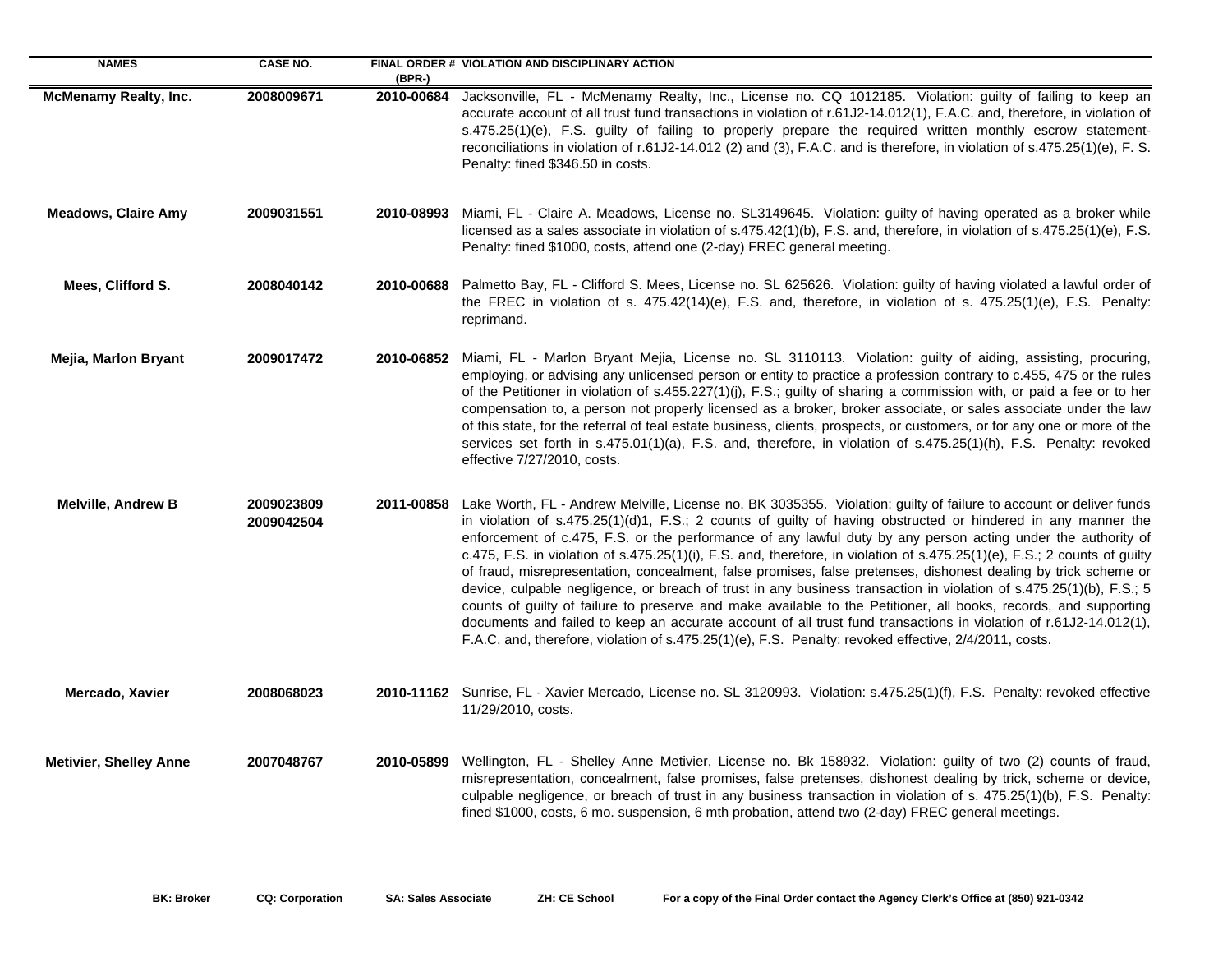| <b>NAMES</b>                             | <b>CASE NO.</b> | (BPR-)     | FINAL ORDER # VIOLATION AND DISCIPLINARY ACTION                                                                                                                                                                                                                                                                                                                                                                                                                                                                                                                                                                                                                                                                                                                                                                                                                                                                                                                                                                                    |
|------------------------------------------|-----------------|------------|------------------------------------------------------------------------------------------------------------------------------------------------------------------------------------------------------------------------------------------------------------------------------------------------------------------------------------------------------------------------------------------------------------------------------------------------------------------------------------------------------------------------------------------------------------------------------------------------------------------------------------------------------------------------------------------------------------------------------------------------------------------------------------------------------------------------------------------------------------------------------------------------------------------------------------------------------------------------------------------------------------------------------------|
| Miedzianoswki, Terrence<br><b>Jerome</b> | 2008022337      | 2010-06845 | Sarasota, FL - Terrence Jerome Miedzianowski, License no. SL 638010. Violation: guilty of having obstructed or<br>hindered in any manner the enforcement of c. 475, F.S. or the performance of any lawful duty by any person<br>acting under the authority of c. 475, F.S. in violation of s. 475.42(1)(i), F.S. and s. 475.25(1)(e), F.S. Penalty:<br>fined \$1,000, costs, 1 yr probation, attend two (2-day) FREC general meetings.                                                                                                                                                                                                                                                                                                                                                                                                                                                                                                                                                                                             |
| Minger, John                             | 2009034913      |            | 2010-07539 Niceville, FL - John Minger, License no. BK 3219650, BK 60605. Violation: guilty of failure to maintain trust funds<br>in the real estate brokerage escrow bank account or some other proper depository until disbursement thereof was<br>properly authorized in violation of s.475.25(1)(k), F.S.; guilty of failure to immediately deposit trust funds in<br>violation of r.61J2-14.010, F.A.C. and, therefore, in violation of s.475.25(1)(e), F.S. Penalty: fined \$500, costs.                                                                                                                                                                                                                                                                                                                                                                                                                                                                                                                                     |
| Miranda, Alfonso                         | 2007002051      |            | 2010-10159 Weston, FL - Alfonso Miranda, License no. SL 3101946. Violation: s.475.25(1)(e), F. S.; s.475.42(1)(b), F.S.;<br>s.475.25(1)(e), F.S.; s.475.42(1)(a), F. S. (2006); s.475.25(1)(e), F.S.; s.475.42(1)(b), F.S. Penalty: fined \$1500,<br>costs, 6 mth probation, attend one (2-day) FREC general meeting.                                                                                                                                                                                                                                                                                                                                                                                                                                                                                                                                                                                                                                                                                                              |
| Miranda, Maria                           | 2007045928      | 2010-05900 | Miami, FL - Maria Miranda, License no. SL 3111580. Violation: guilty of fraud, misrepresentation, concealment,<br>false promises, false pretenses, dishonest dealing by trick, scheme or device, culpable negligence, or breach of<br>trust in any business transaction in violation of s.475.25(1)(b), F.S.; guilty of failure to account or deliver to any<br>person, including a licensee under this chapter, at the time which has been agreed upon or is required by law or,<br>in the absence of a fixed time, upon demand of the person entitled to such accounting and delivery, any personal<br>property such as money, fund, deposit, check, draft, abstract of title, mortgage, conveyance, lease or other<br>document or thing of value, including a share of a real estate commission if a civil judgment relating to the<br>practice of the licensee's profession has been obtained against the licensee and said judgment has not been<br>satisfied in accordance with the terms of the judgment within a           |
|                                          |                 |            | reasonable time, or any secret or illegal profit, or any divisible share or portion thereof, which has come in the<br>licensee's hand and which is not the licensee's property or which the licensee is not in law or equity entitled to<br>retain under the circumstances, in violation of s.475.25(1)(d)1, F.S.; guilty of having collected any money in<br>connection with any real estate brokerage transaction except in the name of the employer and with the express<br>consent of the employer and is guilty of commencing or maintaining any action for a commission or compensation<br>against any person except his registered employer in violation of s.475.42(1)(d1, F.S.; guilty of failure to<br>immediately place with the registered employer any money, fund, deposit, check or draft entrusted to her as agent<br>of the registered employer in violation of r.61J2-14.009, F.A.C. and s.475.25(1)(k), F.S. and, therefore, in violation<br>of s.475.25(1)(e), F.S. Penalty: Revoked effective 6/29/10, costs. |
| Miranda, Maria                           | 2008021918      | 2010-08979 | Miami, FL - Maria Miranda, License no. SL 3111580. Violation: guilty of failure to notify the Petitioner, in writing,<br>of the current mailing address and any change in the current mailing address, within ten days after the change, in<br>violation of r.61J2-10.038, F.A.C. and s.475.25(1)(e), F.S. Penalty: fined \$250, costs, 12 mth probation, attend<br>two (2-day) FREC general meetings.                                                                                                                                                                                                                                                                                                                                                                                                                                                                                                                                                                                                                             |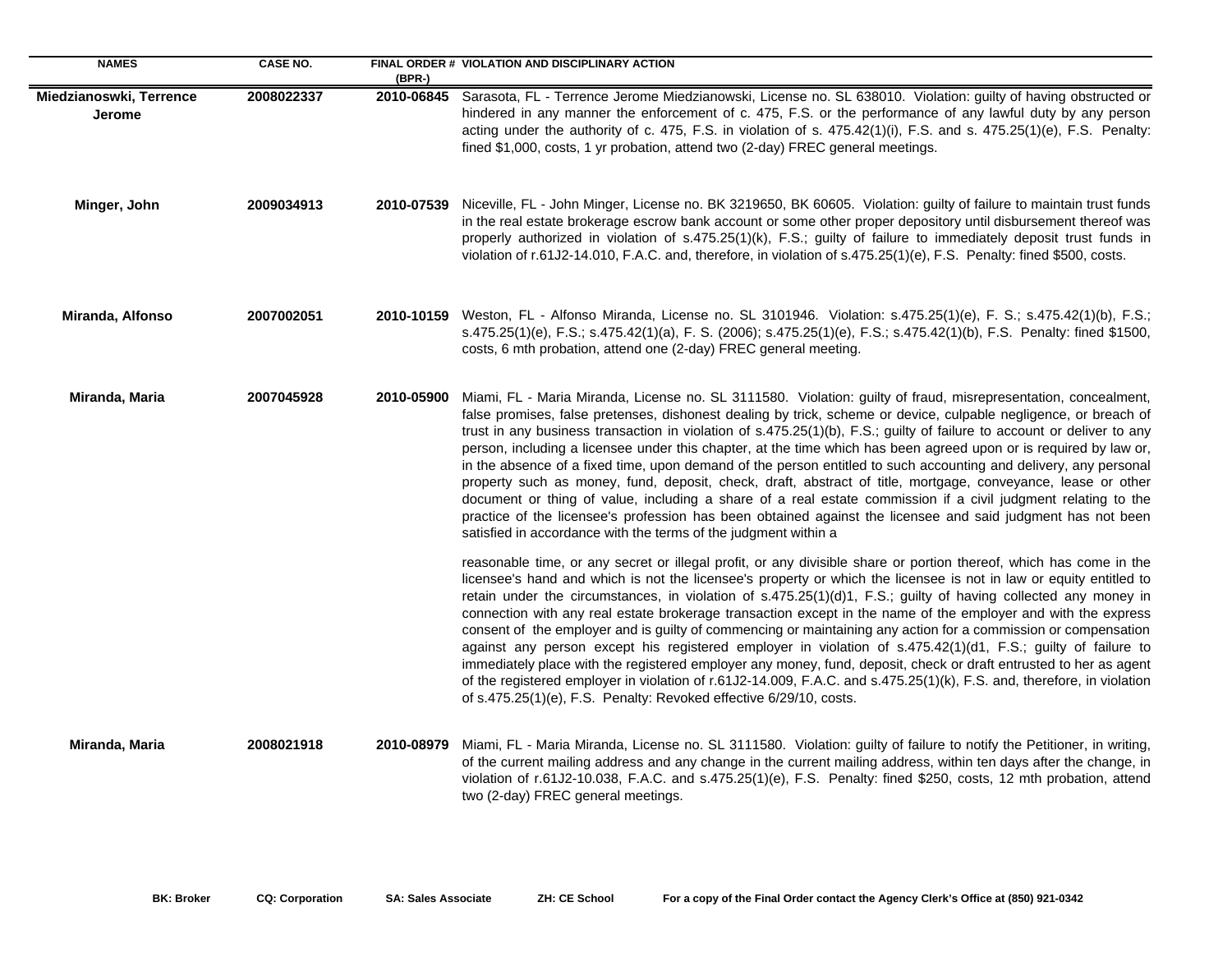| <b>NAMES</b>             | <b>CASE NO.</b> | $(BPR-)$   | FINAL ORDER # VIOLATION AND DISCIPLINARY ACTION                                                                                                                                                                                                                                                                                                                                                                                                                                                                                                                                                                                                                                                                                                                                |
|--------------------------|-----------------|------------|--------------------------------------------------------------------------------------------------------------------------------------------------------------------------------------------------------------------------------------------------------------------------------------------------------------------------------------------------------------------------------------------------------------------------------------------------------------------------------------------------------------------------------------------------------------------------------------------------------------------------------------------------------------------------------------------------------------------------------------------------------------------------------|
| Moncla, Gail A.          | 2009004385      | 2010-11157 | Winter Springs, FL - Gail A. Moncla, License no. BK 3218488. Violation: violated s. 475.25(1)(v), F.S., in that she<br>failed to review the brokerage's trust accounting procedures for All American School of Real Estate, Inc.; violated<br>r.51J2-14.012, F.A.C., in that she failed to make monthly reconciliations for All American School of Real Estate,<br>Inc., and therefore in violation of s.475.25(1)(e), F.S. Penalty: costs, 30 hrs of education, attendance at one (2-<br>day) FREC general meeting.                                                                                                                                                                                                                                                           |
| <b>Monreal, Teresita</b> | 2007002193      | 2010-05924 | Miami, FL - Teresita Monreal, License no. BK 363477. Violation: guilty of having operated as a broker without<br>being the holder of a valid and current license as a broker in violation of s. 475.42(1)(a), F.S. and therefore, in<br>violation of s. 475.25(1)(e), F.S.; guilty of having operated as a broker while licensed as a sales associate in<br>violation of s. 475.42(1)(b), F.S. and, therefore, in violation of s. 475.25(1)(e), F.S.; guilty of failure to notify the<br>Petitioner, in writing, of the current mailing address and any change in the current mailing address, within ten days<br>after the change, in violation of r. 61J2-10.039, F.A.C. and, therefore, in violation of s. 475.25(1)(e), F.S. Penalty:<br>revoked effective 6/29/10, costs. |
| Moyer, Alex III          | 2008060557      | 2010-01587 | Miami Lakes, FL - Alex Moyer III, License no. BK 489123. Violation: guilty of having violated a lawful order of the<br>Florida Real Estate Commission in violation of s.475.42(1)(e), F.S. and, therefore, in violation s. 475.25(1)(e), F.S.<br>Penalty: Respondent shall pay costs of \$500 for case number 2008060557, fine of \$250 and costs of \$318.45 for<br>case number 2006001735, 6 months suspension.                                                                                                                                                                                                                                                                                                                                                              |
| Negm, Sean               | 2008024247      | 2010-01591 | Boca Raton, FL - Sean Negm, License no. SL 3086735. Violation: guilty of fraud, misrepresentation,<br>concealment, false promises, false pretenses, dishonest dealing by trick, scheme or device, culpable negligence,<br>or breach of trust in any business transaction in violation of s. 475.25(1)(b), F.S., guilty of failure to immediately<br>place with the registered employer any money, fund, deposit, check or draft entrusted to her as agent of the<br>registered employer in violation of r. 61J2-14.009, F.A.C. and s. 475.25(1)(k), F.S. and, therefore in violation of s.<br>475.25(1)(e), F.S. Penalty: fined \$1000, costs, 12 mth probation, attend three (2-day) FREC general meetings.                                                                   |
| Orlando, Brenda Gayle    | 2010023574      |            | 2010-10151 New Port Richey, FL - Brenda G. Orlando, License no. SL 630639. Violation: voluntary surrender of license for<br>permanent revocation effective 10/29/2010.                                                                                                                                                                                                                                                                                                                                                                                                                                                                                                                                                                                                         |
| Orosa, Derrick           | 2008015196      | 2010-00994 | Coral Gables, FL - Derrick Orosa, License no. SL 3088374. Violation: voluntary surrender of license for<br>permanent revocation effective 2/17/2010.                                                                                                                                                                                                                                                                                                                                                                                                                                                                                                                                                                                                                           |
| Parker, Teresa Cheryl    | 2008015562      | 2010-09239 | Georgia: Teresa Cheryl Parker, License no. BK572371. Violation: s.475.25(1)(b), F.S. (2005), subjects a real<br>estate licensee to discipline for committing fraud, misrepresentation, concealment, false promises, false<br>pretenses, dishonest dealings by trick, scheme or devise, culpable negligence, or breach of trust in any business<br>transaction. Penalty: fined \$500, costs.                                                                                                                                                                                                                                                                                                                                                                                    |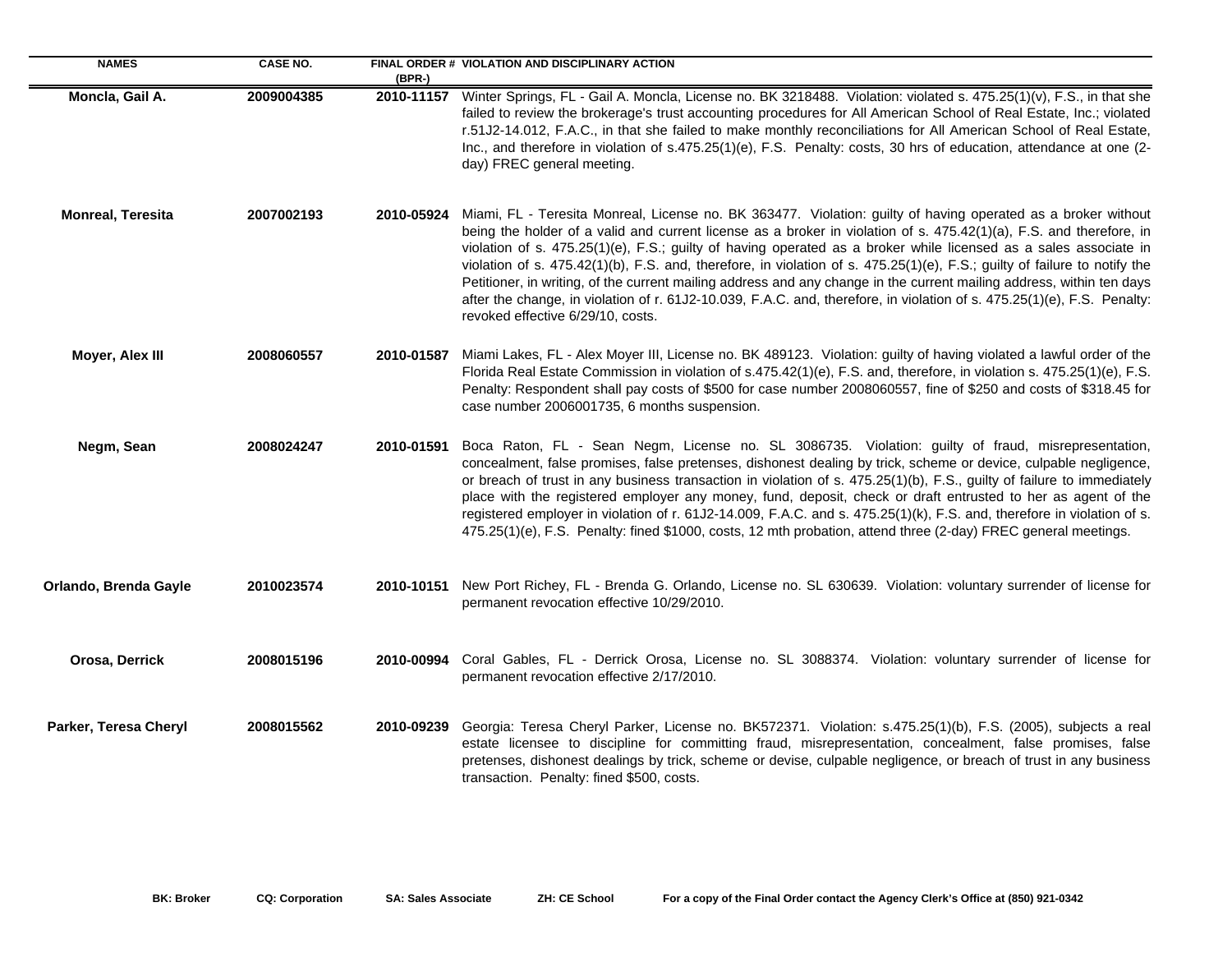| <b>NAMES</b>                                      | <b>CASE NO.</b> | $(BPR-)$   | FINAL ORDER # VIOLATION AND DISCIPLINARY ACTION                                                                                                                                                                                                                                                                                                                                                                                                                                                                                                                                                                                                                                                                                                                                                                                                                                                                                                                                                                                                                                                                                                                                                                                                      |
|---------------------------------------------------|-----------------|------------|------------------------------------------------------------------------------------------------------------------------------------------------------------------------------------------------------------------------------------------------------------------------------------------------------------------------------------------------------------------------------------------------------------------------------------------------------------------------------------------------------------------------------------------------------------------------------------------------------------------------------------------------------------------------------------------------------------------------------------------------------------------------------------------------------------------------------------------------------------------------------------------------------------------------------------------------------------------------------------------------------------------------------------------------------------------------------------------------------------------------------------------------------------------------------------------------------------------------------------------------------|
| <b>Pelican Reef Real Estate</b><br>Services, Inc. | 2007051880      | 2010-01588 | Key West, FL - Pelican Reef Real Estate Services, LLC, License no. CQ 1021247. Violation: guilty of failure to<br>maintain trust funds in the real estate brokerage escrow bank account or some other property depository until<br>disbursement thereof was properly authorized in violation of s. 475.25(1)(k), F.S.; guilty of failure to properly<br>prepare the required written monthly escrow statement-reconciliations in violation of r.61J2-14.0012(2) and (3) of<br>the F.A.C. and is, therefore, in violation of s. 475.25(1)(e), F.S.; guilty of failure to immediately deposit trust funds<br>in violation of r.61J2-14.010, F.A.C. and, therefore, in violation of s. 475.25(1)(e), F.S. Penalty: costs.                                                                                                                                                                                                                                                                                                                                                                                                                                                                                                                               |
| Pellicer, Donald J.                               | 2008052572      |            | 2010-10135 Donald J. Pellicer, License no. BK 0158581. Violation: guilty failure to account or deliver funds in violation of<br>s.475.25(1)(d)1, F.S.; guilty of failure to provide written notification to the commission within fifteen business days<br>of the last party's demand and failure to institute one of the settlement procedures as set forth in s.475.25(1)(d)1,<br>F.S., within thirty business days after the last demand in violation of r.61J2-10.032(1)(a), F.A.C. and, therefore, in<br>violation of s.475.25(1)(e), F.S.; guilty of failure to provide written notification to the Commission within fifteen<br>business days of the good faith doubt of the procedure instituted to resolve the escrow fund dispute and must<br>institute one of the settlement procedures as set forth in s.475.25(1)(d)1, F.S. within thirty days after having such<br>doubt, all in violation of r.61J2-10.032(1)(b), F.A.C. and, therefore, in violation of s.475.25(1)(e), F.S; guilty of<br>failure to preserve and make available to the Petitioner, all books, records, and supporting documents and failed<br>to keep an accurate account of all trust fund transactions in violation of r.61J2-14.012(1), F.A.C. and s.475.5015, F |
|                                                   |                 |            | Penalty: fined \$2000, costs, respondent must attend one (1) FREC general meeting; respondent must attend 4                                                                                                                                                                                                                                                                                                                                                                                                                                                                                                                                                                                                                                                                                                                                                                                                                                                                                                                                                                                                                                                                                                                                          |
| Phelps, Marcella Elisabeth                        | 2010001608      | 2010-11177 | Niceville, FL - Marcella Elisabeth Phelps, License no. SL3173295. Violation: a person licensed as a sales<br>associate may not operate as a broker or operate as a sales associate for any person not registered as her or his<br>employer in violation of s.475.42(1)(b), F.S. and s.475.25(1)(e), F.S. Penalty: fined \$500, costs, 30 day<br>suspension, 12 mo. probation, attendance to two (2-day) FREC general meetings.                                                                                                                                                                                                                                                                                                                                                                                                                                                                                                                                                                                                                                                                                                                                                                                                                       |
| Penny, Jon Richard                                | 2008031179      |            | 2010-05191 Clermont, FL - Jon Richard Penny, License no. BK 3055942. Violation: guilty of misrepresentation in any<br>business transaction in violation of s.475.25(1)(b), F.S. Penalty: fined \$500, costs, 6 mo. Probation, attend two (2<br>day) FREC general meetings.                                                                                                                                                                                                                                                                                                                                                                                                                                                                                                                                                                                                                                                                                                                                                                                                                                                                                                                                                                           |
| Pfeiffer, Daniel M.                               | 2008060532      |            | 2010-10150 Palm Coast, FL - Daniel M. Pfeiffer, License no. SL 561199. Violation: guilty of having violated a lawful order of<br>the Florida Real Estate Commission in violation of s.475.42(1)(e), F.S. and, therefore, in violation of<br>s.475.25(1)(e), F.S. Penalty: fined \$500, costs, 6 mth probation.                                                                                                                                                                                                                                                                                                                                                                                                                                                                                                                                                                                                                                                                                                                                                                                                                                                                                                                                       |
| Pierce, William Russell                           | 2008031359      | 2010-00993 | Winter Springs, FL - William Russell Pierce, License no. SL646618. Violation: guilty of not having informed the<br>Florida Real Estate Commission in writing within thirty (30) days of having pled guilty or having been convicted of<br>a felony and, therefore, in violation of s. 475.25(1)(p), F.S.; guilty of having been convicted or found guilty of, or<br>entered a plea of nolo contendere to, regardless of adjudication, a crime which directly relates to the activities of a<br>licensed real estate sales associate or that involves moral turpitude or fraudulent or dishonest dealing in violation<br>of s. 475.25(1)(f), F.S. Penalty: fined \$1000, costs, 12 mth probation, 60 day suspension, attend four (2-day)<br>FREC general meetings.                                                                                                                                                                                                                                                                                                                                                                                                                                                                                    |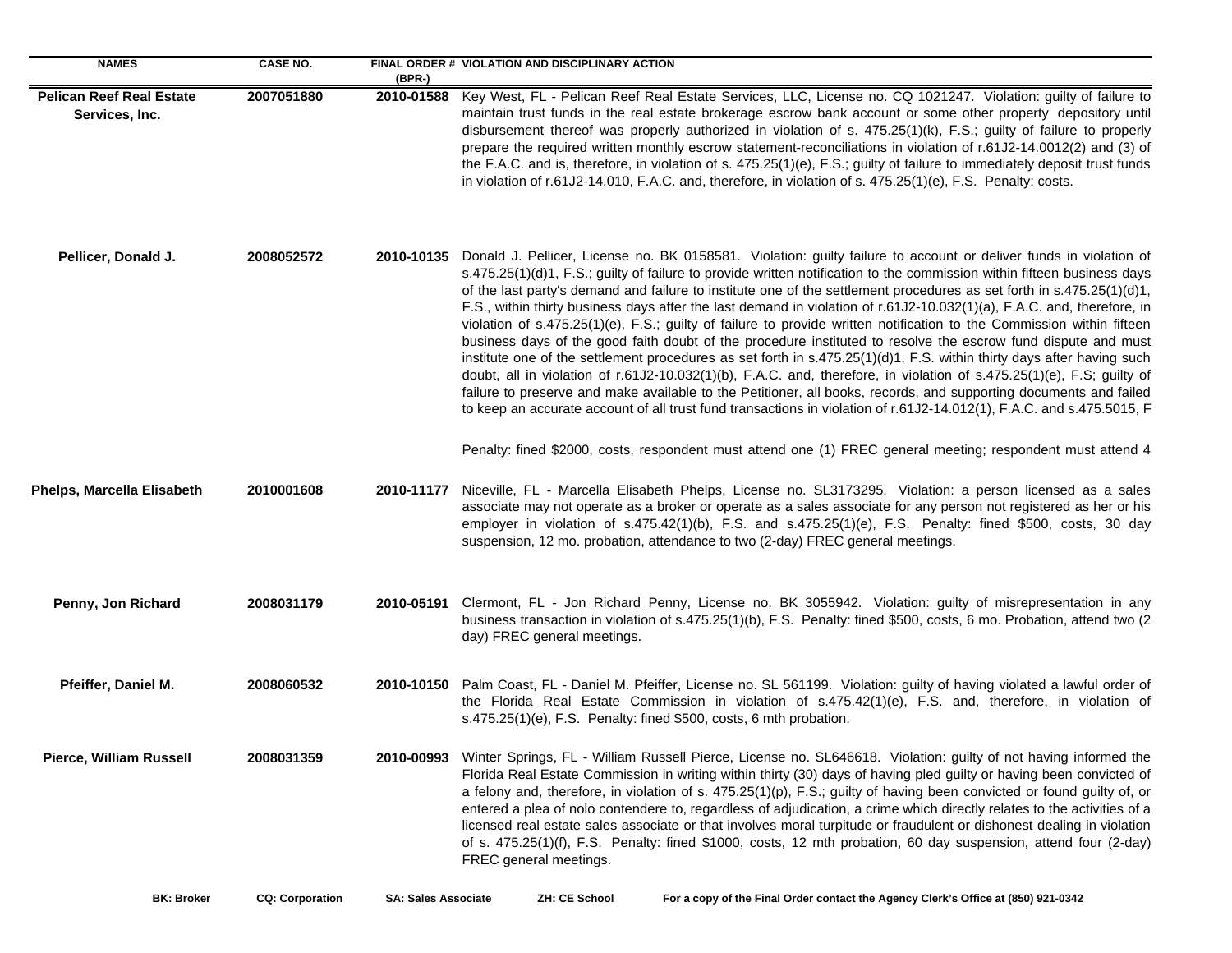| <b>NAMES</b>             | <b>CASE NO.</b> | $(BPR-)$   | FINAL ORDER # VIOLATION AND DISCIPLINARY ACTION                                                                                                                                                                                                                                                                                                                                                                                                                                                                                                                                                                                                                                                                                                                                                                                                                                                                                                                   |
|--------------------------|-----------------|------------|-------------------------------------------------------------------------------------------------------------------------------------------------------------------------------------------------------------------------------------------------------------------------------------------------------------------------------------------------------------------------------------------------------------------------------------------------------------------------------------------------------------------------------------------------------------------------------------------------------------------------------------------------------------------------------------------------------------------------------------------------------------------------------------------------------------------------------------------------------------------------------------------------------------------------------------------------------------------|
| Pierce, William Russell  | 2008031359      | 2010-00993 | Winter Springs, FL - William Russell Pierce, License no. SL646618. Violation: guilty of not having informed the<br>Florida Real Estate Commission in writing within thirty (30) days of having pled guilty or having been convicted of<br>a felony and, therefore, in violation of s.475.25(1)(p), F.S.; guilty of having been conviction or found guilty of, or<br>entered a plea of nolo contendere to, regardless of adjudication, a crime which directly relates to the activities of a<br>licensed real estate sales associate or that involves moral turpitude or fraudulent or dishonest dealing in violation<br>of s.475.25(1)(f), F.S. Penalty: fined \$1000, costs, 60 day suspension, 12 mth probation, attend four (2-day)<br>FREC general meetings.                                                                                                                                                                                                  |
| Pierre, Wilfred          | 2008049930      |            | 2010-10141 Miami, FL - Wilfred W. Pierre, License no. SL 3105337. Violation: s.475.25(1)(k), F.S.; s.475.25(1)(b), F.S.;<br>s.475.42(1)(e). Penalty: revoked effective $10/29/2010$ , costs.                                                                                                                                                                                                                                                                                                                                                                                                                                                                                                                                                                                                                                                                                                                                                                      |
| Pierre-Paul, Jean Robert | 2008041136      | 2010-08989 | Miami, FL - Jean Robert Pierre-Paul, License no. BK 3073105. Violation: failure to preserve and make available<br>to the Petitioner, all books, records and supporting documents and failed to keep an accurate account of all trust<br>fund transaction in violation of r.61J2-14.012(1), F.A.C. and s.475.5015, F.S. and s.475.25(1)(e), F.S.; failed to<br>obtain and secure written verification of a deposit upon delivery of the funds to the title company or attorney in<br>violation of r.61J2-14.008(b), F.A.C. and s.475.25(1)(e), F.S. Penalty: fined \$1000, costs, 6 mth probation, attend<br>two (2-day) FREC general meetings.                                                                                                                                                                                                                                                                                                                    |
| Pira, Carmen             | 2010007703      | 2010-10149 | Las Vegas, NV - Carmen Pina, License no. SL 3054371. Violation: voluntary surrender of license for permanent<br>revocation effective 10/29/2010.                                                                                                                                                                                                                                                                                                                                                                                                                                                                                                                                                                                                                                                                                                                                                                                                                  |
| Piwko, Michael Jacob     | 2008049766      | 2010-09240 | Miami, FL - Michael Jacob Piwko, License no. SL 707518. Violation: guilty of having collected any money in<br>connection with any real estate brokerage transaction except in the name of the employer and with the express<br>consent of the employer in violation of s.475.42(1)(d), F.S. and s.475.25(1)(e), F.S.; guilty of failure to account or<br>deliver funds in violation of s.475.25(1)(d)1, F.S.; guilty of failure to immediately place with the registered<br>employer any money, fund, deposit, check or draft entrusted to him as agent to the registered employer in<br>violation of r.61J2-14.009, F.A.C. and ss. 475.25(1)(k) and 475.25(1)(e), F.S.; guilty of fraud, misrepresentation,<br>concealment, false promises, false pretenses, dishonest dealing by trick, scheme or device, culpable negligence,<br>or breach of trust in any business transaction in violation of s.475.25(1)(b), F.S. Penalty: revoked effective<br>$9/30/10$ . |
| Pouvalifazel, Hamid      | 2007038548      | 2010-01619 | Jacksonville, FL - Hamid E. Pouvalifazel, License no. SL3162679. Alleged Violation: failure to immediately place<br>with the registered employer any money, funds, deposit, check or draft entrusted to her as agent of the registered<br>employer in violation of r.61J2-14.009, F.A.C. and s.475.25(1)(k), F.S. and, therefore, in violation of s.<br>475.25(1)(e), F.S., alleged violation of fraud, misrepresentation, concealment, false promises, false pretenses,<br>dishonest dealing by trick, scheme or device, culpable negligence, or breach of trust in any business transaction<br>in violation of s. 475.25(1)(b), F.S. Penalty: fined \$1000, costs, attend two (2-day) FREC general meetings.                                                                                                                                                                                                                                                    |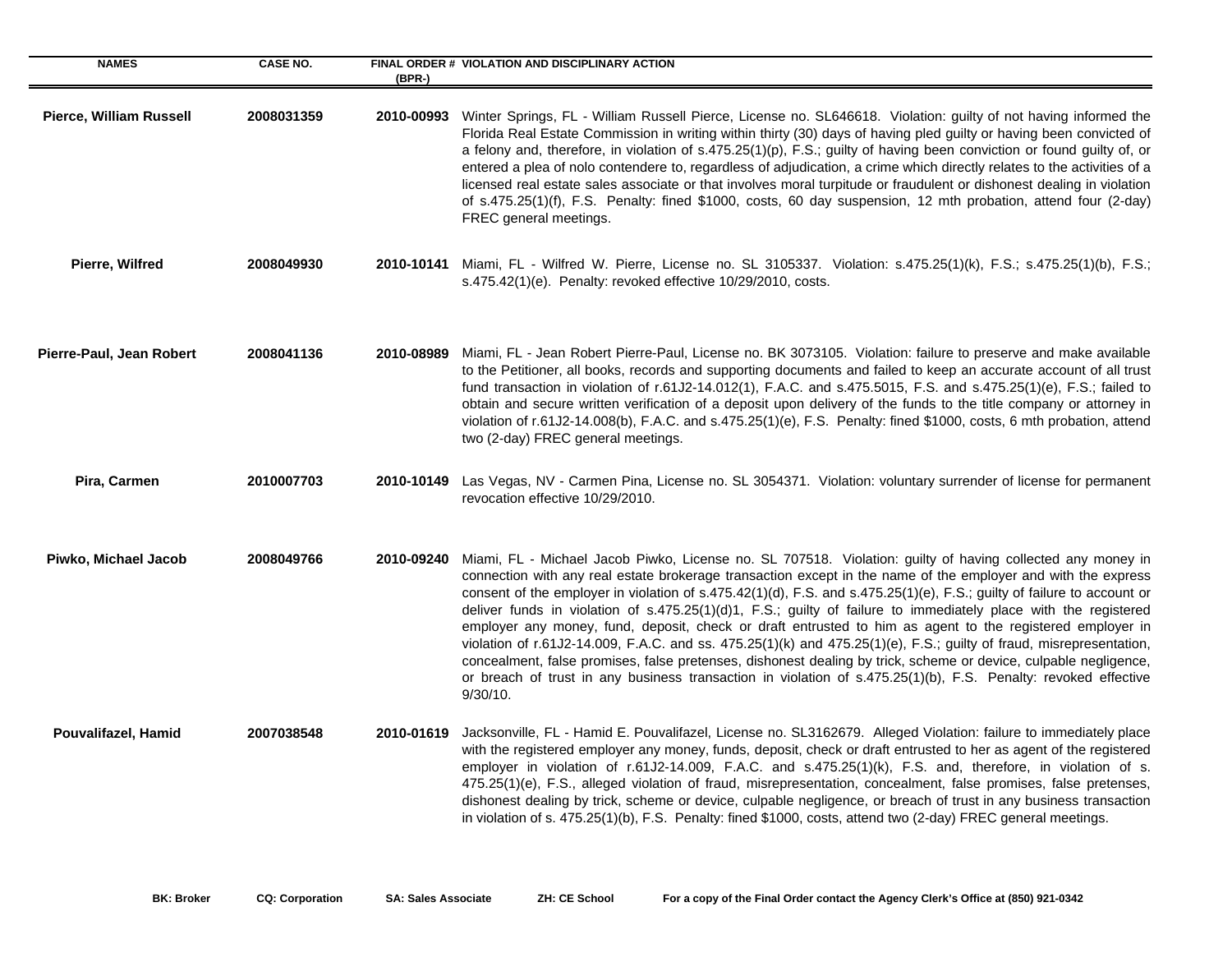| <b>NAMES</b>                     | <b>CASE NO.</b>          | $(BPR-)$   | FINAL ORDER # VIOLATION AND DISCIPLINARY ACTION                                                                                                                                                                                                                                                                                                                                                                                                                                                                                                                                                                                                                                                                                                                                                                                                                                                                                                                                                                                                                                                                                                                                                                                                                                 |
|----------------------------------|--------------------------|------------|---------------------------------------------------------------------------------------------------------------------------------------------------------------------------------------------------------------------------------------------------------------------------------------------------------------------------------------------------------------------------------------------------------------------------------------------------------------------------------------------------------------------------------------------------------------------------------------------------------------------------------------------------------------------------------------------------------------------------------------------------------------------------------------------------------------------------------------------------------------------------------------------------------------------------------------------------------------------------------------------------------------------------------------------------------------------------------------------------------------------------------------------------------------------------------------------------------------------------------------------------------------------------------|
| Price, Peter Nathan              | 2010030984               | 2010-10148 | Aventura, FL - Peter N. Price, License no. SL 3225683. Violation: voluntary surrender of license for permanent<br>revocation effective 10/29/2010.                                                                                                                                                                                                                                                                                                                                                                                                                                                                                                                                                                                                                                                                                                                                                                                                                                                                                                                                                                                                                                                                                                                              |
| Quraishi, Marcelle L.            | 2009033081               | 2010-05898 | Seffner, FL - Marcelle L. Quraishi, License no. SL 3139796. Violation: guilty of having operated as a broker<br>without being the holder of a valid and current license as a broker in violation of s. 475.42(1)(a), F.S. and s.<br>475.25(1)(e), F.S.; guilty of aiding, assisting, procuring, employing, or advising any unlicensed person or entity to<br>practice a profession contrary to Chapter 455, 475 or the rules of the Petitioner in violation of s. 455.227(1)(j),<br>F.S.; guilty of having collected any money in connection with any real estate brokerage transaction except in the<br>name of the employer and with the express consent of the employer and is guilty of commencing or maintaining<br>any action for a commission or compensation against any person except his registered employer in violation of s.<br>475.42(1)(d), F. S. and s. 475.25(1)(e), F.S. Penalty: revoked effective 6/29/10, costs.                                                                                                                                                                                                                                                                                                                                           |
| Rattray, Taylor L.               | 2008028605               | 2010-06876 | Clearwater, FL - Taylor L. Rattray, License no. SL 3154536. Violation: guilty of not having informed the Florida<br>Real Estate Commission in writing within thirty (30) days of having pled guilty or having been convicted of a felony<br>and therefore, is in violation of s.475.25(1)(p), F.S. Penalty: fined \$500, costs, 90 day suspension.                                                                                                                                                                                                                                                                                                                                                                                                                                                                                                                                                                                                                                                                                                                                                                                                                                                                                                                              |
| <b>Realty One Services, Inc.</b> | 2008056647               |            | 2010-05897 Navarre, FL - Realty One Services, Inc., License no. CQ 226372. Violation: guilty of having obstructed or<br>hindered in any manner the enforcement of Chapter 475, F.S. or the performance of any lawful duty by any<br>person acting under the authority of Chapter 475, F.S. in violation of s.475.42(1)(i), F.S.; guilty of failure to<br>preserve and make available to the Petitioner, all books, records, and supporting documents and failed to keep<br>an accurate account of all trust fund transactions in violation of r.61J2-14.012(1), F.A.C. and s.475.5015, F.S. and<br>in violation of s.475.25(1)(e), F. S. Penalty: revoked effective 6/29/2010, costs.                                                                                                                                                                                                                                                                                                                                                                                                                                                                                                                                                                                           |
| Realty Spread, Inc.              | 2009023817<br>2009042510 | 2011-00858 | Lake Worth, FL - Realty Spread, Inc., License no. CQ 1029981. Violation: guilty of failure to account or deliver<br>funds in violation of s.475.25(1)(d)1, F.S.; guilty of failure to maintain trust funds in the real estate brokerage<br>escrow bank account or some other proper depository until disbursement thereof was properly authorized in<br>violation of s.475.25(1)(k), F.S.; 2 counts of guilty of having obstructed or hindered in any manner the<br>enforcement of c.475, F.S. or the performance of any lawful duty by any person acting under the authority of<br>c.475, F.S. in violation of s.475.42(1)(i), F.S. and, therefore, in violation of s.475.25(1)(e), F.S.; 2 counts of guilty<br>of fraud, misrepresentation, concealment false promises, false pretenses, dishonest dealing by trick, scheme or<br>device, culpable negligence, or breach of trust in any business transaction in violation of s.475.25(1)(b), F.S.; 6<br>counts of guilty of failure to preserve and make available to the Petitioner, all books, records, and supporting<br>documents and failed to keep an accurate account of all trust fund transactions in violation of r.61J2-14.012(1),<br>F.A.C. and therefore, in violation of s.475.25(1)(e), F.S. Penalty: revoked |
|                                  |                          |            | effective 2/4/2011, costs.                                                                                                                                                                                                                                                                                                                                                                                                                                                                                                                                                                                                                                                                                                                                                                                                                                                                                                                                                                                                                                                                                                                                                                                                                                                      |
| Reynolds, Horace G., Jr.         | 2010007283<br>2010004285 | 2010-04028 | Tampa, FL - Horace G. Reynolds, Jr., License nos. BK 553595, BK 3203143. Violation: voluntary surrender of<br>license for permanent revocation effective 5/13/2010.                                                                                                                                                                                                                                                                                                                                                                                                                                                                                                                                                                                                                                                                                                                                                                                                                                                                                                                                                                                                                                                                                                             |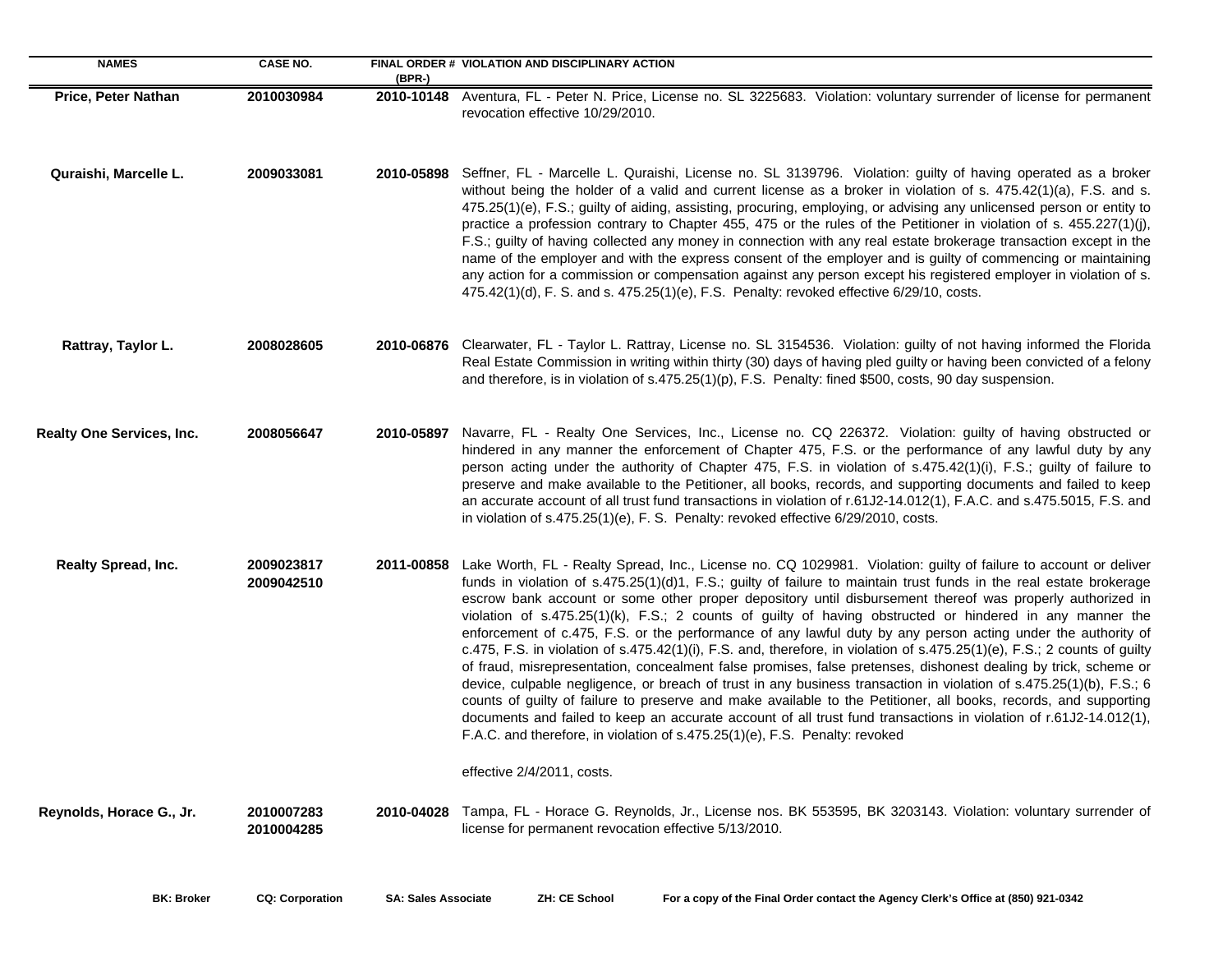| <b>NAMES</b>                   | <b>CASE NO.</b> | (BPR-)     | FINAL ORDER # VIOLATION AND DISCIPLINARY ACTION                                                                                                                                                                                                                                                                                                                                                                                                                                                                                                                                                                                                                                                                                                                                  |
|--------------------------------|-----------------|------------|----------------------------------------------------------------------------------------------------------------------------------------------------------------------------------------------------------------------------------------------------------------------------------------------------------------------------------------------------------------------------------------------------------------------------------------------------------------------------------------------------------------------------------------------------------------------------------------------------------------------------------------------------------------------------------------------------------------------------------------------------------------------------------|
| <b>Reynolds Realty Company</b> | 2010004284      | 2010-07536 | Brandon, FL - Reynolds Realty Company, License no. CQ 1004231. Violation: guilty of having had a broker or<br>sales associate license revoked, suspended, or otherwise acted against in violation of s.475.25(1)(b), F.S., and<br>therefore, in violation of s.475.25(1)(e), F.S.; 475.25(1)(k), F.S., and therefore, in violation of s.475.25(1)(e), F.S.;<br>and r.61J2-14.011, F.A.C., and therefore, in violation of s.475.25(1)(e), F. S. Penalty: fined \$1500, reprimanded.                                                                                                                                                                                                                                                                                               |
| Ribble, Dean D.                | 2008066944      |            | 2010-05893 Clearwater, FL - Dean D. Ribble, License no. SL 617133. Violation: guilty of failure to immediately place with the<br>registered employer any money, fund, deposit, check or draft entrusted to her as agent of the registered employer<br>in violation of r.61J2-14.009, F.A.C. and s.475.25(1)(k), F.S. and, therefore, in violation of s.475.25(1)(e), F.S.<br>Penalty: fined \$750.00, costs, 4 hrs of Quadrennial Ethics, 3 hrs. of Cole Law, 3 hrs of ethics, 12 mth probation.                                                                                                                                                                                                                                                                                 |
| Rodriguez, Manuel Oscar        | 2009005614      |            | 2011-00466 Hialeah, FL - Manuel Oscar Rodriguez, License no. BK 74766 and ZH 35297. Violation: filed a report or record<br>which the licensee knows to be false in violation of s.475.25(1)(I), F.S. Penalty: fined \$1000, costs, 6 mth<br>probation, attend two (2-day) FREC general meetings.                                                                                                                                                                                                                                                                                                                                                                                                                                                                                 |
| Rosell, Carol Jean             | 2008023784      | 2010-04041 | Defuniak, FL - Carol Jean Rosell, License no. SL 3104628. Violation: guilty of concealment in any business<br>transaction in violation of s.475.25(1)(b), F.S. Penalty, costs, 1 yr. probation, attend two (2-day) FREC general<br>meetings.                                                                                                                                                                                                                                                                                                                                                                                                                                                                                                                                     |
| Ross, Tom W.                   | 2008065506      |            | 2010-07533 Miami, FL - Tom W. Ross, License no. SL 3061295. Violation: s.475.25(1)(e), F. S. Penalty: revoked effective<br>8/16/2010, costs.                                                                                                                                                                                                                                                                                                                                                                                                                                                                                                                                                                                                                                     |
| Rossman, David Allen           | 2007051878      | 2010-01588 | Key West, FL - David Allen Rossman, License no. BK 3078655. Violation: guilty of failure to maintain trust funds<br>in the real estate brokerage escrow bank account or some other property depository until disbursement thereof<br>was properly authorized in violation of s. 475.25(1)(k), F.S.; guilty of failure to properly prepare the required written<br>monthly escrow statement-reconciliations in violation of r.61J2-14.0012(2) and (3) of the F.A.C. and is, therefore,<br>in violation of s. 475.25(1)(e), F.S.; guilty of failure to immediately deposit trust funds in violation of r.61J2-14.010,<br>F.A.C. and, therefore, in violation of s. 475.25(1)(e), F.S. Penalty: fined \$2000, costs, 12 mth probation, attend<br>two (2-day) FREC general meetings. |
| Rowe, Joy                      | 2008046257      |            | 2010-06850 New Port Richey, FL - Joy Rowe, License no. BK 201389. Violation: s.475.25(1)(d)1; s.475.25(1)(d)1(2006).<br>Penalty: respondent is ordered to pay \$660 in costs.                                                                                                                                                                                                                                                                                                                                                                                                                                                                                                                                                                                                    |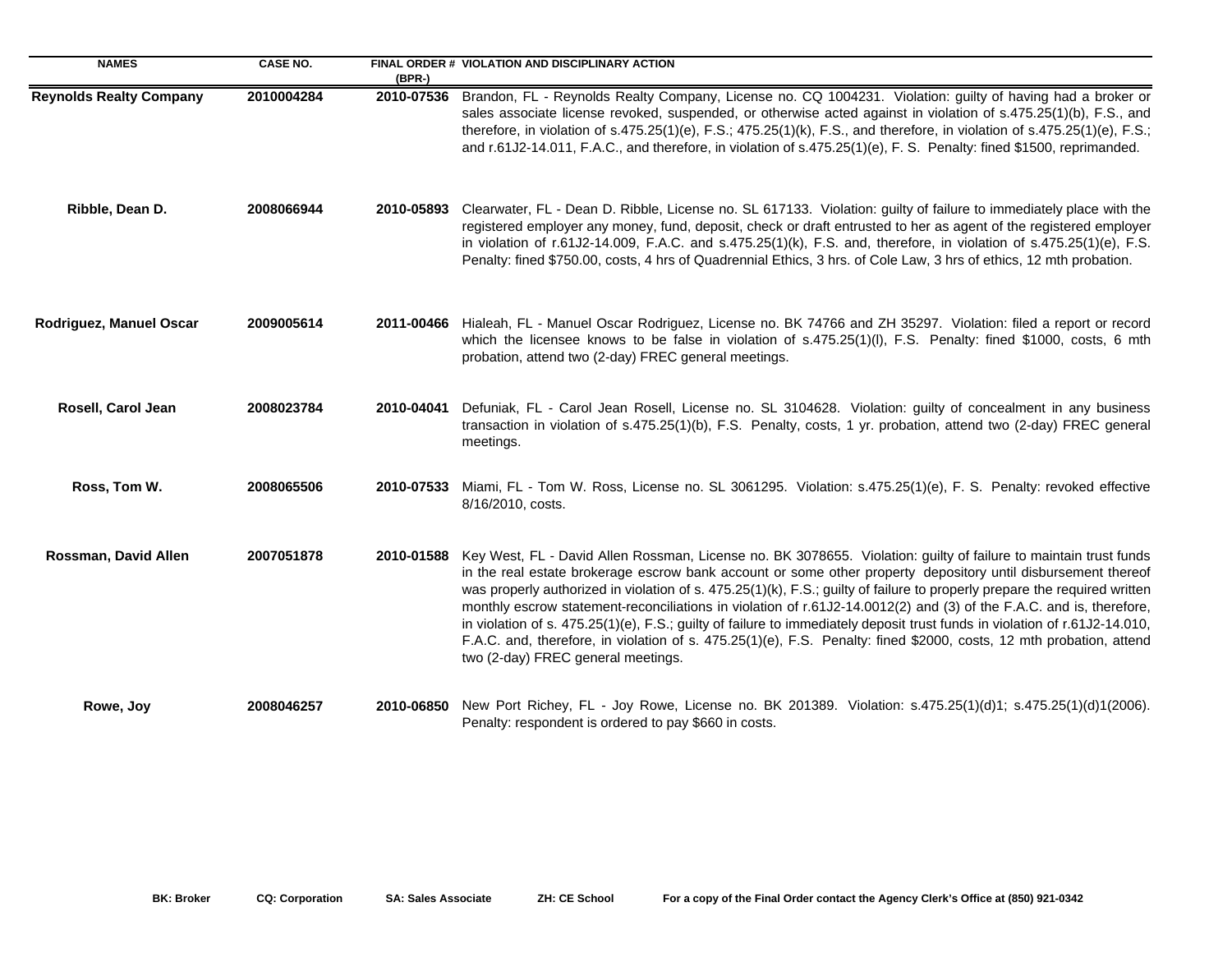| <b>NAMES</b>         | <b>CASE NO.</b> | $(BPR-)$   | FINAL ORDER # VIOLATION AND DISCIPLINARY ACTION                                                                                                                                                                                                                                                                                                                                                                                                                                                                                                                                                                                                                                                                                                                                                                                                                                                                                                                                                                                                                                                                                                                                                                       |
|----------------------|-----------------|------------|-----------------------------------------------------------------------------------------------------------------------------------------------------------------------------------------------------------------------------------------------------------------------------------------------------------------------------------------------------------------------------------------------------------------------------------------------------------------------------------------------------------------------------------------------------------------------------------------------------------------------------------------------------------------------------------------------------------------------------------------------------------------------------------------------------------------------------------------------------------------------------------------------------------------------------------------------------------------------------------------------------------------------------------------------------------------------------------------------------------------------------------------------------------------------------------------------------------------------|
| Salaam, Mohamed B.   | 2008066728      | 2010-01592 | Bunnell, FL - Mohamed B. Salaam, License no. BK 3108353. Violation: guilty of failure to maintain trust funds in<br>the real estate brokerage escrow bank account or some other proper depository until disbursement thereof was<br>properly authorized in violation of s. 475.25(1)(k), F.S., guilty of failure to preserve and make available to the<br>Petitioner, all books, records, and supporting documents and failed to keep an accurate account of all trust fund<br>transactions in violation of r.61J2-14.012(1), F.S., and therefore, in violation of s. 475.25(1)(e), F.S. Penalty:<br>fined \$1000, costs, 12 mth probation, attend two (2-day) FREC general meetings.                                                                                                                                                                                                                                                                                                                                                                                                                                                                                                                                 |
| Salas, Mauricio      | 2010003420      |            | 2011-00593 Pensacola, FL - Mauricio Salas, License no. BK 522738. violation: respondent violated s.475.25(1)(f), F.S.;<br>respondent violated s.475.25(1)(n), F.S. Penalty: revoked effective 1/21/2011, costs.                                                                                                                                                                                                                                                                                                                                                                                                                                                                                                                                                                                                                                                                                                                                                                                                                                                                                                                                                                                                       |
| Sanchez, Juan Carlos | 2008051592      | 2010-06880 | Orlando, FL - Juan Carlos Sanchez, License no. BK 3087282. Violation: guilty of having committed culpable<br>negligence in violation of s.475.25(1)(b), F.S.; guilty of having failed to account or deliver to any person, including<br>a licensee under this chapter, at the time which has been agreed upon or is required by law or, in the absence of<br>a fixed time, upon demand of the person entitled to such accounting and delivery, any personal property such as<br>money, fund, deposit, check, draft, abstract of title, mortgage, conveyance, lease, or other document or thing of<br>value, including a share of a real estate commission if a civil judgment relating to the practice of the licensee's<br>profession has been obtained against the licensee and said judgment has not been satisfied in accordance with<br>the terms of the judgment within a reasonable time, or any secret or illegal profit, or any divisible share or portion<br>thereof, which has come into the licensee's hands and which is not the licensee's property or which the licensee<br>is not in law or equity entitled to retain under the circumstances in violation of s.475.25(1)(d)1, F.S.; guilty of having |
|                      |                 |            | any money, fund, deposit, check, or draft entrusted to her or him by any person dealing with her or him as a<br>broker in escrow with a title company, banking institution, credit union, or savings and loan association located<br>and doing business in this state, or to deposit such funds in a trust or escrow account maintained by her or him<br>with some bank, credit union, or savings and loan association located and doing business in this state, wherein<br>the funds shall be kept until disbursement thereof is properly authorized in violation of s.475.25(1)(k), F.S.<br>Penalty: revoked effective 7/28/2010, fined \$5000, costs.                                                                                                                                                                                                                                                                                                                                                                                                                                                                                                                                                              |
| Sanctum Stay Corp.   | 2009025918      |            | 2010-11893 Ft. Lauderdale, FL - Sanctum Stay Corp., License no. CQ 1032989. Violation: guilty of failure to account or<br>deliver funds in violation of s.475.25(1)(d)1, F.S.; guilty of failure to preserve and make available to the Petitioner,<br>all books, records, and supporting documents and failed to keep an accurate account of all trust fund transactions<br>in violation of r.61J2-14.012(1), F.A.C. and s.475.5015, F.S., and therefore, in violation of s.475.25(1)(e), F.S.<br>Penalty: fined \$2000, 5 yr suspension.                                                                                                                                                                                                                                                                                                                                                                                                                                                                                                                                                                                                                                                                             |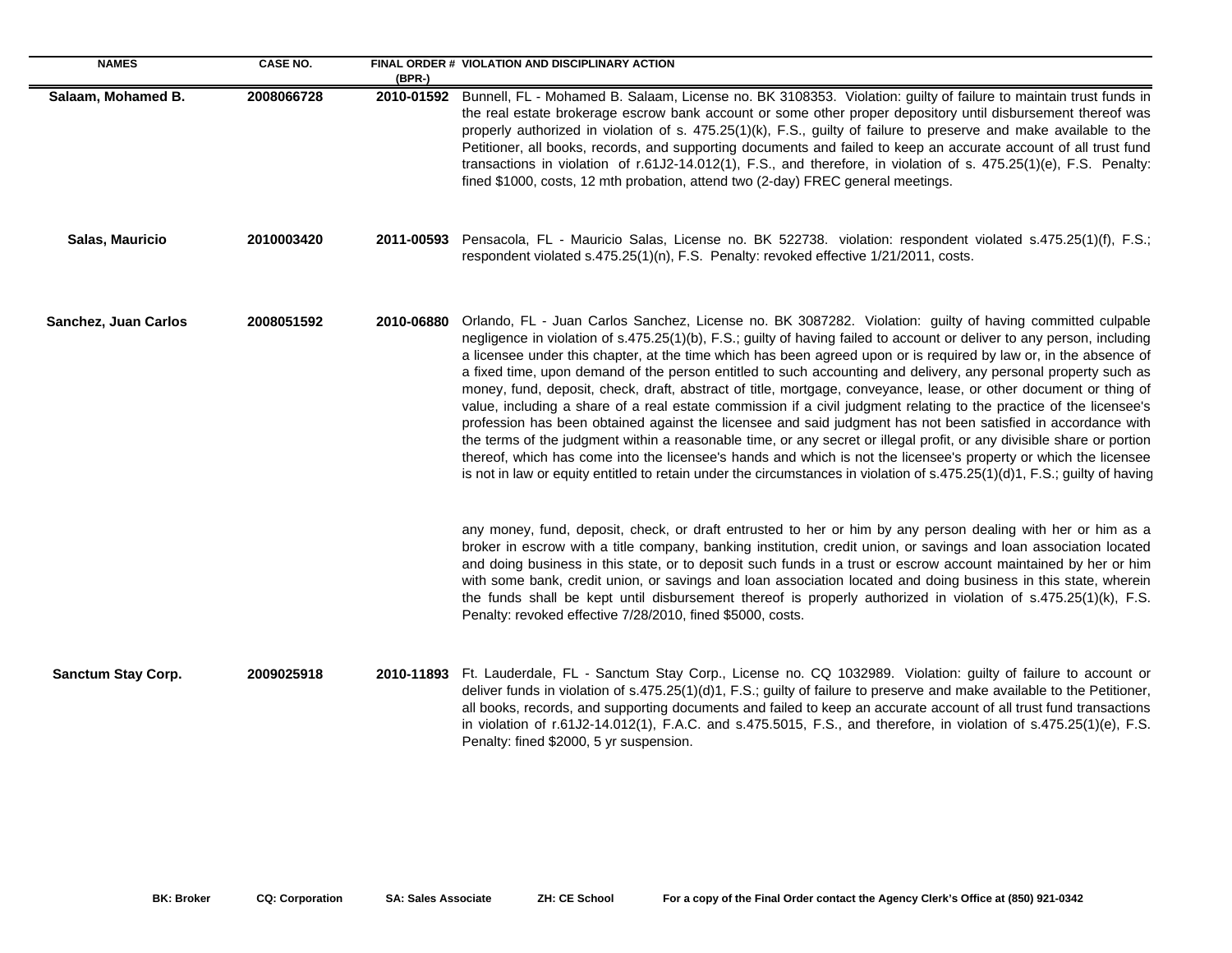| <b>NAMES</b>                  | <b>CASE NO.</b>          | $(BPR-)$   | FINAL ORDER # VIOLATION AND DISCIPLINARY ACTION                                                                                                                                                                                                                                                                                                                                                                                                                                                                                                                                                                                                                                                                                                                                                                                    |
|-------------------------------|--------------------------|------------|------------------------------------------------------------------------------------------------------------------------------------------------------------------------------------------------------------------------------------------------------------------------------------------------------------------------------------------------------------------------------------------------------------------------------------------------------------------------------------------------------------------------------------------------------------------------------------------------------------------------------------------------------------------------------------------------------------------------------------------------------------------------------------------------------------------------------------|
| Scarpelli, Justin             | 2007048632               | 2010-06848 | Boca Raton, FL - Justin Scarpelli, License no. SL 610371. Violation: guilty of failure to account or deliver funds in<br>violation of s. 475.25(1)(d)1, F.S.; guilty of having collected any money in connection with any real estate<br>brokerage transaction except in the name of the employer and with the express consent of the employer and is<br>guilty of commencing or maintaining any action for a commission or compensation against any person except his<br>registered employer in violation of s. 475.42(1)(d), F.S. and, therefore, in violation of s. 475.25(1)(e), F.S. Penalty:<br>revoked effective 7/27/2010, costs.                                                                                                                                                                                          |
| <b>Schlueb, Daniel Robert</b> | 2009032434               | 2010-05904 | Sarasota, FL - Daniel Robert Schlueb, License no. SL 0635540. Violation: voluntary surrender of license for<br>permanent revocation effective 6/29/10.                                                                                                                                                                                                                                                                                                                                                                                                                                                                                                                                                                                                                                                                             |
| Schmidt, Jerry                | 2006053014               | 2010-05903 | Ocala, FL - Jerry Schmidt, License no. SL 3193252. Violation: guilty of misrepresentation, concealment,<br>dishonest dealing by trick, scheme or device, culpable negligence, or breach of trust in any business transaction<br>in violation of s.475.25(1)(b), F.S.; guilty of failure to maintain trust funds in the real estate brokerage escrow bank<br>account or some other proper depository until disbursement thereof was properly authorized in violation of<br>s.475.25(1)(k), F.S.; failure to immediately place with the registered employer any money, fund, deposit, check or<br>draft entrusted to him as agent of the registered employer in violation of r.61J2-14.009, F.A.C. and s.475.25(1)(k),<br>F.S. and, therefore, in violation of s.475.25(1)(e), F.S. Penalty: Revoked effective 6/19/10, fine, costs. |
| Showalter, Heather L.         | 2008051719               |            | 2010-05925 Tierra Verde, FL - Heather L. Showalter, License no. SL 3037558. Violation: guilty of fraud, misrepresentation,<br>concealment, false promises, false pretenses, dishonest dealing by trick, scheme or device, culpable negligence,<br>or breach of trust in any business transaction in violation of s.475.25(1)(b), F.S. Penalty: Revoked effective<br>6/30/10, fined \$5,000, costs.                                                                                                                                                                                                                                                                                                                                                                                                                                 |
| Siewert, Patricia Maria       | 2009041317<br>2009041234 |            | 2010-05187 Ft. Lauderdale, FL - Patricia Maria Siewert, License no. BK675443. Violation: voluntary surrender of license for<br>permanent revocation effective 6/10/10.                                                                                                                                                                                                                                                                                                                                                                                                                                                                                                                                                                                                                                                             |
| Skipper, William Joseph       | 2008060565               | 2010-04039 | West Melbourne, FL - William Joseph Skipper, License no. SL 3032776. Violation: guilty of having violated a<br>lawful order of the FREC in violation of s.475.42(1)(e), F.S. and, therefore in violation of s.475.25(1)(e), F.S.<br>Penalty: costs, 6 mo. suspension, 6 mo. probation, attend two (2-day) FREC general meetings.                                                                                                                                                                                                                                                                                                                                                                                                                                                                                                   |
| Skolnik, Debra                | 2009010955               | 2010-03024 | Cooper City, FL - Debra L. Skolnik, License no. SL 566555. Violation: guilty of not having informed the FREC in<br>writing within thirty (30) days of having pled guilty or having been convicted of a felony and, therefore, is in<br>violation of s.475.25(1)(p), F.S.; guilty of having been convicted or found guilty of, or entered a plea of nolo<br>contendere to, regardless of adjudication, a crime which directly relates to the activities of a licensed real estate<br>sales associate or that involves moral turpitude or fraudulent or dishonest dealing in violation of s.475.25(1)(f),<br>F.S. Penalty: costs, 2 yr suspension, 6 mo. probation, attend one (2-day) FREC general meetings.                                                                                                                        |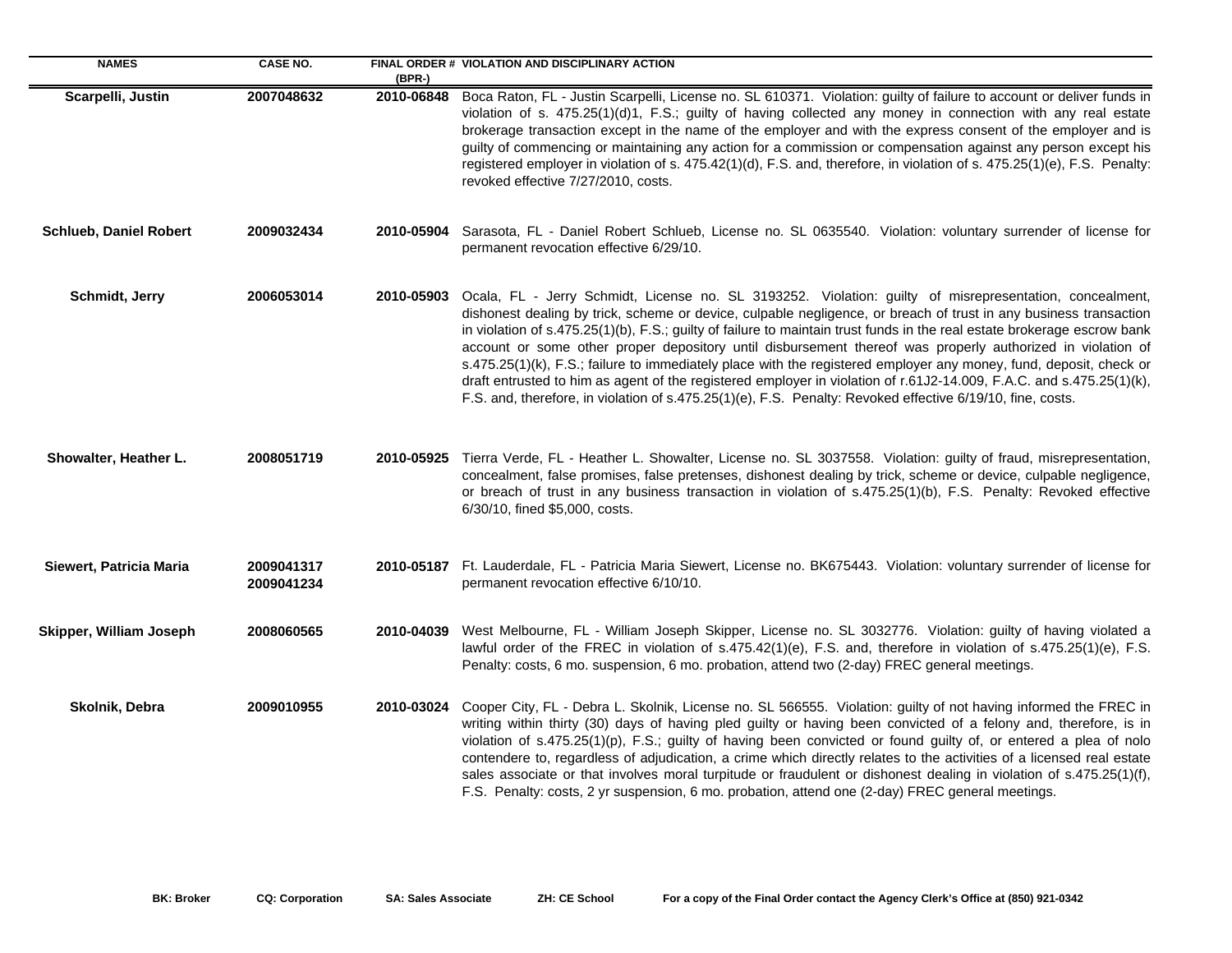| <b>NAMES</b>                                          | <b>CASE NO.</b> | (BPR-)     | FINAL ORDER # VIOLATION AND DISCIPLINARY ACTION                                                                                                                                                                                                                                                                                                                                                                                                                                                                                                                                                                                                                                                                                                                                                                                                                                                                                                                                                                                                                                                                                                                                                       |
|-------------------------------------------------------|-----------------|------------|-------------------------------------------------------------------------------------------------------------------------------------------------------------------------------------------------------------------------------------------------------------------------------------------------------------------------------------------------------------------------------------------------------------------------------------------------------------------------------------------------------------------------------------------------------------------------------------------------------------------------------------------------------------------------------------------------------------------------------------------------------------------------------------------------------------------------------------------------------------------------------------------------------------------------------------------------------------------------------------------------------------------------------------------------------------------------------------------------------------------------------------------------------------------------------------------------------|
| Smith, Quinton E.                                     | 2009044946      |            | 2010-11176 Albany, GA - Quinton E. Smith, License no. SL 548570. Violation: guilty of having placed or caused to be placed<br>a lien, upon public records of any county, any contract, assignment, deed, will, mortgage, affidavit, or other writing<br>which purports to affect the title of, or encumber, any real property if the same is known to her or him to be false,<br>void, or not authorized to be placed of records, or not executed in the form entitling it to be recorded, or the<br>execution or recording whereof has not been authorized by the owner of the property, maliciously or for the<br>purpose of collecting a commission, or to coerce the payment of money to the broker or sales associate or other<br>person, or for any unlawful purpose. However, nothing in this paragraph shall be construed to prohibit a broker or<br>a sales associate from recording a judgment rendered by a court of this state or to prohibit a broker from placing a<br>lien on a property where expressly permitted by contractual agreement or otherwise allowed by law, in violation of<br>s.475.25(1)(j), F.S. Penalty: fined \$500, costs, attend one (2-day) FREC general meeting. |
| Soto, Josue                                           | 2010018651      |            | 2010-11900 Orlando, FL - Josue Soto, License no. SL 3160021. Violation: Respondent violated s.475.25(1)(f), F. S. Penalty:<br>reprimanded, costs, 6 mth probation, attend one (2-day) FREC general meeting.                                                                                                                                                                                                                                                                                                                                                                                                                                                                                                                                                                                                                                                                                                                                                                                                                                                                                                                                                                                           |
| Spellmeyer, Christel A.                               | 2009014254      |            | 2010-10147 Friendswood, FL - Christel A. Spellmeyer, License no. SL 3211214. Violation: voluntary surrender of license for<br>permanent revocation effective 10/29/10.                                                                                                                                                                                                                                                                                                                                                                                                                                                                                                                                                                                                                                                                                                                                                                                                                                                                                                                                                                                                                                |
| <b>Stallions, Charles E.</b>                          | 2008003282      | 2010-04022 | Pensacola, FL - Charles E. Stallions, License no. BK 610125. Violation: guilty of failure to preserve and make<br>available to the Petitioner, all books, records and supporting documents and failed to keep an accurate account of<br>all trust fund transactions in violation of r.61J2-14.012(1), F.A.C. and, therefore, in violation of s.475.25(1)(e), F.<br>S.; guilty of failure to prepare the required written monthly escrow statement-reconciliation in violation of r.61J2-<br>14.012(2) and (3), F.A.C. and is, therefore, in violation of s.475.25(1)(e), F.S. Penalty: fined \$1800, costs, 1 yr<br>probation, four (4) hr. escrow course, attend two (2-day) FREC general meetings.                                                                                                                                                                                                                                                                                                                                                                                                                                                                                                  |
| The Hughes Group Real<br><b>Estate Services, Inc.</b> | 2009025922      | 2010-05186 | Ft. Lauderdale, FL - The Hughes Group Real Estate Services, Inc., License no. CQ1021763. Violation: guilty of<br>four counts of fraud, misrepresentation, concealment, false promises, false pretenses, dishonest dealing by trick,<br>scheme or device, culpable negligence, or breach of trust in any business transaction in violation of<br>s.475.25(1)(b), F.S.; guilty of three counts of failure to account or deliver funds in violation of s.475.25(1)(d)1, F.S.;<br>guilty of failure to present all offers and counteroffers in a timely manner in violation of s.475.278(2)(a)5, F.S., and,<br>therefore, is in violation of s.475.25(1)(e), F.S. Penalty: revoked effective 6/10/10, costs.                                                                                                                                                                                                                                                                                                                                                                                                                                                                                              |
| Thicklin, Alla                                        | 2009041614      |            | 2010-11165 Panama City, FL - Alla Thicklin, License no. SL 312293. Violation: s.475.25(1)(e), F.S.; s.475.42(1)(a), F.S.<br>Penalty: costs, 12 mth probation, attend one (2-day) FREC general meeting.                                                                                                                                                                                                                                                                                                                                                                                                                                                                                                                                                                                                                                                                                                                                                                                                                                                                                                                                                                                                |
| Thomas, J. Carlos                                     | 2009058034      | 2010-09261 | Hollywood, FL - J. Carlos Thomas, License no. SL3014109. Violation: voluntary surrender of license for<br>permanent revocation effective 9/30/2010.                                                                                                                                                                                                                                                                                                                                                                                                                                                                                                                                                                                                                                                                                                                                                                                                                                                                                                                                                                                                                                                   |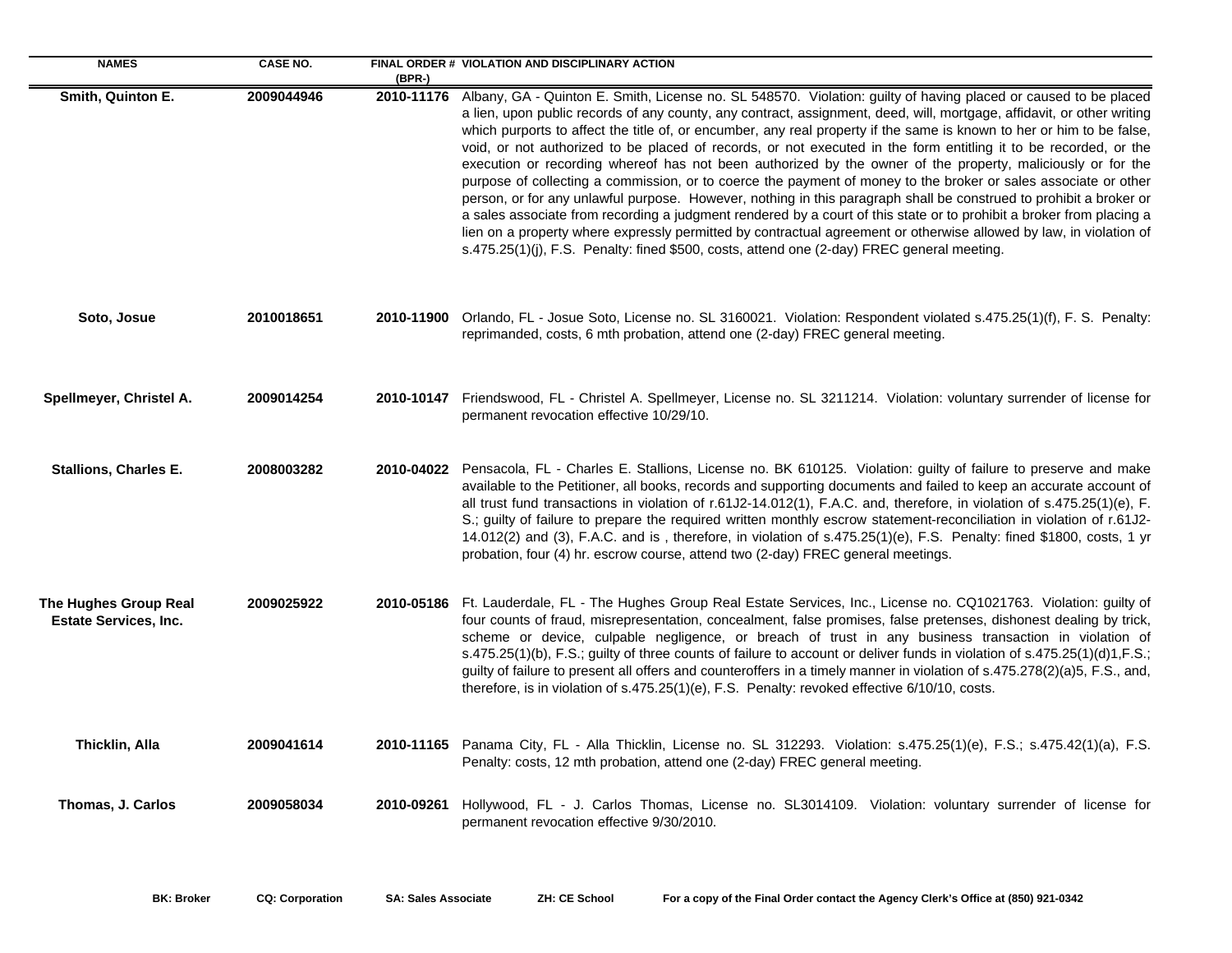| <b>NAMES</b>                            | <b>CASE NO.</b>                                                                  | $(BPR-)$   | FINAL ORDER # VIOLATION AND DISCIPLINARY ACTION                                                                                                                                                                                                                                                                                                                                                                                                                                                                                                                                                                                                                           |
|-----------------------------------------|----------------------------------------------------------------------------------|------------|---------------------------------------------------------------------------------------------------------------------------------------------------------------------------------------------------------------------------------------------------------------------------------------------------------------------------------------------------------------------------------------------------------------------------------------------------------------------------------------------------------------------------------------------------------------------------------------------------------------------------------------------------------------------------|
| Thomas, Shana D.                        | 2008049362                                                                       |            | 2010-00687 Tampa, FL - Shana D. Thomas, License no. SL 3082683. Violation: guilty of having violated a lawful order of the<br>FREC in violation of s. 475.42(1)(e), F.S. and, therefore, in violation of s. 475.25(1)(e), F. S. Penalty: costs, pay<br>fine \$1000 and costs for previous case #2005059187, probation.                                                                                                                                                                                                                                                                                                                                                    |
| Thompson, Sammy L.                      | 2005033827                                                                       | 2010-10138 | Apalachicola, FL - Sammy Thompson, License no. SL 673683. Violation: guilty of having been convicted or found<br>guilty of, or entered a plea of nolo contendere to, regardless of adjudication, a crime which involves moral<br>turpitude or fraudulent or dishonest dealing in violation of s.475.25(1)(f), F.S.; guilty of having been confined in a<br>state or federal prison thereby being in violation of s.475.25(1)(n), F.S. Penalty: revoked effective 10/29/2010,<br>costs.                                                                                                                                                                                    |
| Torres, Lynn C.                         | 2010009544                                                                       |            | 2010-10142 Cape Coral, FL - Lynn C. Torres, License no. SL 3193429. Violation: s.475.25(1)(f), F.S.; s. 475.25(1)(p), F.S.<br>Penalty: revoked effective 10/29/2010, costs.                                                                                                                                                                                                                                                                                                                                                                                                                                                                                               |
| <b>Torres, Victor Alexis</b>            | 2007063208<br>2007063235<br>2007063213                                           | 2010-04075 | Miami, FL - Victor Alexis Torres, License no. BK 653448. Violation: guilty of failure to direct, control or manage an<br>associate employed by him in violation of s.475.25(1)(u), F.S.; guilty of failure to preserve and make available to<br>the Petitioner, all books, records, and supporting documents and failed to keep an accurate account of all trust<br>fund transactions in violation of r.61J2-14.012(1), F.A.C., and s.475.5015, F.S., and therefore, in violation of<br>s.475.25(1)(e), F.S. Penalty: 12 mth suspension, costs.                                                                                                                           |
| <b>Torres, Victor Alexis</b>            | 2007063328                                                                       | 2010-04027 | Miami, FL - Victor Alexis Torres, License no. BK 653448. Violation: guilty of failure to preserve and make<br>available to the Petitioner, all books, records, and supporting documents and failed to keep an accurate account<br>of all trust fund transactions in violation of r.61J2-14.012(1), F.A.C., and s.475.5015, F.S., and therefore, in<br>violation of s.475.25(1)(e), F.S. Penalty: fined \$3000, costs, 1 yr. suspension.                                                                                                                                                                                                                                   |
| <b>Torres, Victor Alexis</b>            | 2007063243<br>2007063142<br>2007063276<br>2007063339<br>2007063347<br>2007063367 | 2010-04074 | Miami, FL - Victor Alexis Torres, License no. BK 653448. Violation: guilty of failure to direct, control or manage an<br>associate employed by him in violation of s.475.25(1)(u), F.S.; guilty of failure to preserve and make available to<br>the Petitioner, all books, records, and supporting documents and failed to keep an accurate account of all trust<br>fund transactions in violation of r.61J2-14.012(1), F.A.C., and s.475.5015, F.S., and therefore in violation of<br>s.475.25(1)(e), F.S. Penalty: costs, 12 mth suspension to run concurrent with other cases, 1 yr probation, 65 hrs<br>of continuing education, eight (2-day) FREC general meetings. |
| Town & Country Realty of<br>SW FL, Inc. | 2008036067                                                                       |            | 2010-00685 Ft. Myers, FL - Town & Country Realty of SW FL, Inc., License no. CQ 1022581. Violation: guilty of having<br>operated as a broker without being the holder of a valid and current license as a broker in violation of s.<br>475.42(1)(a), F.S. and, therefore, in violation of s. 475.42(1)(e), F.S. Penalty: reprimand, costs.                                                                                                                                                                                                                                                                                                                                |
| <b>Trage, Dennis</b>                    | 2009036147                                                                       | 2010-10136 | Vero Beach, FL - Dennis Trage, License no. BK575099. Violation: guilty of dishonest dealing by trick, scheme or<br>device, culpable negligence, or breach of trust in any business transaction in violation of s.475.25(1)(b), F.S.;<br>guilty of failure to account or deliver funds in violation of s.475.25(1)(d)1, F.S. Penalty: revoked effective<br>10/29/2010, fined \$1000, costs.                                                                                                                                                                                                                                                                                |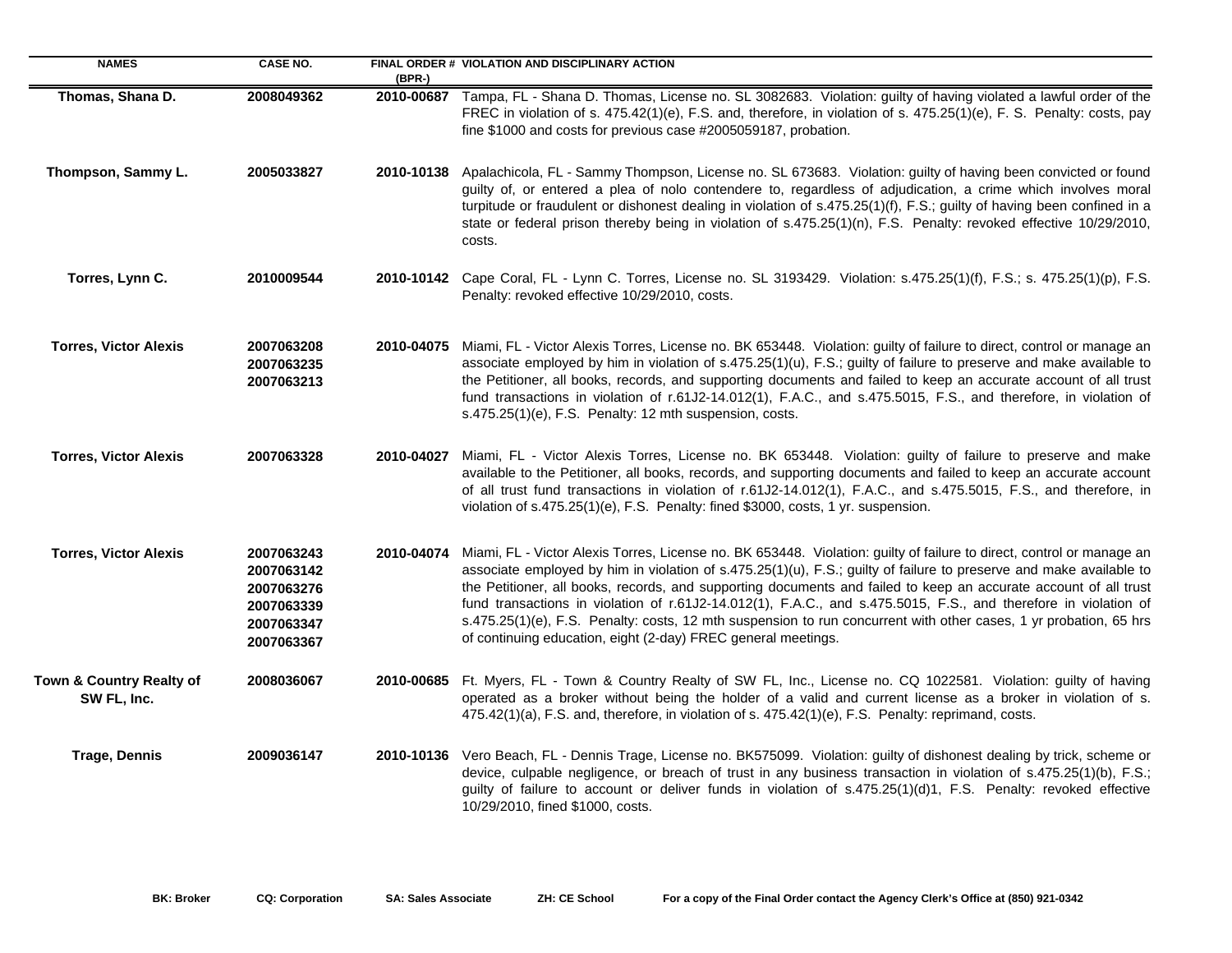| <b>NAMES</b>        | <b>CASE NO.</b> | $(BPR-)$   | FINAL ORDER # VIOLATION AND DISCIPLINARY ACTION                                                                                                                                                                                                                                                                                                                                                                                                                                                                                                                                                                                                                                                                                                                                                                                                                                         |
|---------------------|-----------------|------------|-----------------------------------------------------------------------------------------------------------------------------------------------------------------------------------------------------------------------------------------------------------------------------------------------------------------------------------------------------------------------------------------------------------------------------------------------------------------------------------------------------------------------------------------------------------------------------------------------------------------------------------------------------------------------------------------------------------------------------------------------------------------------------------------------------------------------------------------------------------------------------------------|
| Tsiorba, Paul       | 2008012448      |            | 2010-10137 Tampa, FL - Paul Tsiorba, License no. SL 3170195. Violation: s.475.25(1)(b), F.S.; s. 475.25(1)(k), F.S.;<br>s.475.25(1)(d)2, F.S.; s.475.25(1)(e), F.S.; r.6!J2-14.008(2)(b), F.A.C. (2007). Penalty: fined \$1000, costs, 60 day<br>suspension, 12 month probation, two (2-day) FREC general meetings.                                                                                                                                                                                                                                                                                                                                                                                                                                                                                                                                                                     |
| Varas, Manny A.     | 2008021746      |            | 2010-00992 Pinecrest, FL - Manny A. Varas, License no. SL 3164866. Violation: guilty of having been convicted or found<br>guilty of, or entered a plea of nolo contendere to, regardless of adjudication, a crime which directly relates to the<br>activities of a licensed real estate sales associate or that involves moral turpitude or fraudulent or dishonest<br>dealing in violation of s. 475.25(1)(f), F.S.; guilty of not having informed the Florida Real Estate Commission in<br>writing within thirty (30) days of having been convicted of a felony and, therefore, is in violation of s. 475.25(1)(p),<br>F.S. Penalty: fined \$1000, costs, 12 month probation, 12 mth suspension, retake broker's course during<br>probation                                                                                                                                           |
| Veksler, Roman A.   | 2009037753      | 2010-05906 | Palm Coast, FL - Roman A. Veksler, License no. Bk 3007237. Violation: guilty of having had a sales associate's<br>license revoked, suspended, or otherwise acted against, by the real estate licensing agency of another state,<br>territory, or country in violation of s. 475.25(1)(g), F.S. Penalty: revoked effective 6/29/10, costs.                                                                                                                                                                                                                                                                                                                                                                                                                                                                                                                                               |
| Verdi, Andrew       | 2008006810      |            | 2010-00996 Pompano Beach, FL - Andrew Verdi, License no. SL 572569. Violation: guilty of having violated a lawful order of<br>the Florida Real Estate Commission in violation of s.475.42(1)(e), F.S. and, therefore, in violation of<br>s.475.25(1)(e), F.S.; guilty of not having informed the Florida Real Estate Commission in writing within 30 days of<br>having pled guilty or having been convicted of a felony in violation of s.475.25(1)(p), F.S.; guilty of having been<br>convicted or found guilty or, or entered a plea of nolo contendere to, regardless of adjudication, a crime which<br>directly relates to the activities of a licensed real estate sales associate or that involves moral turpitude or<br>fraudulent or dishonest dealing in violation of s.475.25(1)(f), F.S. Penalty: fined \$750, costs, probation, attend<br>one (2-day) FREC general meeting. |
| Warman, Alan Scott  | 2008054561      | 2010-04081 | Pompano Beach, FL - Alan Scott Warman, License no. SL 612174. Violation: guilty of having failed to<br>immediately place deposit with the registered broker in violation of r.61J2-14.009, F.A.C. and s.475.25(1)(k), F.S.,<br>and therefore in violation of s.475.25(1)(e), F.S.; operated as a broker while licensed as a sales associate in<br>violation of s. 475.42(1)(b), F.S., and therefore in violation of s.475.25(1)(e), F.S.; collected money in connection<br>with a real estate brokerage transaction except in the name of the employer in violation of 475.42(1)(d), F.S., and<br>therefore in violation of s. 475.25(1)(e), F.S. Penalty: costs, 1 yr probation, 60 day suspension, 30 hrs of<br>continuing education.                                                                                                                                                 |
| Watson, Deborah Ann | 2009042632      |            | 2010-10146 Valrico, FL - Deborah Ann Watson, License no. SL 3131550. Violation: s.475.25(1)(m), F.S. Penalty: fined \$500,<br>costs, 6 mth probation, attend one (2-day) FREC general meeting.                                                                                                                                                                                                                                                                                                                                                                                                                                                                                                                                                                                                                                                                                          |